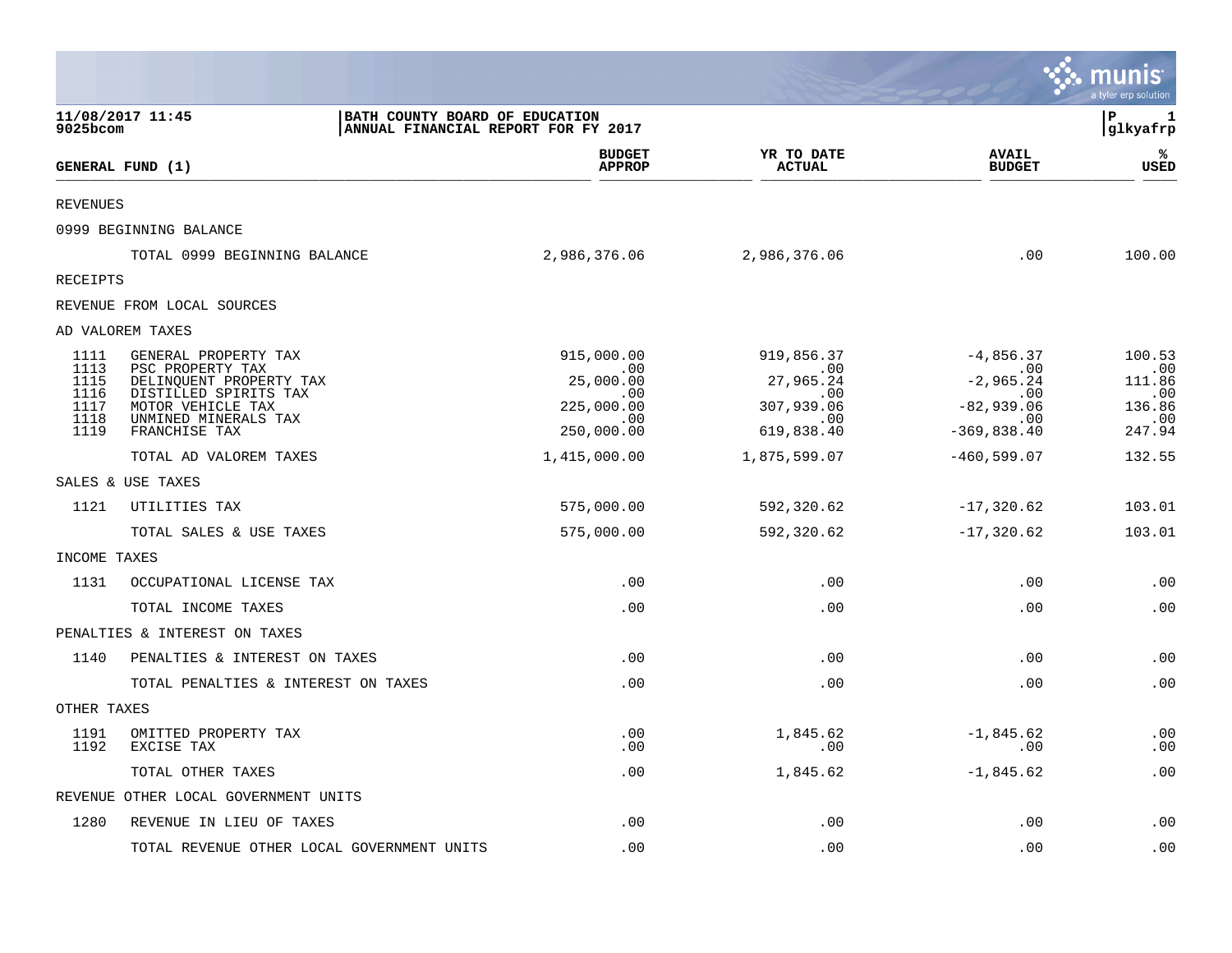|                                                                                      |                                                                                                                                                                                                                                                                         |                                                                                        |                                                                                    |                                                                                                 | <b>munis</b><br>a tyler erp solution                                         |
|--------------------------------------------------------------------------------------|-------------------------------------------------------------------------------------------------------------------------------------------------------------------------------------------------------------------------------------------------------------------------|----------------------------------------------------------------------------------------|------------------------------------------------------------------------------------|-------------------------------------------------------------------------------------------------|------------------------------------------------------------------------------|
| 9025bcom                                                                             | BATH COUNTY BOARD OF EDUCATION<br>11/08/2017 11:45                                                                                                                                                                                                                      | ANNUAL FINANCIAL REPORT FOR FY 2017                                                    |                                                                                    |                                                                                                 | $\mathbf{2}$<br>P<br>glkyafrp                                                |
|                                                                                      | GENERAL FUND (1)                                                                                                                                                                                                                                                        | <b>BUDGET</b><br><b>APPROP</b>                                                         | YR TO DATE<br><b>ACTUAL</b>                                                        | <b>AVAIL</b><br><b>BUDGET</b>                                                                   | %ร<br><b>USED</b>                                                            |
| TUITION                                                                              |                                                                                                                                                                                                                                                                         |                                                                                        |                                                                                    |                                                                                                 |                                                                              |
| 1310<br>1320<br>1330<br>1340                                                         | TUITION FROM INDIVIDUALS<br>TUIT FRM OTH GOVT SRCS W/IN ST<br>TUIT FRM OTH GOVT SRCS OUT ST<br>OTHER TUITION                                                                                                                                                            | .00<br>.00<br>.00<br>.00                                                               | .00<br>.00<br>.00<br>.00                                                           | .00<br>.00<br>.00<br>.00                                                                        | .00<br>.00<br>.00<br>.00                                                     |
|                                                                                      | TOTAL TUITION                                                                                                                                                                                                                                                           | .00                                                                                    | .00                                                                                | .00                                                                                             | .00                                                                          |
| TRANSPORTATION                                                                       |                                                                                                                                                                                                                                                                         |                                                                                        |                                                                                    |                                                                                                 |                                                                              |
| 1410<br>1420<br>1430<br>1440<br>1441<br>1442                                         | TRANSP FEES FROM INDIVIDUALS<br>TRN FEE FM OTH GVT SRC W/IN ST<br>TRN FEE FRM OTH GVT SRC OUT ST<br>TRNSP FEES OTH PRIV (NOT IND)<br>TRANSPORT FRM NON-PUBLIC SCHS<br>TRANSPORT FRM FISCAL COURT                                                                        | .00<br>.00<br>.00<br>.00<br>.00<br>.00                                                 | .00<br>.00<br>.00<br>.00<br>.00<br>.00                                             | .00<br>.00<br>.00<br>.00<br>.00<br>.00                                                          | .00<br>.00<br>.00<br>.00<br>.00<br>.00                                       |
|                                                                                      | TOTAL TRANSPORTATION                                                                                                                                                                                                                                                    | .00                                                                                    | .00                                                                                | .00                                                                                             | .00                                                                          |
|                                                                                      | EARNINGS ON INVESTMENTS                                                                                                                                                                                                                                                 |                                                                                        |                                                                                    |                                                                                                 |                                                                              |
| 1510<br>1540                                                                         | INTEREST ON INVESTMENTS<br>INVESTMENT INC FROM REAL PRPTY                                                                                                                                                                                                               | 3,000.00<br>.00                                                                        | 7,962.83<br>.00                                                                    | $-4,962.83$<br>.00                                                                              | 265.43<br>.00                                                                |
|                                                                                      | TOTAL EARNINGS ON INVESTMENTS                                                                                                                                                                                                                                           | 3,000.00                                                                               | 7,962.83                                                                           | $-4,962.83$                                                                                     | 265.43                                                                       |
| FOOD SERVICE                                                                         |                                                                                                                                                                                                                                                                         |                                                                                        |                                                                                    |                                                                                                 |                                                                              |
| 1630                                                                                 | SPECIAL FUNCTIONS                                                                                                                                                                                                                                                       | .00                                                                                    | .00                                                                                | .00                                                                                             | .00                                                                          |
|                                                                                      | TOTAL FOOD SERVICE                                                                                                                                                                                                                                                      | .00                                                                                    | .00                                                                                | .00                                                                                             | .00                                                                          |
|                                                                                      | STUDENT ACTIVITIES                                                                                                                                                                                                                                                      |                                                                                        |                                                                                    |                                                                                                 |                                                                              |
| 1740<br>1750                                                                         | STUDENT FEES<br>DONATIONS (ACTIVITY FND)                                                                                                                                                                                                                                | .00<br>.00                                                                             | .00<br>.00                                                                         | .00<br>.00                                                                                      | .00<br>.00                                                                   |
|                                                                                      | TOTAL STUDENT ACTIVITIES                                                                                                                                                                                                                                                | .00                                                                                    | .00                                                                                | .00                                                                                             | .00                                                                          |
|                                                                                      | OTHER REVENUE FROM LOCAL SOURCES                                                                                                                                                                                                                                        |                                                                                        |                                                                                    |                                                                                                 |                                                                              |
| 1911<br>1912<br>1919<br>1920<br>1929<br>1941<br>1942<br>1951<br>1952<br>1980<br>1990 | BUILDING RENTAL<br>BUS RENTAL<br>OTHER RENTAL INCOME<br>CONTRIBUTIONS/DONATIONS<br>IN-KIND REVENUE<br>TEXTBOOK SALES<br>TEXTBOOK RENTALS<br>MISC REV FRM OTH SCH DST IN ST<br>MSC REV FRM OTH SCH DST OUT ST<br>REFUND OF PRIOR YR EXPENDITURE<br>MISCELLANEOUS REVENUE | .00<br>.00<br>.00<br>500.00<br>.00<br>.00<br>.00<br>.00<br>.00<br>4,000.00<br>1,000.00 | .00<br>.00<br>.00<br>.00<br>.00<br>.00<br>285.46<br>.00<br>.00<br>7.12<br>9,795.44 | .00<br>.00<br>.00<br>500.00<br>.00<br>.00<br>$-285.46$<br>.00<br>.00<br>3,992.88<br>$-8,795.44$ | .00<br>.00<br>.00<br>.00<br>.00<br>.00<br>.00<br>.00<br>.00<br>.18<br>979.54 |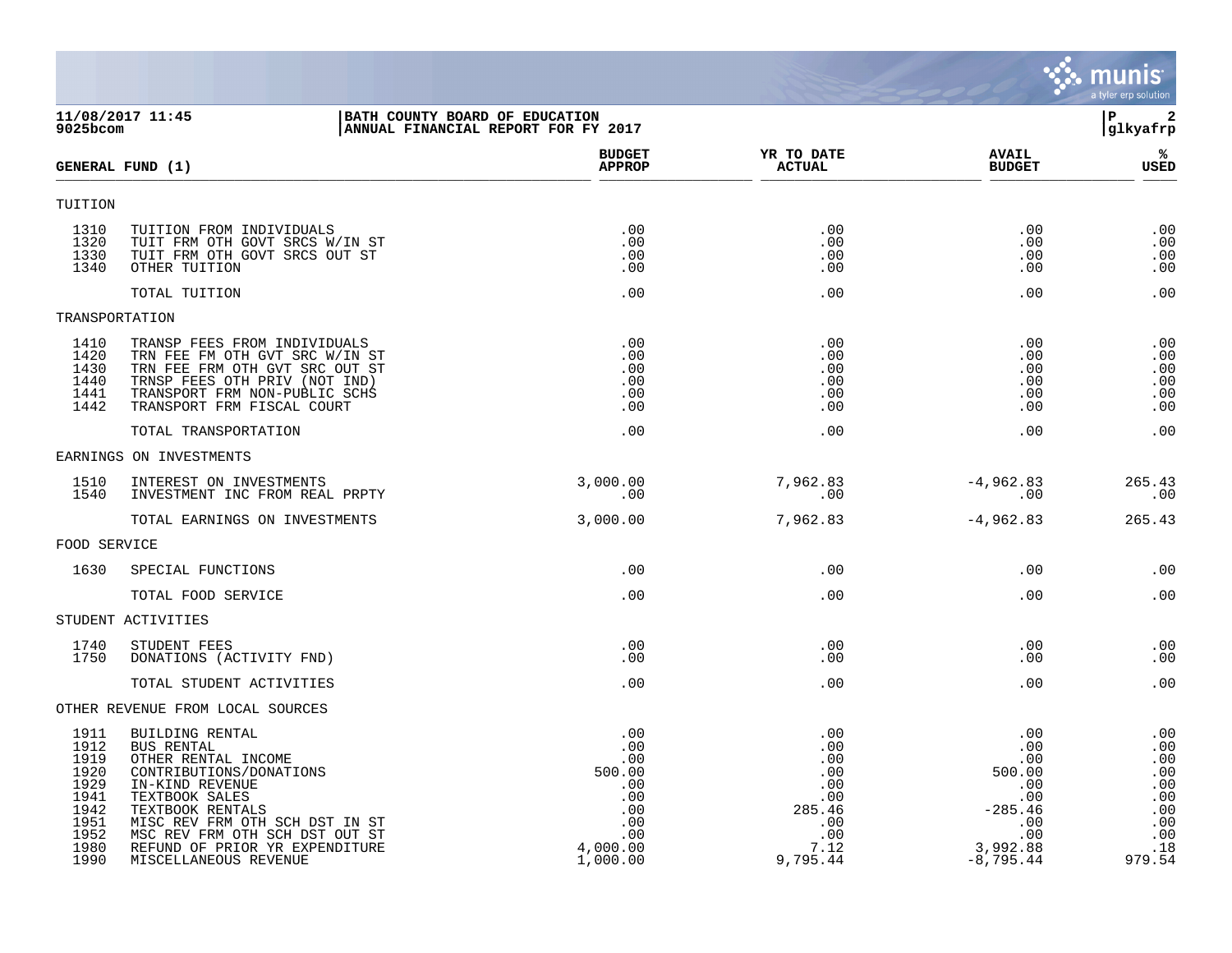|                                                      |                                                                                                                                                                                               |                                               |                                                    |                                                       | munis<br>a tyler erp solution                 |
|------------------------------------------------------|-----------------------------------------------------------------------------------------------------------------------------------------------------------------------------------------------|-----------------------------------------------|----------------------------------------------------|-------------------------------------------------------|-----------------------------------------------|
| 9025bcom                                             | 11/08/2017 11:45<br>BATH COUNTY BOARD OF EDUCATION<br>ANNUAL FINANCIAL REPORT FOR FY 2017                                                                                                     |                                               |                                                    |                                                       | ${\bf P}$<br>3<br>glkyafrp                    |
|                                                      | GENERAL FUND (1)                                                                                                                                                                              | <b>BUDGET</b><br><b>APPROP</b>                | YR TO DATE<br><b>ACTUAL</b>                        | <b>AVAIL</b><br><b>BUDGET</b>                         | ℁<br>USED                                     |
| 1991<br>1993                                         | TRANSCRIPT FEES<br>OTHER REBATES                                                                                                                                                              | .00<br>.00                                    | .00<br>.00                                         | .00<br>.00                                            | .00<br>.00                                    |
|                                                      | TOTAL OTHER REVENUE FROM LOCAL SOURCES                                                                                                                                                        | 5,500.00                                      | 10,088.02                                          | $-4,588.02$                                           | 183.42                                        |
|                                                      | TOTAL REVENUE FROM LOCAL SOURCES                                                                                                                                                              | 1,998,500.00                                  | 2,487,816.16                                       | $-489, 316.16$                                        | 124.48                                        |
|                                                      | REVENUE FROM STATE SOURCES                                                                                                                                                                    |                                               |                                                    |                                                       |                                               |
| STATE PROGRAM                                        |                                                                                                                                                                                               |                                               |                                                    |                                                       |                                               |
| 3111                                                 | SEEK PROGRAM                                                                                                                                                                                  | 9,451,038.00                                  | 9,465,764.00                                       | $-14,726.00$                                          | 100.16                                        |
|                                                      | TOTAL STATE PROGRAM                                                                                                                                                                           | 9,451,038.00                                  | 9,465,764.00                                       | $-14,726.00$                                          | 100.16                                        |
|                                                      | OTHER STATE FUNDING                                                                                                                                                                           |                                               |                                                    |                                                       |                                               |
| 3122<br>3124<br>3125<br>3126<br>3127<br>3128<br>3129 | VOCATIONAL TRANSPORTATION<br>DIST VOCATIONAL SCHOOL<br>BUS DRVR TRAINING REIMB<br>SUB SALARY REIMB (STATE)<br>FLEXIBLE SPENDING REFUND<br>AUDIT REIMBURSEMENT<br>KSB/KSD TRANSP REIMBURSEMENT | .00<br>.00<br>.00<br>.00<br>.00<br>.00<br>.00 | 6,899.00<br>.00<br>.00<br>.00<br>.00<br>.00<br>.00 | $-6,899.00$<br>.00<br>.00<br>.00<br>.00<br>.00<br>.00 | .00<br>.00<br>.00<br>.00<br>.00<br>.00<br>.00 |
|                                                      | TOTAL OTHER STATE FUNDING                                                                                                                                                                     | .00                                           | 6,899.00                                           | $-6,899.00$                                           | .00                                           |
|                                                      | EXPENDITURE REIMBURSEMENTS                                                                                                                                                                    |                                               |                                                    |                                                       |                                               |
| 3130<br>3131                                         | NATIONAL BOARD CERT REIMB<br>MISCELLANEOUS REIMBURSEMENTS                                                                                                                                     | .00<br>3,000.00                               | .00<br>28, 275.00                                  | .00<br>$-25, 275.00$                                  | .00<br>942.50                                 |
|                                                      | TOTAL EXPENDITURE REIMBURSEMENTS                                                                                                                                                              | 3,000.00                                      | 28, 275.00                                         | $-25, 275.00$                                         | 942.50                                        |
|                                                      | REVENUE IN LIEU OF TAXES/STATE                                                                                                                                                                |                                               |                                                    |                                                       |                                               |
| 3800                                                 | IN LIEU OF TAXES/STATE SOURCES                                                                                                                                                                | 25,000.00                                     | 28, 183. 36                                        | $-3,183.36$                                           | 112.73                                        |
|                                                      | TOTAL REVENUE IN LIEU OF TAXES/STATE                                                                                                                                                          | 25,000.00                                     | 28, 183. 36                                        | $-3,183.36$                                           | 112.73                                        |
|                                                      | REVENUE FOR ON BEHALF PAYMENTS                                                                                                                                                                |                                               |                                                    |                                                       |                                               |
| 3900                                                 | ON-BEHALF PAYMENTS/STATE                                                                                                                                                                      | .00                                           | 3,388,305.91                                       | $-3,388,305.91$                                       | .00                                           |
|                                                      | TOTAL REVENUE FOR ON BEHALF PAYMENTS                                                                                                                                                          | .00                                           | 3,388,305.91                                       | $-3,388,305.91$                                       | .00                                           |
|                                                      | TOTAL REVENUE FROM STATE SOURCES                                                                                                                                                              | 9,479,038.00                                  | 12,917,427.27                                      | $-3,438,389.27$                                       | 136.27                                        |
|                                                      | REVENUE FROM FEDERAL SOURCES                                                                                                                                                                  |                                               |                                                    |                                                       |                                               |
|                                                      | RESTRICTED DIRECT                                                                                                                                                                             |                                               |                                                    |                                                       |                                               |
| 4300                                                 | RESTRICTED DIRECT FEDERAL                                                                                                                                                                     | .00                                           | .00                                                | .00                                                   | .00                                           |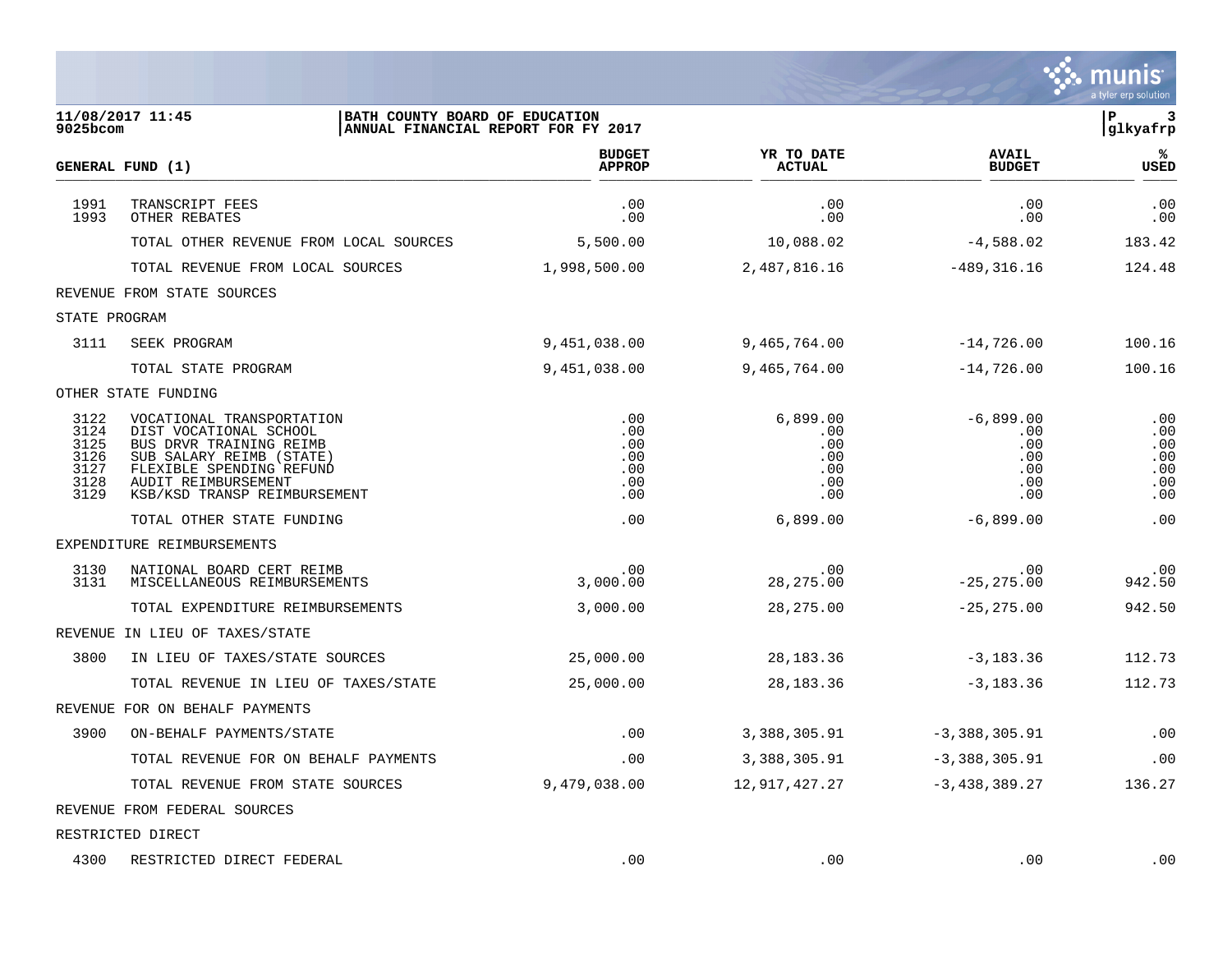

| 9025bcom                                     | 11/08/2017 11:45<br>BATH COUNTY BOARD OF EDUCATION                                                                                                                | ANNUAL FINANCIAL REPORT FOR FY 2017         |                                             |                                              | ΙP<br>4<br> glkyafrp                      |
|----------------------------------------------|-------------------------------------------------------------------------------------------------------------------------------------------------------------------|---------------------------------------------|---------------------------------------------|----------------------------------------------|-------------------------------------------|
|                                              | GENERAL FUND (1)                                                                                                                                                  | <b>BUDGET</b><br><b>APPROP</b>              | YR TO DATE<br><b>ACTUAL</b>                 | <b>AVAIL</b><br><b>BUDGET</b>                | %<br><b>USED</b>                          |
|                                              | TOTAL RESTRICTED DIRECT                                                                                                                                           | .00                                         | .00                                         | .00                                          | .00                                       |
|                                              | RESTRICTED THROUGH THE STATE                                                                                                                                      |                                             |                                             |                                              |                                           |
| 4500                                         | RESTRICTED FED THRU STATE                                                                                                                                         | .00                                         | .00                                         | .00                                          | .00                                       |
|                                              | TOTAL RESTRICTED THROUGH THE STATE                                                                                                                                | .00                                         | .00                                         | .00                                          | .00                                       |
|                                              | THROUGH INTERMEDIATE AGENCIES                                                                                                                                     |                                             |                                             |                                              |                                           |
| 4700                                         | FEDERAL REV THRU INTERMED SRC                                                                                                                                     | .00                                         | .00                                         | .00                                          | .00                                       |
|                                              | TOTAL THROUGH INTERMEDIATE AGENCIES                                                                                                                               | .00                                         | .00                                         | .00                                          | .00                                       |
|                                              | FEDERAL REIMBURSEMENT                                                                                                                                             |                                             |                                             |                                              |                                           |
| 4810                                         | MEDICAID REIMBURSEMENT<br>4810N MEDICAID REIMB--HEALTH/NURSES                                                                                                     | 50,000.00<br>.00                            | 40,616.44<br>211,827.77                     | 9,383.56<br>$-211,827.77$                    | 81.23<br>.00                              |
|                                              | TOTAL FEDERAL REIMBURSEMENT                                                                                                                                       | 50,000.00                                   | 252,444.21                                  | $-202, 444.21$                               | 504.89                                    |
|                                              | TOTAL REVENUE FROM FEDERAL SOURCES                                                                                                                                | 50,000.00                                   | 252,444.21                                  | $-202, 444.21$                               | 504.89                                    |
|                                              | OTHER RECEIPTS                                                                                                                                                    |                                             |                                             |                                              |                                           |
|                                              | INTERFUND TRANSFERS                                                                                                                                               |                                             |                                             |                                              |                                           |
| 5210<br>5220                                 | FUND TRANSFER<br>INDIRECT COSTS TRANSFER                                                                                                                          | 300,000.00<br>40,000.00                     | 300,000.00<br>.00                           | .00<br>40,000.00                             | 100.00<br>.00                             |
|                                              | TOTAL INTERFUND TRANSFERS                                                                                                                                         | 340,000.00                                  | 300,000.00                                  | 40,000.00                                    | 88.24                                     |
|                                              | SALE OR COMP FOR LOSS OF ASSETS                                                                                                                                   |                                             |                                             |                                              |                                           |
| 5311<br>5312<br>5331<br>5332<br>5341<br>5342 | SALE OF LAND & IMPROVEMENTS<br>LOSS COMP - LAND & IMPROVEMNTS<br>SALE OF BUILDINGS<br>LOSS COMP - BUILDINGS<br>SALE OF EQUIPMENT ETC<br>LOSS COMP - EQUIPMENT ETC | .00<br>.00<br>.00<br>.00<br>5,000.00<br>.00 | .00<br>.00<br>.00<br>.00<br>5,953.00<br>.00 | .00<br>.00<br>.00<br>.00<br>$-953.00$<br>.00 | .00<br>.00<br>.00<br>.00<br>119.06<br>.00 |
|                                              | TOTAL SALE OR COMP FOR LOSS OF ASSETS                                                                                                                             | 5,000.00                                    | 5,953.00                                    | $-953.00$                                    | 119.06                                    |
|                                              | CAPITAL LEASE PROCEEDS                                                                                                                                            |                                             |                                             |                                              |                                           |
| 5500                                         | CAPITAL LEASE PROCEEDS                                                                                                                                            | .00                                         | 119,529.00                                  | $-119,529.00$                                | .00                                       |
|                                              | TOTAL CAPITAL LEASE PROCEEDS                                                                                                                                      | .00                                         | 119,529.00                                  | $-119,529.00$                                | .00                                       |
|                                              | TOTAL OTHER RECEIPTS                                                                                                                                              | 345,000.00                                  | 425,482.00                                  | $-80,482.00$                                 | 123.33                                    |
|                                              | TOTAL RECEIPTS                                                                                                                                                    | 11,872,538.00                               | 16,083,169.64                               | $-4, 210, 631.64$                            | 135.47                                    |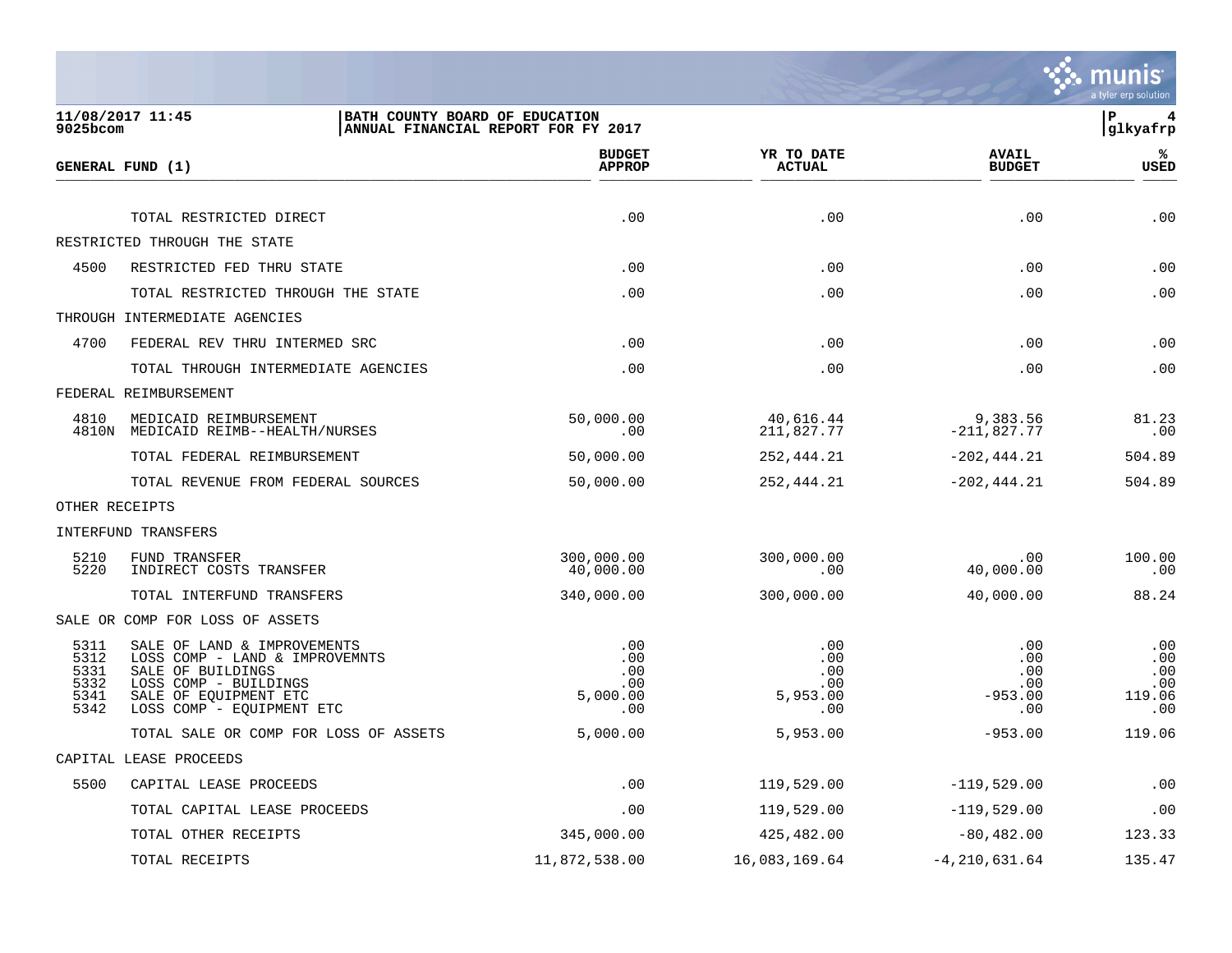|                              |                                                                       |                      |                               | munis<br>a tyler erp solution |
|------------------------------|-----------------------------------------------------------------------|----------------------|-------------------------------|-------------------------------|
| 11/08/2017 11:45<br>9025bcom | BATH COUNTY BOARD OF EDUCATION<br>ANNUAL FINANCIAL REPORT FOR FY 2017 |                      |                               | l P<br>glkyafrp               |
| GENERAL FUND (1)             | <b>BUDGET</b><br><b>APPROP</b>                                        | YR TO DATE<br>ACTUAL | <b>AVAIL</b><br><b>BUDGET</b> | ℁<br>USED                     |
| TOTAL REVENUES               | 14,858,914.06                                                         | 19,069,545.70        | $-4, 210, 631.64$             | 128.34                        |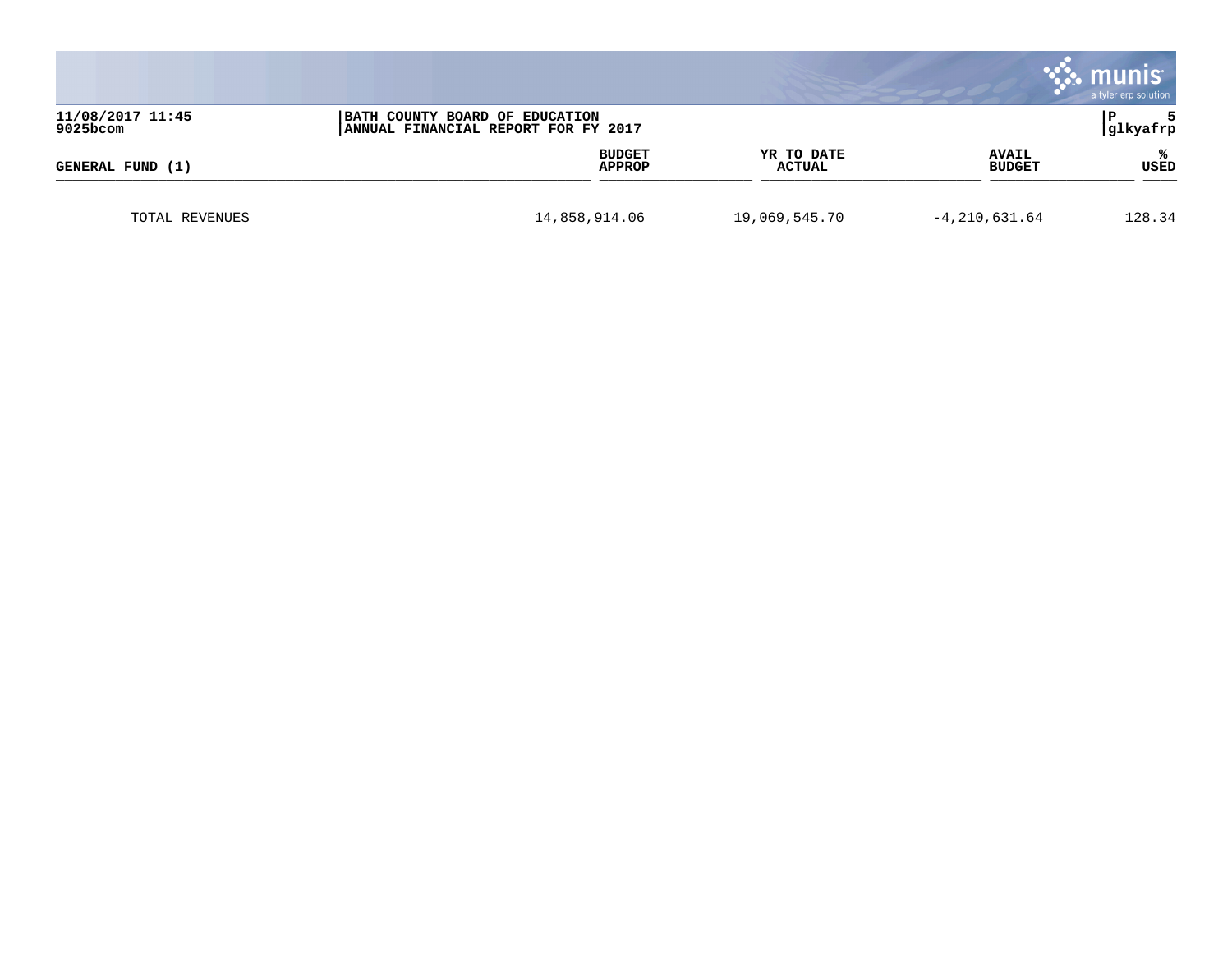|                                                                                                                                                                                                                                                                                                                   |                                                                                                                               |                                                                                                                                      |                                                                                                                                       | munis<br>a tyler erp solution                                                       |
|-------------------------------------------------------------------------------------------------------------------------------------------------------------------------------------------------------------------------------------------------------------------------------------------------------------------|-------------------------------------------------------------------------------------------------------------------------------|--------------------------------------------------------------------------------------------------------------------------------------|---------------------------------------------------------------------------------------------------------------------------------------|-------------------------------------------------------------------------------------|
| 11/08/2017 11:45<br>9025bcom                                                                                                                                                                                                                                                                                      | BATH COUNTY BOARD OF EDUCATION<br>ANNUAL FINANCIAL REPORT FOR FY 2017                                                         |                                                                                                                                      |                                                                                                                                       | 6<br>l P<br> glkyafrp                                                               |
| GENERAL FUND (1)                                                                                                                                                                                                                                                                                                  | <b>BUDGET</b><br><b>APPROP</b>                                                                                                | YR TO DATE<br><b>ACTUAL</b>                                                                                                          | <b>AVAIL</b><br><b>BUDGET</b>                                                                                                         | ℁<br>USED                                                                           |
| <b>EXPENDITURES</b>                                                                                                                                                                                                                                                                                               |                                                                                                                               |                                                                                                                                      |                                                                                                                                       |                                                                                     |
| 0000 RESTRICT TO REV & BAL SHT ONLY                                                                                                                                                                                                                                                                               |                                                                                                                               |                                                                                                                                      |                                                                                                                                       |                                                                                     |
| 0200 EMPLOYEE BENEFITS                                                                                                                                                                                                                                                                                            | .00                                                                                                                           | .00                                                                                                                                  | .00                                                                                                                                   | .00                                                                                 |
| TOTAL 0000 RESTRICT TO REV & BAL SHT ONLY                                                                                                                                                                                                                                                                         | .00                                                                                                                           | .00                                                                                                                                  | .00                                                                                                                                   | .00                                                                                 |
| 1000 INSTRUCTION                                                                                                                                                                                                                                                                                                  |                                                                                                                               |                                                                                                                                      |                                                                                                                                       |                                                                                     |
| 0100<br>SALARIES PERSONNEL SERVICES<br>0200<br>EMPLOYEE BENEFITS<br>0280<br>ON-BEHALF<br>0300<br>PURCHASED PROF AND TECH SERV<br>0400<br>PURCHASED PROPERTY SERVICES<br>0500<br>OTHER PURCHASED SERVICES<br>0600<br>SUPPLIES<br>0700<br>PROPERTY<br>0800<br>DEBT SERVICE AND MISCELLANEOUS<br>0840<br>CONTINGENCY | 6,534,043.71<br>388,586.00<br>.00<br>20,677.34<br>83,860.41<br>29,705.23<br>317,890.46<br>103,187.27<br>24,651.12<br>3,348.46 | 6,358,741.60<br>340,836.67<br>2, 235, 846.22<br>19,929.83<br>80, 162.41<br>15,358.90<br>178,132.34<br>126,070.09<br>24,388.43<br>.00 | 175,302.11<br>47,749.33<br>$-2, 235, 846.22$<br>$747.51$<br>3,698.00<br>14,346.33<br>139,758.12<br>$-22,882.82$<br>262.69<br>3,348.46 | 97.32<br>87.71<br>.00<br>96.38<br>95.59<br>51.70<br>56.04<br>122.18<br>98.93<br>.00 |
| TOTAL 1000<br>INSTRUCTION                                                                                                                                                                                                                                                                                         | 7,505,950.00                                                                                                                  | 9,379,466.49                                                                                                                         | $-1,873,516.49$                                                                                                                       | 124.96                                                                              |
| 2100 STUDENT SUPPORT SERVICES                                                                                                                                                                                                                                                                                     |                                                                                                                               |                                                                                                                                      |                                                                                                                                       |                                                                                     |
| 0100<br>SALARIES PERSONNEL SERVICES<br>0200<br>EMPLOYEE BENEFITS<br>0280<br>ON-BEHALF<br>0300<br>PURCHASED PROF AND TECH SERV<br>0400<br>PURCHASED PROPERTY SERVICES<br>0500<br>OTHER PURCHASED SERVICES<br>0600<br>SUPPLIES<br>0700<br>PROPERTY                                                                  | 768,578.00<br>79,858.00<br>.00<br>110,910.00<br>.00<br>3,220.00<br>10,407.00<br>600.00                                        | 771,369.87<br>80,051.57<br>263,700.55<br>106,948.53<br>.00<br>1,809.87<br>7,157.28<br>627.52                                         | $-2,791.87$<br>$-193.57$<br>$-263,700.55$<br>3,961.47<br>.00<br>1,410.13<br>3,249.72<br>$-27.52$                                      | 100.36<br>100.24<br>$\ldots$<br>96.43<br>.00<br>56.21<br>68.77<br>104.59            |
| STUDENT SUPPORT SERVICES<br>TOTAL 2100                                                                                                                                                                                                                                                                            | 973,573.00                                                                                                                    | 1,231,665.19                                                                                                                         | $-258,092.19$                                                                                                                         | 126.51                                                                              |
| 2200 INSTRUCTIONAL STAFF SUPP SERV                                                                                                                                                                                                                                                                                |                                                                                                                               |                                                                                                                                      |                                                                                                                                       |                                                                                     |
| 0100<br>SALARIES PERSONNEL SERVICES<br>0200<br>EMPLOYEE BENEFITS<br>0280<br>ON-BEHALF<br>0300<br>PURCHASED PROF AND TECH SERV<br>0400<br>PURCHASED PROPERTY SERVICES<br>0500<br>OTHER PURCHASED SERVICES<br>0600<br>SUPPLIES<br>0700<br>PROPERTY<br>0800<br>DEBT SERVICE AND MISCELLANEOUS<br>0840<br>CONTINGENCY | 160,148.27<br>7,086.30<br>$\ddots$<br>9,334.00<br>14,560.00<br>6,281.00<br>5,775.00<br>$.00 \,$<br>.00<br>.00                 | 113,939.94<br>5,772.49<br>38,951.52<br>3,405.19<br>14,400.00<br>$\cdot$ 00<br>67.08<br>.00<br>.00<br>.00                             | 46,208.33<br>1,313.81<br>$-38,951.52$<br>5,928.81<br>160.00<br>6,281.00<br>5,707.92<br>$.00 \,$<br>.00<br>.00                         | 71.15<br>81.46<br>.00<br>36.48<br>98.90<br>.00<br>1.16<br>.00<br>.00<br>.00         |
| TOTAL 2200 INSTRUCTIONAL STAFF SUPP SERV                                                                                                                                                                                                                                                                          | 203,184.57                                                                                                                    | 176,536.22                                                                                                                           | 26,648.35                                                                                                                             | 86.88                                                                               |

2300 DISTRICT ADMIN SUPPORT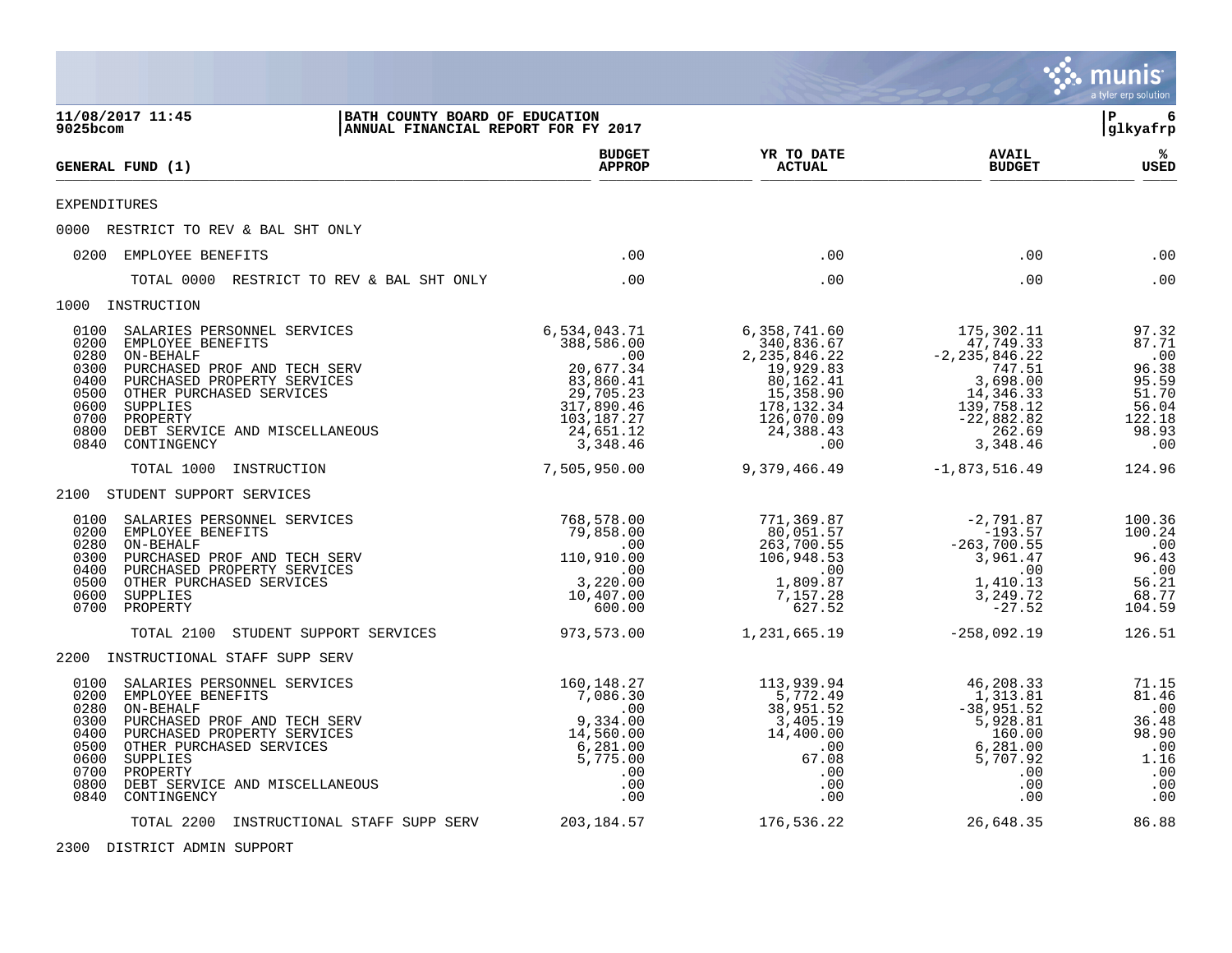

## **11/08/2017 11:45 |BATH COUNTY BOARD OF EDUCATION |P 7 9025bcom |ANNUAL FINANCIAL REPORT FOR FY 2017 |glkyafrp**

|                                                              | GENERAL FUND (1)                                                                                                                                                                                                                                 | <b>BUDGET</b><br><b>APPROP</b>                                                                                                                                         | YR TO DATE<br><b>ACTUAL</b>                                                                                                                                                                | <b>AVAIL</b><br><b>BUDGET</b>                                                                                                                                | ℁<br>USED                                                                          |
|--------------------------------------------------------------|--------------------------------------------------------------------------------------------------------------------------------------------------------------------------------------------------------------------------------------------------|------------------------------------------------------------------------------------------------------------------------------------------------------------------------|--------------------------------------------------------------------------------------------------------------------------------------------------------------------------------------------|--------------------------------------------------------------------------------------------------------------------------------------------------------------|------------------------------------------------------------------------------------|
| 0100<br>0200<br>0280<br>0300<br>0500<br>0600<br>0800         | SALARIES PERSONNEL SERVICES<br>EMPLOYEE BENEFITS<br>ON-BEHALF<br>PURCHASED PROF AND TECH SERV<br>0400 PURCHASED PROPERTY SERVICES<br>OTHER PURCHASED SERVICES<br>SUPPLIES<br>0700 PROPERTY<br>DEBT SERVICE AND MISCELLANEOUS<br>0840 CONTINGENCY | 397,310.00<br>366,655.00<br>$366, 655.00$<br>.00<br>180, 200.00<br>$26, 240.00$<br>164, 300.00<br>57, 000.00<br>$\begin{array}{c} 7,000.00\ 11,720.00\ 00 \end{array}$ | 333,160.39<br>223,165.91<br>113,894.22<br>152,376.93<br>$13,894.22$<br>$52,376.93$<br>$43,374.88$<br>$45,509.68$<br>$2,219.58$<br>$4,088.75$<br>$0$<br>21,436.96<br>43,374.88<br>45,509.68 | 64,149.61<br>143,489.09<br>$-113,894.22$<br>27,823.07<br>4,803.04<br>120,925.12<br>11,490.32<br>4,780.42<br>7,631.25<br>$.00 \,$                             | 83.85<br>60.87<br>.00<br>84.56<br>81.70<br>26.40<br>79.84<br>31.71<br>34.89<br>.00 |
|                                                              | TOTAL 2300 DISTRICT ADMIN SUPPORT                                                                                                                                                                                                                | 1,210,425.00                                                                                                                                                           | 939,227.30                                                                                                                                                                                 | 271,197.70                                                                                                                                                   | 77.59                                                                              |
|                                                              | 2400 SCHOOL ADMIN SUPPORT                                                                                                                                                                                                                        |                                                                                                                                                                        |                                                                                                                                                                                            |                                                                                                                                                              |                                                                                    |
|                                                              | 0100 SALARIES PERSONNEL SERVICES<br>0200 EMPLOYEE BENEFITS<br>0280 ON-BEHALF<br>0300 PURCHASED PROF AND TECH SERV<br>0500 OTHER PURCHASED SERVICES<br>0600 SUPPLIES<br>0700 PROPERTY                                                             | 753,661.00<br>70,112.00<br>$700.\widetilde{00}$<br>.00<br>.00                                                                                                          | 735,552.52<br>68,483.28<br>$(0.112.00$<br>$(0.00)$<br>$(0.00)$<br>$(0.00)$<br>$(0.00)$<br>$(1,152.10)$<br>.00<br>.00                                                                       | 18,108.48<br>1,628.72<br>$-25\overline{1}$ , 456.01<br>00.<br>452.10<br>.00<br>.00                                                                           | 97.60<br>97.68<br>.00<br>.00<br>164.59<br>.00<br>.00                               |
|                                                              | TOTAL 2400<br>SCHOOL ADMIN SUPPORT                                                                                                                                                                                                               | 824,473.00                                                                                                                                                             | 1,056,643.91                                                                                                                                                                               | $-232, 170.91$                                                                                                                                               | 128.16                                                                             |
|                                                              | 2500 BUSINESS SUPPORT SERVICES                                                                                                                                                                                                                   |                                                                                                                                                                        |                                                                                                                                                                                            |                                                                                                                                                              |                                                                                    |
| 0200<br>0280<br>0500<br>0600<br>0800                         | 0100 SALARIES PERSONNEL SERVICES<br>EMPLOYEE BENEFITS<br>ON-BEHALF<br>0300 PURCHASED PROF AND TECH SERV<br>OTHER PURCHASED SERVICES<br>SUPPLIES<br>0700 PROPERTY<br>DEBT SERVICE AND MISCELLANEOUS                                               | 237,327.00<br>$237,327,00$<br>$36,441,00$<br>$00$<br>$300.00$<br>$500.00$<br>8,000.00<br>50.00                                                                         | 235,289.16<br>16.189, 289<br>35,223.06<br>80.425<br>$\overline{a}$ . 00<br>57,803.20<br>462.87<br>4,532.34<br>40.09                                                                        | $\begin{array}{r} 2\, , 037.\,84 \\ 1\, , 217.\,94 \\ -80\, , 435.\,96 \\ .00 \\ -57\, , 503.\,20 \\ 3\, , 7\, .13 \\ 3\, , 467.\,66 \\ 9\, .91 \end{array}$ | 99.14<br>96.66<br>.00<br>00.<br>99.99<br>92.57<br>56.65<br>80.18                   |
|                                                              | TOTAL 2500 BUSINESS SUPPORT SERVICES 282,618.00                                                                                                                                                                                                  |                                                                                                                                                                        | 413,786.68                                                                                                                                                                                 | $-131, 168.68$                                                                                                                                               | 146.41                                                                             |
|                                                              | 2600 PLANT OPERATIONS & MAINTENANCE                                                                                                                                                                                                              |                                                                                                                                                                        |                                                                                                                                                                                            |                                                                                                                                                              |                                                                                    |
| 0100<br>0280<br>0300<br>0400<br>0500<br>0600<br>0700<br>0800 | SALARIES PERSONNEL SERVICES<br>0200 EMPLOYEE BENEFITS<br>ON-BEHALF<br>PURCHASED PROF AND TECH SERV<br>PURCHASED PROPERTY SERVICES<br>OTHER PURCHASED SERVICES<br>SUPPLIES<br>PROPERTY<br>DEBT SERVICE AND MISCELLANEOUS                          | 501,082.00<br>$501,082.00$<br>$118,600.00$<br>$44,500.00$<br>$180,350.00$<br>$257,900.00$<br>$621,550.00$<br>$10,500.00$<br>$25,000.00$<br>180,350.00                  | 453,730.74<br>110,614.56<br>155,112.41<br>44,547.29<br>164,613.37<br>$88,718.33$<br>$480,804.81$<br>$3,661.99$<br>$17,401.10$                                                              | 47,351.26<br>7,985.44<br>$-155, 112.41$<br>$-47.29$<br>15,736.63<br>169,181.67<br>140,745.19<br>6,838.01<br>7,598.90                                         | 90.55<br>93.27<br>$.00$<br>100.11<br>91.27<br>34.40<br>77.36<br>34.88<br>69.60     |
|                                                              | TOTAL 2600 PLANT OPERATIONS & MAINTENANCE                                                                                                                                                                                                        | 1,759,482.00                                                                                                                                                           | 1,519,204.60                                                                                                                                                                               | 240, 277.40                                                                                                                                                  | 86.34                                                                              |

2700 STUDENT TRANSPORTATION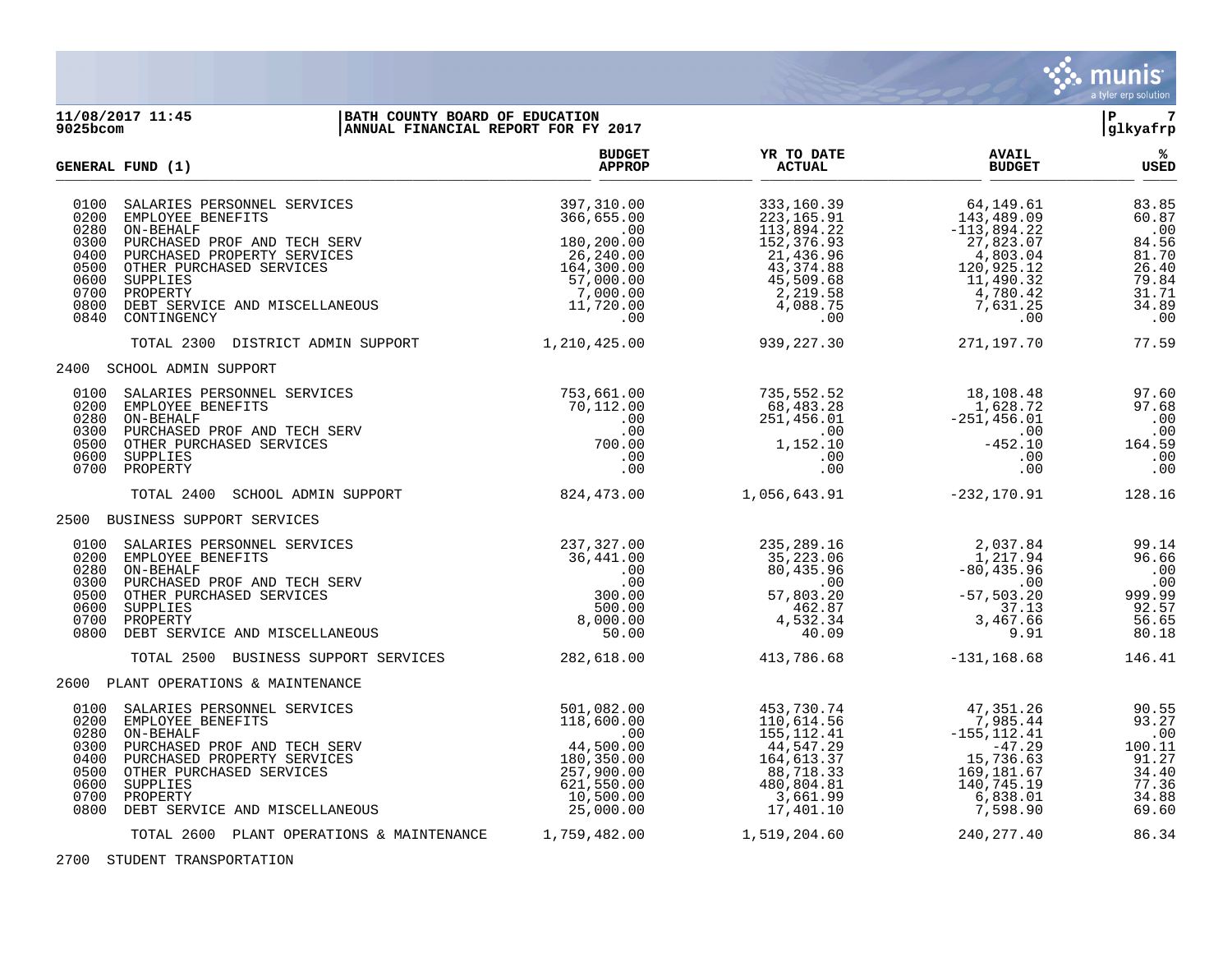

11/08/2017 11:45 **| BATH COUNTY BOARD OF EDUCATION**<br>9025bcom **| BATH COUNTY BOARD OF EDUCATION | BANN**UNG BEEN BOARD OF ENGLES POR FY 2017 **ANNUAL FINANCIAL REPORT FOR FY 2017 BUDGET YR TO DATE AVAIL % GENERAL FUND (1) APPROP ACTUAL BUDGET USED**  $\frac{A_{\text{H}^{\text{F}}\text{N}}}{A_{\text{H}}\text{N}}$   $\frac{A_{\text{H}}\text{N}}{A_{\text{H}}\text{N}}$   $\frac{A_{\text{H}}\text{N}}{A_{\text{H}}\text{N}}$   $\frac{A_{\text{H}}\text{N}}{A_{\text{H}}\text{N}}$   $\frac{B_{\text{H}}\text{N}}{B_{\text{H}}\text{N}}$ 0100 SALARIES PERSONNEL SERVICES 6.81 (1991), 591,208.87 (1991), 596,855.11 54,353.76 (1991), 596.81 (1991), 596.81 (1991), 596.81 (1991), 596.81 (1991), 596.81 (1991), 5971.30 (1991), 596.30 (1991), 5971.30 (1991), 5971.3 0200 EMPLOYEE BENEFITS 145,075.12 128,103.82 16,971.30 88.30 0280 ON-BEHALF .00 183,529.31 -183,529.31 .00 0300 PURCHASED PROF AND TECH SERV 12,150.00 12,150.00 3,977.20 8,172.80 8,172.80 32.73<br>0400 PURCHASED PROPERTY SERVICES 31,300.00 11,154.47 20,145.53 35.64 0400 PURCHASED PROPERTY SERVICES 31,300.00 11,154.47 20,145.53 35.64 0500 OTHER PURCHASED SERVICES 67.37 (1992) 76,750.00 544,029.15 32,720.85 57.37 37.37 57.37 32,720.85 32,720.85 57.37 57.37 51.37 51.37 51.37 51.37 51.37 51.37 51.37 51.37 51.37 51.37 51.37 51.37 51.37 51.37 51.37 51.37 51 0600 SUPPLIES 335,230.00 172,215.63 163,014.37 51.37 0600 SUPPLIES<br>0700 PROPERTY 188,000.00 206,705.80 -18,705.80 -18,705.80 -109.95<br>00 .00 .00 0800 DEBT SERVICE AND MISCELLANEOUS TOTAL 2700 STUDENT TRANSPORTATION 1,379,713.99 1,286,570.49 93,143.50 93.25 3100 FOOD SERVICE OPERATION 0100 SALARIES PERSONNEL SERVICES .00 .00 .00 .00 0200 EMPLOYEE BENEFITS .00 .00 .00 .00 0280 ON-BEHALF .00 .00 .00 .00 0600 SUPPLIES .00 .00 .00 .00 TOTAL 3100 FOOD SERVICE OPERATION .00 .00 .00 .00 3200 DAY CARE OPERATIONS 0280 ON-BEHALF .00 .00 .00 .00 TOTAL 3200 DAY CARE OPERATIONS .00 .00 .00 .00 3300 COMMUNITY SERVICES 0100 SALARIES PERSONNEL SERVICES 19,066.00 22,620.78 -3,554.78 118.64 0200 EMPLOYEE BENEFITS 5,022.00 5,312.38 -290.38 105.78 0280 ON-BEHALF .00 7,733.13 -7,733.13 .00 0500 OTHER PURCHASED SERVICES .00 .00 .00 .00 0600 SUPPLIES .00 .00 .00 .00 TOTAL 3300 COMMUNITY SERVICES 24,088.00 35,666.29 -11,578.29 148.07 3400 ADULT EDUCATION OPERATIONS 0280 ON-BEHALF .00 .00 .00 .00 TOTAL 3400 ADULT EDUCATION OPERATIONS .00 .00 .00 .00 5100 DEBT SERVICE 0800 DEBT SERVICE AND MISCELLANEOUS 229,458.56 219,273.76 10,184.80 95.56 TOTAL 5100 DEBT SERVICE 229,458.56 219,273.76 10,184.80 95.56 5200 FUND TRANSFERS

0900 OTHER ITEMS 50,000.00 39,147.00 10,853.00 78.29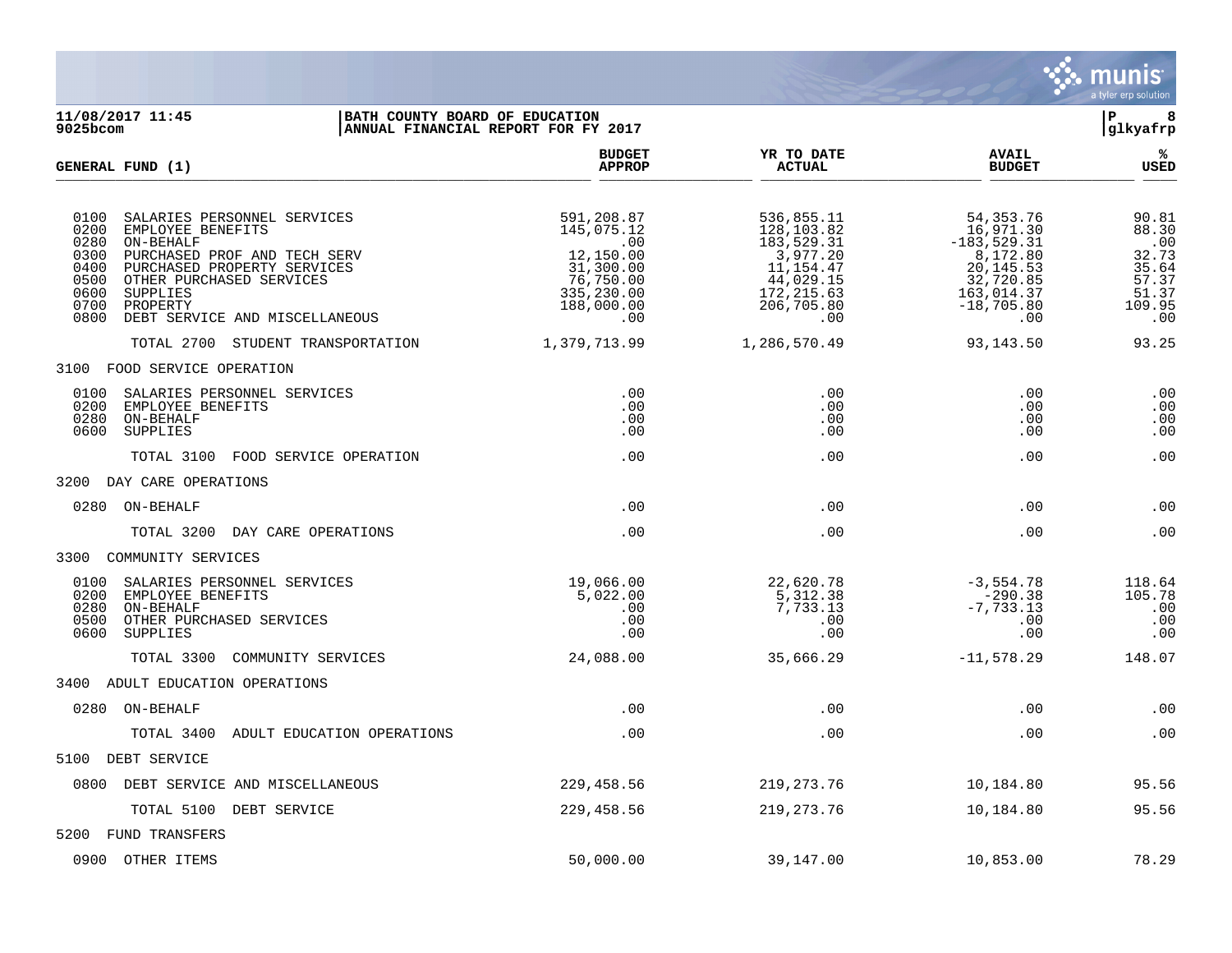

| 11/08/2017 11:45<br>9025bcom | BATH COUNTY BOARD OF EDUCATION<br>ANNUAL FINANCIAL REPORT FOR FY 2017 |                                |     |                             |                               | 9<br>ΙP<br> glkyafrp |
|------------------------------|-----------------------------------------------------------------------|--------------------------------|-----|-----------------------------|-------------------------------|----------------------|
| GENERAL FUND (1)             |                                                                       | <b>BUDGET</b><br><b>APPROP</b> |     | YR TO DATE<br><b>ACTUAL</b> | <b>AVAIL</b><br><b>BUDGET</b> | %ะ<br><b>USED</b>    |
| TOTAL 5200                   | FUND TRANSFERS                                                        | 50,000.00                      |     | 39,147.00                   | 10,853.00                     | 78.29                |
| 5300<br>CONTINGENCY          |                                                                       |                                |     |                             |                               |                      |
| 0840<br>CONTINGENCY          |                                                                       | 415,947.94                     |     | .00                         | 415,947.94                    | .00                  |
| TOTAL 5300                   | CONTINGENCY                                                           | 415,947.94                     |     | .00                         | 415,947.94                    | .00                  |
| TOTAL EXPENDITURES           |                                                                       | 14,858,914.06                  |     | 16, 297, 187. 93            | $-1,438,273.87$               | 109.68               |
| TOTAL FOR GENERAL FUND (1)   |                                                                       |                                | .00 | 2,772,357.77                | $-2,772,357.77$               | .00                  |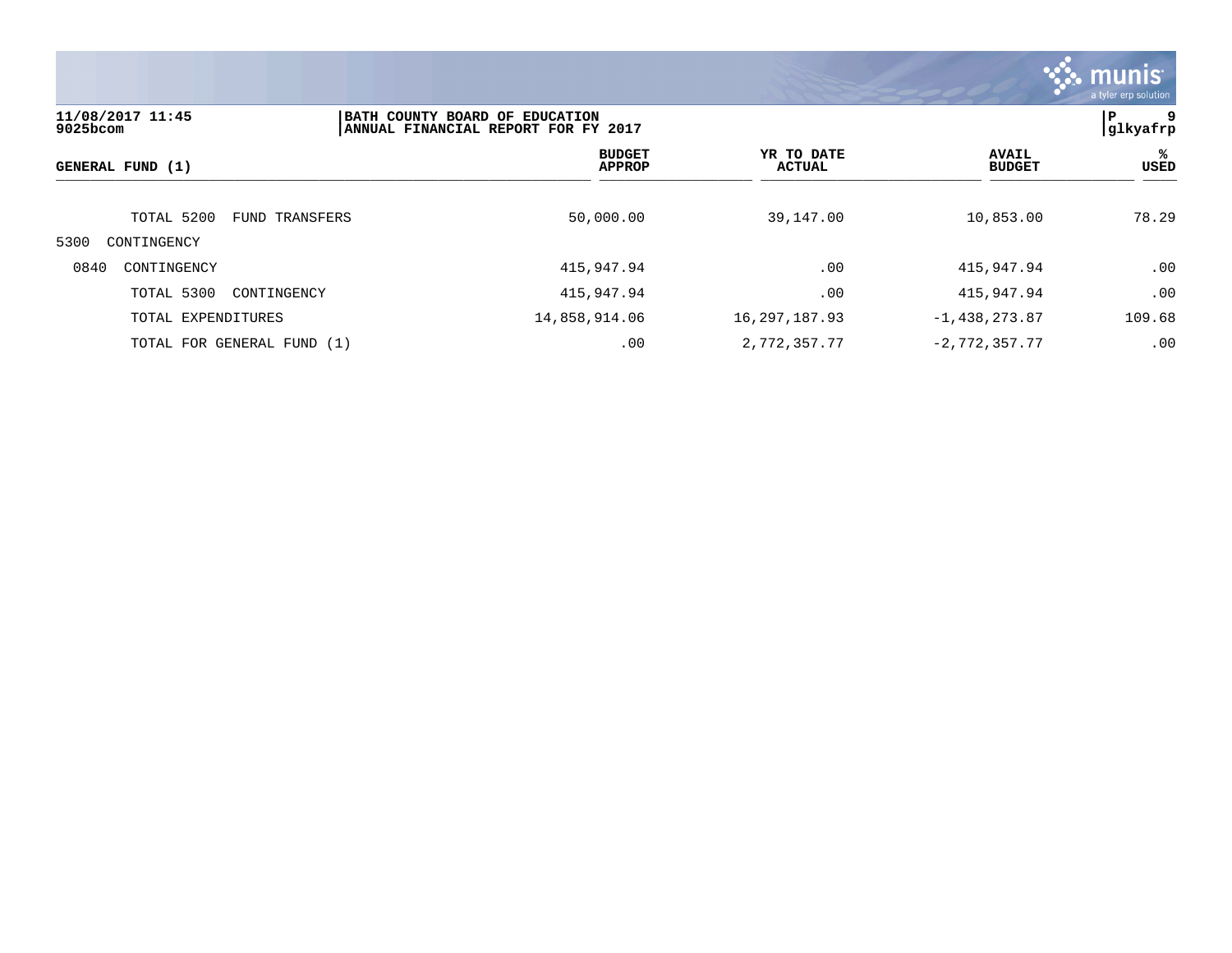|                 |                                                                                           |                                |                             |                                | munis <sup>.</sup><br>a tyler erp solution |
|-----------------|-------------------------------------------------------------------------------------------|--------------------------------|-----------------------------|--------------------------------|--------------------------------------------|
| 9025bcom        | 11/08/2017 11:45<br>BATH COUNTY BOARD OF EDUCATION<br>ANNUAL FINANCIAL REPORT FOR FY 2017 |                                |                             |                                | P<br>10<br>glkyafrp                        |
|                 | SPECIAL REVENUE (2)                                                                       | <b>BUDGET</b><br><b>APPROP</b> | YR TO DATE<br><b>ACTUAL</b> | <b>AVAIL</b><br><b>BUDGET</b>  | ℁<br><b>USED</b>                           |
| <b>REVENUES</b> |                                                                                           |                                |                             |                                |                                            |
|                 | 0999 BEGINNING BALANCE                                                                    |                                |                             |                                |                                            |
|                 | TOTAL 0999 BEGINNING BALANCE                                                              | .00                            | .00                         | .00                            | .00                                        |
| RECEIPTS        |                                                                                           |                                |                             |                                |                                            |
|                 | REVENUE FROM LOCAL SOURCES                                                                |                                |                             |                                |                                            |
| TUITION         |                                                                                           |                                |                             |                                |                                            |
| 1310            | TUITION FROM INDIVIDUALS                                                                  | .00                            | .00                         | .00                            | .00                                        |
|                 | TOTAL TUITION                                                                             | .00                            | .00                         | .00                            | .00                                        |
|                 | EARNINGS ON INVESTMENTS                                                                   |                                |                             |                                |                                            |
| 1510            | INTEREST ON INVESTMENTS                                                                   | 167,592.00                     | 148,012.06                  | 19,579.94                      | 88.32                                      |
|                 | TOTAL EARNINGS ON INVESTMENTS                                                             | 167,592.00                     | 148,012.06                  | 19,579.94                      | 88.32                                      |
| FOOD SERVICE    |                                                                                           |                                |                             |                                |                                            |
| 1637            | VENDING                                                                                   | .00                            | .00                         | .00                            | .00                                        |
|                 | TOTAL FOOD SERVICE                                                                        | .00                            | .00                         | .00                            | .00                                        |
|                 | STUDENT ACTIVITIES                                                                        |                                |                             |                                |                                            |
| 1740<br>1790    | STUDENT FEES<br>OTHER STUDENT ACTIVITY INCOME                                             | .00<br>.00                     | .00<br>.00                  | .00<br>.00                     | .00<br>.00                                 |
|                 | TOTAL STUDENT ACTIVITIES                                                                  | .00                            | .00                         | .00                            | .00                                        |
|                 | OTHER REVENUE FROM LOCAL SOURCES                                                          |                                |                             |                                |                                            |
| 1920<br>1990    | CONTRIBUTIONS/DONATIONS<br>MISCELLANEOUS REVENUE                                          | 500.00<br>.00                  | 56, 913.15<br>15,290.72     | $-56, 413.15$<br>$-15, 290.72$ | 999.99<br>.00                              |
|                 | TOTAL OTHER REVENUE FROM LOCAL SOURCES                                                    | 500.00                         | 72,203.87                   | $-71, 703.87$                  | 999.99                                     |
|                 | TOTAL REVENUE FROM LOCAL SOURCES                                                          | 168,092.00                     | 220, 215.93                 | $-52, 123.93$                  | 131.01                                     |
|                 | REVENUE FROM STATE SOURCES                                                                |                                |                             |                                |                                            |
| RESTRICTED      |                                                                                           |                                |                             |                                |                                            |
| 3200            | RESTRICTED STATE REVENUE                                                                  | 912, 343.73                    | 1,000,115.62                | $-87,771.89$                   | 109.62                                     |
|                 | TOTAL RESTRICTED                                                                          | 912, 343.73                    | 1,000,115.62                | $-87,771.89$                   | 109.62                                     |
|                 | REVENUE FOR ON BEHALF PAYMENTS                                                            |                                |                             |                                |                                            |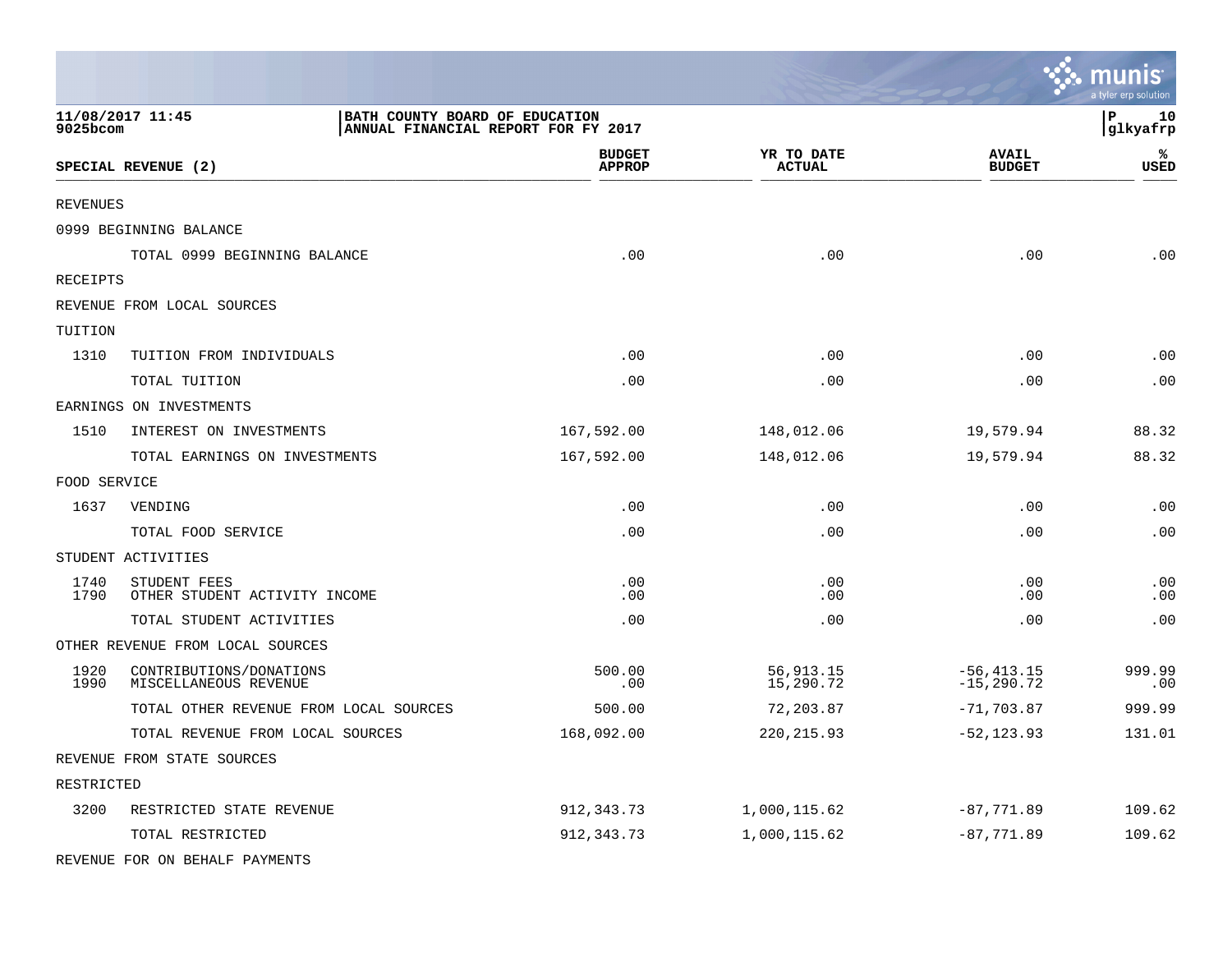

| 9025bcom     | 11/08/2017 11:45<br>BATH COUNTY BOARD OF EDUCATION | ANNUAL FINANCIAL REPORT FOR FY 2017 |                             |                               | P<br>11<br> glkyafrp |
|--------------|----------------------------------------------------|-------------------------------------|-----------------------------|-------------------------------|----------------------|
|              | SPECIAL REVENUE (2)                                | <b>BUDGET</b><br><b>APPROP</b>      | YR TO DATE<br><b>ACTUAL</b> | <b>AVAIL</b><br><b>BUDGET</b> | ℁<br>USED            |
|              |                                                    |                                     |                             |                               |                      |
| 3900         | ON-BEHALF PAYMENTS/STATE                           | .00                                 | .00                         | .00                           | .00                  |
|              | TOTAL REVENUE FOR ON BEHALF PAYMENTS               | .00                                 | .00                         | .00                           | .00                  |
|              | TOTAL REVENUE FROM STATE SOURCES                   | 912,343.73                          | 1,000,115.62                | $-87,771.89$                  | 109.62               |
|              | REVENUE FROM FEDERAL SOURCES                       |                                     |                             |                               |                      |
|              | RESTRICTED THROUGH THE STATE                       |                                     |                             |                               |                      |
| 4500         | RESTRICTED FED THRU STATE                          | 1,521,070.00                        | 1,626,127.21                | $-105,057.21$                 | 106.91               |
|              | TOTAL RESTRICTED THROUGH THE STATE                 | 1,521,070.00                        | 1,626,127.21                | $-105,057.21$                 | 106.91               |
|              | TOTAL REVENUE FROM FEDERAL SOURCES                 | 1,521,070.00                        | 1,626,127.21                | $-105,057.21$                 | 106.91               |
|              | OTHER RECEIPTS                                     |                                     |                             |                               |                      |
|              | INTERFUND TRANSFERS                                |                                     |                             |                               |                      |
| 5210         | <b>FUND TRANSFER</b>                               | 124, 202. 71                        | 39,147.00                   | 85,055.71                     | 31.52                |
| 5251<br>5261 | FF ESS TRANSFER<br>FF OPERATIONAL                  | .00<br>$-10, 375.00$                | .00<br>.00                  | .00<br>$-10, 375.00$          | .00<br>.00           |
|              | TOTAL INTERFUND TRANSFERS                          | 113,827.71                          | 39,147.00                   | 74,680.71                     | 34.39                |
|              | TOTAL OTHER RECEIPTS                               | 113,827.71                          | 39,147.00                   | 74,680.71                     | 34.39                |
|              | TOTAL RECEIPTS                                     | 2,715,333.44                        | 2,885,605.76                | $-170, 272.32$                | 106.27               |
|              | TOTAL REVENUES                                     | 2,715,333.44                        | 2,885,605.76                | $-170, 272.32$                | 106.27               |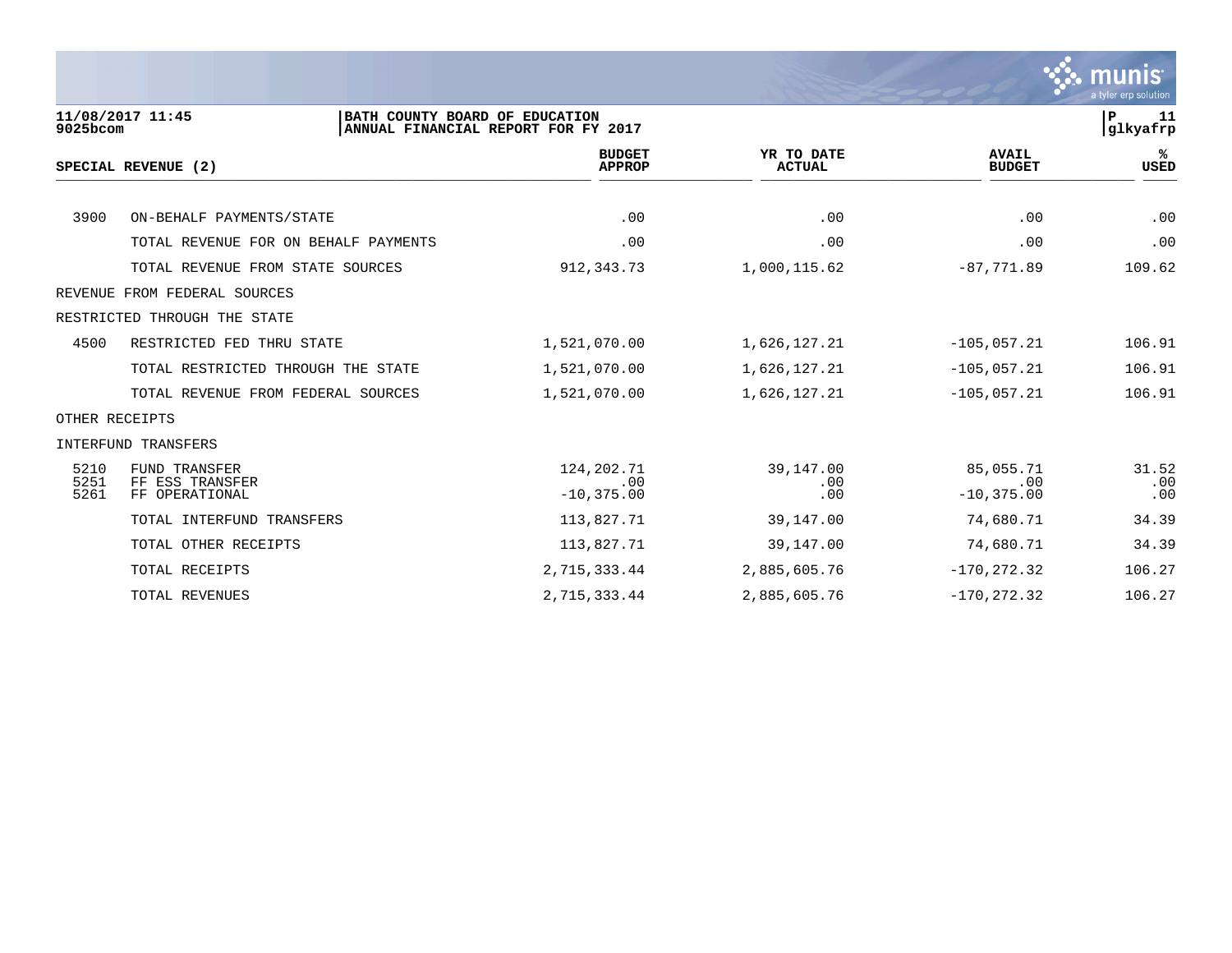

**11/08/2017 11:45 |BATH COUNTY BOARD OF EDUCATION |P 12 ANNUAL FINANCIAL REPORT FOR FY 2017 BUDGET YR TO DATE AVAIL %**  $\blacksquare$   $\blacksquare$   $\blacksquare$   $\blacksquare$   $\blacksquare$   $\blacksquare$   $\blacksquare$   $\blacksquare$   $\blacksquare$   $\blacksquare$   $\blacksquare$   $\blacksquare$   $\blacksquare$   $\blacksquare$   $\blacksquare$   $\blacksquare$   $\blacksquare$   $\blacksquare$   $\blacksquare$   $\blacksquare$   $\blacksquare$   $\blacksquare$   $\blacksquare$   $\blacksquare$   $\blacksquare$   $\blacksquare$   $\blacksquare$   $\blacksquare$   $\blacksquare$   $\blacksquare$   $\blacksquare$   $\blacksquare$  $\frac{\text{AFR} + \text{R}}{\text{AFR}}$ EXPENDITURES 1000 INSTRUCTION<br>
0100 SALARIES PERSONNEL SERVICES<br>
0200 EMPLOYEE BENEFITS<br>
0300 PURCHASED PROF AND TECH SERV<br>
0400 PURCHASED PROPERTY SERVICES<br>
0500 OTHER PURCHASED SERVICES 0100 SALARIES PERSONNEL SERVICES 1,124,943.13 1,134,396.21 -9,453.08 100.84 0200 EMPLOYEE BENEFITS 291,678.55 291,507.97 170.58 99.94 0300 PURCHASED PROF AND TECH SERV 6.67 (1991) 5,200.00 13,461.41 - 8,261.41 - 8,261.41 258.87 0400 PURCHASED PROPERTY SERVICES 9,400.00 3,480.32 5,919.68 37.02 0500 OTHER PURCHASED SERVICES 23,119.22 19,578.32 3,540.90 84.68 0600 SUPPLIES 213,983.57 192,981.47 21,002.10 90.19 0700 PROPERTY 121,380.11 149,887.87 -28,507.76 123.49 0800 DEBT SERVICE AND MISCELLANEOUS 18,483.38 5,284.21 13,199.17 28.59 0840 CONTINGENCY 4,003.98 .00 4,003.98 .00 0900 OTHER ITEMS .00 .00 .00 .00 TOTAL 1000 INSTRUCTION 1,812,191.94 1,810,577.78 1,614.16 99.91 2100 STUDENT SUPPORT SERVICES 0100 SALARIES PERSONNEL SERVICES 90,455.57 91,498.72 -1,043.15 101.15 0200 EMPLOYEE BENEFITS 16,265.66 18,274.59 -2,008.93 112.35 0300 PURCHASED PROF AND TECH SERV 400.00 .00 400.00 .00 0400 PURCHASED PROPERTY SERVICES .00 .00 .00 .00 0500 OTHER PURCHASED SERVICES 6,207.13 2,027.33 4,179.80 32.66 0600 SUPPLIES 6 ,231 .77 12 ,949 .44 –6 ,717 .67 207 .80 0700 PROPERTY .00 .00 .00 .00 0800 DEBT SERVICE AND MISCELLANEOUS 500.00 1,199.00 -699.00 239.80 0840 CONTINGENCY .00 .00 .00 .00 TOTAL 2100 STUDENT SUPPORT SERVICES 120,060.13 125,949.08 -5,888.95 104.91 2200 INSTRUCTIONAL STAFF SUPP SERV 0100 SALARIES PERSONNEL SERVICES 6 245,846.37 344,043.10 -98,196.73 139.94 0200 EMPLOYEE BENEFITS 68,784.15 85,771.45 -16,987.30 124.70 0300 PURCHASED PROF AND TECH SERV 81 35,794.00 41,335.89 -5,541.89 -5,541.89 115.48 0400 PURCHASED PROPERTY SERVICES .00 .00 .00 .00 0500 OTHER PURCHASED SERVICES 22,755.00 18,694.82 4,060.18 82.16 0600 SUPPLIES 32,805.84 37,511.07 -4,705.23 114.34 0700 PROPERTY 3,194.00 10,215.00 -7,021.00 319.82 0800 DEBT SERVICE AND MISCELLANEOUS 2,100.00 936.06 1,163.94 44.57 TOTAL 2200 INSTRUCTIONAL STAFF SUPP SERV 411, 279.36 538,507.39 -127, 228.03 130.93 2300 DISTRICT ADMIN SUPPORT 0100 SALARIES PERSONNEL SERVICES .00 .00 .00 .00 0200 EMPLOYEE BENEFITS .00 .00 .00 .00 0300 PURCHASED PROF AND TECH SERV .00 1,000.00 -1,000.00 .00 0400 PURCHASED PROPERTY SERVICES .00 .00 .00 .00 0500 OTHER PURCHASED SERVICES .00 85.00 -85.00 .00 0600 SUPPLIES .00 5,683.39 -5,683.39 .00 0700 PROPERTY .00 .00 .00 .00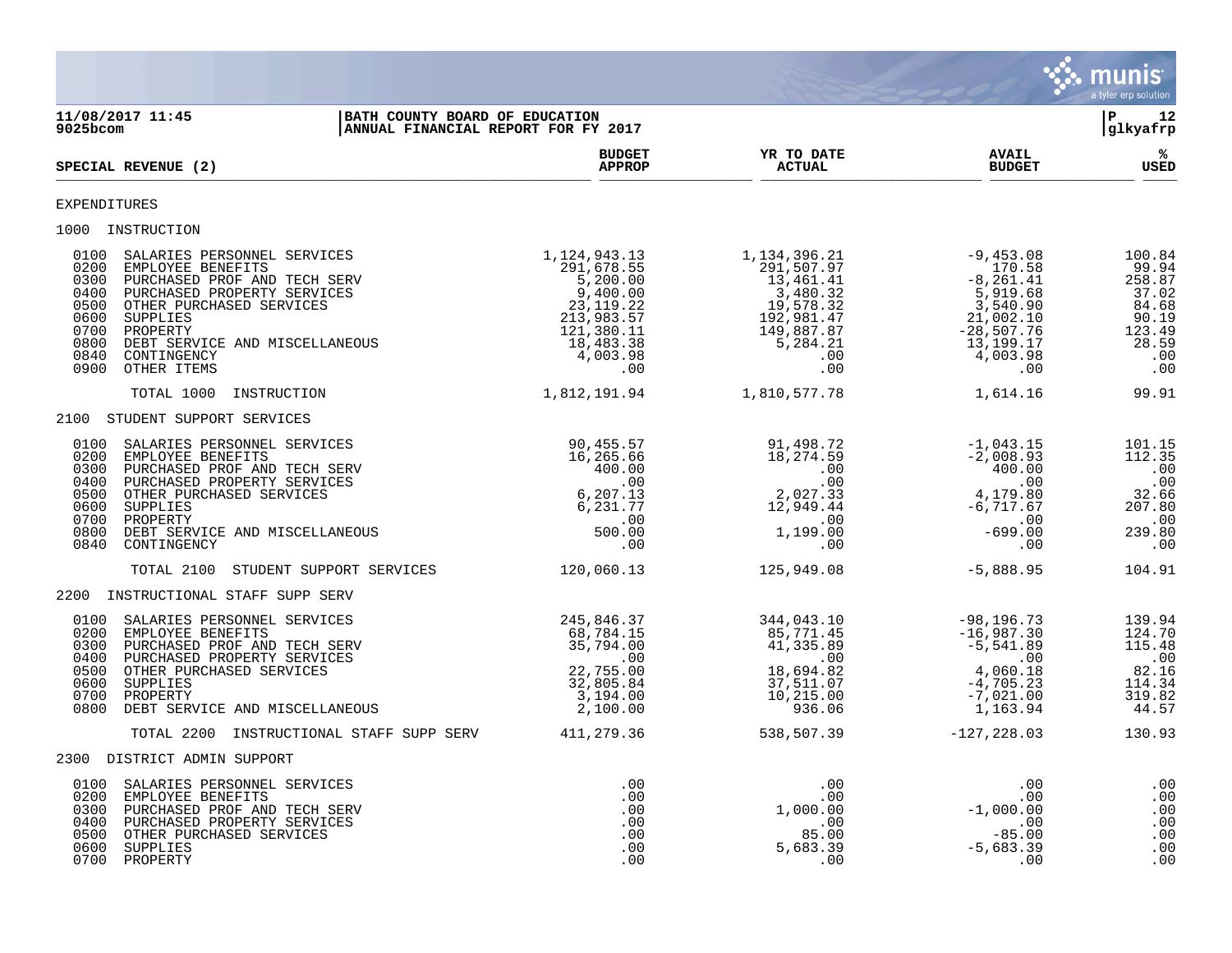

| 11/08/2017 11:45<br>BATH COUNTY BOARD OF EDUCATION<br>9025bcom<br>ANNUAL FINANCIAL REPORT FOR FY 2017                                                                                                                       |                                                                   |                                                                               |                                                         |                                                                |
|-----------------------------------------------------------------------------------------------------------------------------------------------------------------------------------------------------------------------------|-------------------------------------------------------------------|-------------------------------------------------------------------------------|---------------------------------------------------------|----------------------------------------------------------------|
| SPECIAL REVENUE (2)                                                                                                                                                                                                         | <b>BUDGET</b><br><b>APPROP</b>                                    | YR TO DATE<br><b>ACTUAL</b>                                                   | <b>AVAIL</b><br><b>BUDGET</b>                           | %<br>USED                                                      |
| 0800 DEBT SERVICE AND MISCELLANEOUS                                                                                                                                                                                         | .00                                                               | 14,500.00                                                                     | $-14,500.00$                                            | .00                                                            |
| TOTAL 2300 DISTRICT ADMIN SUPPORT                                                                                                                                                                                           | .00                                                               | 21,268.39                                                                     | $-21, 268.39$                                           | .00                                                            |
| 2400 SCHOOL ADMIN SUPPORT                                                                                                                                                                                                   |                                                                   |                                                                               |                                                         |                                                                |
| SALARIES PERSONNEL SERVICES<br>0100<br>0200<br>EMPLOYEE BENEFITS<br>0300<br>PURCHASED PROF AND TECH SERV<br>0600<br>SUPPLIES<br>0700<br>PROPERTY<br>DEBT SERVICE AND MISCELLANEOUS<br>0800                                  | .00<br>.00<br>.00<br>.00<br>.00<br>.00                            | .00<br>.00<br>.00<br>.00<br>.00<br>.00                                        | .00<br>.00<br>.00<br>.00<br>.00<br>.00                  | .00<br>.00<br>.00<br>$\boldsymbol{\mathsf{.00}}$<br>.00<br>.00 |
| TOTAL 2400 SCHOOL ADMIN SUPPORT                                                                                                                                                                                             | .00                                                               | .00                                                                           | .00                                                     | .00                                                            |
| BUSINESS SUPPORT SERVICES<br>2500                                                                                                                                                                                           |                                                                   |                                                                               |                                                         |                                                                |
| 0100<br>SALARIES PERSONNEL SERVICES<br>0200<br>EMPLOYEE BENEFITS<br>PURCHASED PROF AND TECH SERV<br>0300<br>PURCHASED PROPERTY SERVICES<br>0400<br>0500<br>OTHER PURCHASED SERVICES<br>0600<br>SUPPLIES<br>0700<br>PROPERTY | .00<br>.00<br>.00<br>.00<br>.00<br>.00<br>.00                     | .00<br>.00<br>.00<br>.00<br>.00<br>.00<br>.00                                 | .00<br>.00<br>.00<br>.00<br>.00<br>.00<br>.00           | .00<br>.00<br>.00<br>.00<br>.00<br>.00<br>.00                  |
| TOTAL 2500 BUSINESS SUPPORT SERVICES                                                                                                                                                                                        | .00                                                               | .00                                                                           | .00                                                     | .00                                                            |
| 2600 PLANT OPERATIONS & MAINTENANCE                                                                                                                                                                                         |                                                                   |                                                                               |                                                         |                                                                |
| SALARIES PERSONNEL SERVICES<br>0100<br>0200<br>EMPLOYEE BENEFITS<br>0300<br>PURCHASED PROF AND TECH SERV<br>PURCHASED PROPERTY SERVICES<br>0400<br>0500<br>OTHER PURCHASED SERVICES<br>0600 SUPPLIES                        | 10,281.60<br>2,707.13<br>.00<br>4,500.00<br>2,500.00<br>17,500.00 | 10,281.60<br>2,648.14<br>$\overline{00}$<br>2,119.62<br>1,470.33<br>11,341.77 | .00<br>58.99<br>.00<br>2,380.38<br>1,029.67<br>6,158.23 | 100.00<br>97.82<br>.00<br>47.10<br>58.81<br>64.81              |
| TOTAL 2600 PLANT OPERATIONS & MAINTENANCE                                                                                                                                                                                   | 37,488.73                                                         | 27,861.46                                                                     | 9,627.27                                                | 74.32                                                          |
| 2700 STUDENT TRANSPORTATION                                                                                                                                                                                                 |                                                                   |                                                                               |                                                         |                                                                |
| SALARIES PERSONNEL SERVICES<br>0100<br>0200<br>EMPLOYEE BENEFITS<br>0300<br>PURCHASED PROF AND TECH SERV<br>0600<br>SUPPLIES<br>0700<br>PROPERTY<br>0800<br>DEBT SERVICE AND MISCELLANEOUS                                  | 45,000.00<br>14,370.00<br>.00<br>138.55<br>.00<br>.00             | 34,221.78<br>8,535.98<br>.00<br>.00<br>.00<br>.00                             | 10,778.22<br>5,834.02<br>.00<br>138.55<br>.00<br>.00    | 76.05<br>59.40<br>.00<br>.00<br>.00<br>.00                     |
| TOTAL 2700 STUDENT TRANSPORTATION                                                                                                                                                                                           | 59,508.55                                                         | 42,757.76                                                                     | 16,750.79                                               | 71.85                                                          |
| 3100 FOOD SERVICE OPERATION                                                                                                                                                                                                 |                                                                   |                                                                               |                                                         |                                                                |
| OTHER PURCHASED SERVICES<br>0500<br>0600<br>SUPPLIES                                                                                                                                                                        | .00<br>.00                                                        | .00<br>4,527.85                                                               | .00<br>$-4,527.85$                                      | .00<br>.00                                                     |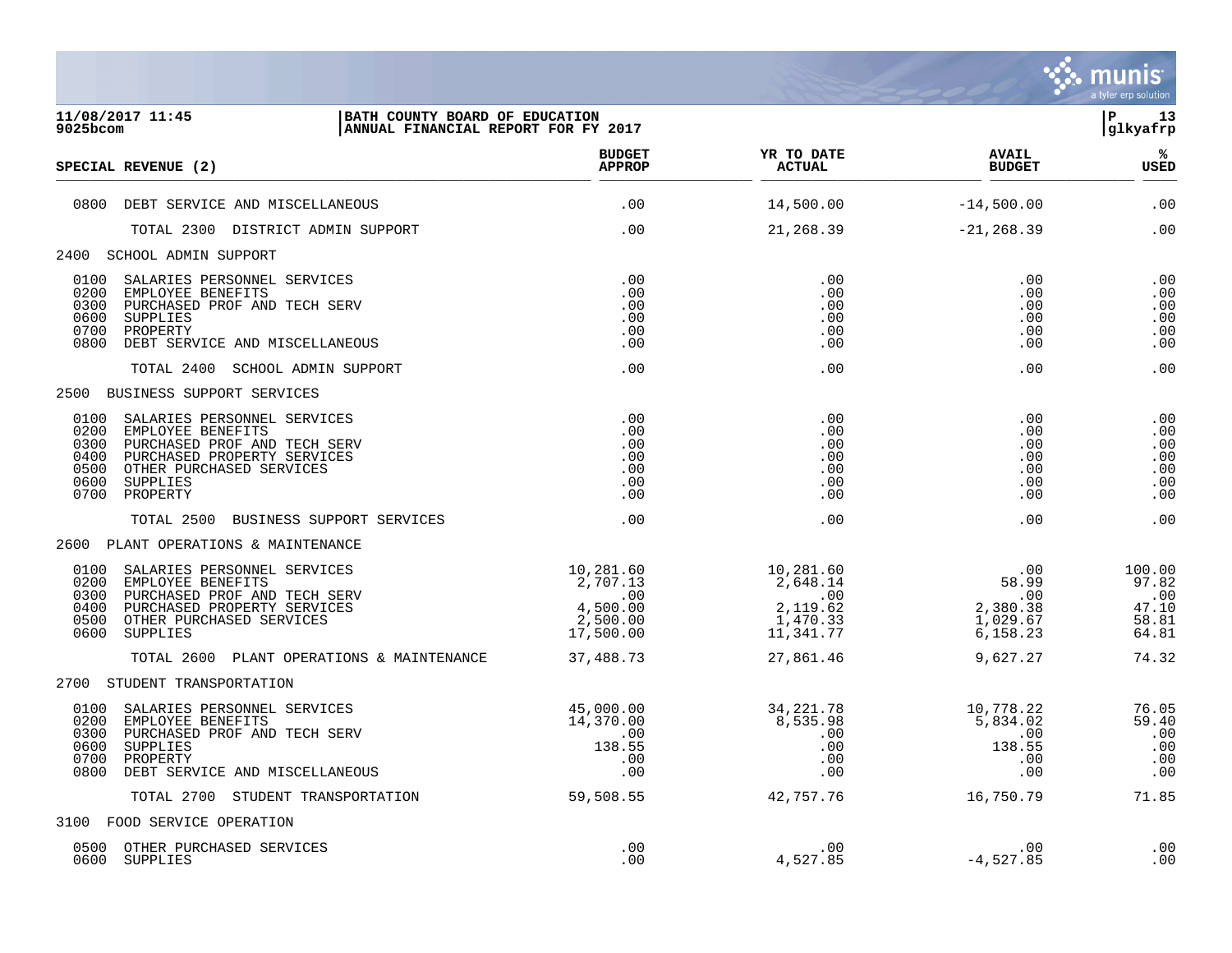

| 11/08/2017 11:45<br>9025bcom                                                                                                                                                                                                                                                                        | BATH COUNTY BOARD OF EDUCATION | ANNUAL FINANCIAL REPORT FOR FY 2017                                                          |                                                                                                     |                                                                                                              | $\mathbf P$<br>14<br>glkyafrp                                                  |
|-----------------------------------------------------------------------------------------------------------------------------------------------------------------------------------------------------------------------------------------------------------------------------------------------------|--------------------------------|----------------------------------------------------------------------------------------------|-----------------------------------------------------------------------------------------------------|--------------------------------------------------------------------------------------------------------------|--------------------------------------------------------------------------------|
| SPECIAL REVENUE (2)                                                                                                                                                                                                                                                                                 |                                | <b>BUDGET</b><br><b>APPROP</b>                                                               | YR TO DATE<br><b>ACTUAL</b>                                                                         | <b>AVAIL</b><br><b>BUDGET</b>                                                                                | ℁<br><b>USED</b>                                                               |
| 0800<br>DEBT SERVICE AND MISCELLANEOUS                                                                                                                                                                                                                                                              |                                | .00                                                                                          | .00                                                                                                 | .00                                                                                                          | .00                                                                            |
| TOTAL 3100                                                                                                                                                                                                                                                                                          | FOOD SERVICE OPERATION         | .00                                                                                          | 4,527.85                                                                                            | $-4,527.85$                                                                                                  | .00                                                                            |
| 3200<br>DAY CARE OPERATIONS                                                                                                                                                                                                                                                                         |                                |                                                                                              |                                                                                                     |                                                                                                              |                                                                                |
| OTHER PURCHASED SERVICES<br>0500                                                                                                                                                                                                                                                                    |                                | .00                                                                                          | .00                                                                                                 | .00                                                                                                          | .00                                                                            |
| TOTAL 3200                                                                                                                                                                                                                                                                                          | DAY CARE OPERATIONS            | .00                                                                                          | .00                                                                                                 | .00                                                                                                          | .00                                                                            |
| 3300<br>COMMUNITY SERVICES                                                                                                                                                                                                                                                                          |                                |                                                                                              |                                                                                                     |                                                                                                              |                                                                                |
| 0100<br>SALARIES PERSONNEL SERVICES<br>0200<br>EMPLOYEE BENEFITS<br>0300<br>PURCHASED PROF AND TECH SERV<br>0400<br>PURCHASED PROPERTY SERVICES<br>0500<br>OTHER PURCHASED SERVICES<br>0600<br><b>SUPPLIES</b><br>0700<br>PROPERTY<br>0800<br>DEBT SERVICE AND MISCELLANEOUS<br>0900<br>OTHER ITEMS |                                | 233,923.01<br>20,334.00<br>.00<br>870.64<br>3,829.44<br>17,841.64<br>500.00<br>100.00<br>.00 | 235,462.56<br>23,729.26<br>150.00<br>1,185.60<br>3,572.65<br>48,554.52<br>486.99<br>1,014.47<br>.00 | $-1,539.55$<br>$-3, 395.26$<br>$-150.00$<br>$-314.96$<br>256.79<br>$-30,712.88$<br>13.01<br>$-914.47$<br>.00 | 100.66<br>116.70<br>.00<br>136.18<br>93.29<br>272.14<br>97.40<br>999.99<br>.00 |
| TOTAL 3300                                                                                                                                                                                                                                                                                          | COMMUNITY SERVICES             | 277,398.73                                                                                   | 314, 156.05                                                                                         | $-36, 757.32$                                                                                                | 113.25                                                                         |
| 5100<br>DEBT SERVICE                                                                                                                                                                                                                                                                                |                                |                                                                                              |                                                                                                     |                                                                                                              |                                                                                |
| 0800<br>DEBT SERVICE AND MISCELLANEOUS                                                                                                                                                                                                                                                              |                                | .00                                                                                          | .00                                                                                                 | .00                                                                                                          | .00                                                                            |
| TOTAL 5100                                                                                                                                                                                                                                                                                          | DEBT SERVICE                   | .00                                                                                          | .00                                                                                                 | .00                                                                                                          | .00                                                                            |
| 5200<br><b>FUND TRANSFERS</b>                                                                                                                                                                                                                                                                       |                                |                                                                                              |                                                                                                     |                                                                                                              |                                                                                |
| 0900<br>OTHER ITEMS                                                                                                                                                                                                                                                                                 |                                | .00                                                                                          | .00                                                                                                 | .00                                                                                                          | .00                                                                            |
| TOTAL 5200                                                                                                                                                                                                                                                                                          | <b>FUND TRANSFERS</b>          | .00                                                                                          | .00                                                                                                 | .00                                                                                                          | .00                                                                            |
| TOTAL EXPENDITURES                                                                                                                                                                                                                                                                                  |                                | 2,717,927.44                                                                                 | 2,885,605.76                                                                                        | $-167,678.32$                                                                                                | 106.17                                                                         |

TOTAL FOR SPECIAL REVENUE (2)  $-2,594.00$  .00 .00  $-2,594.00$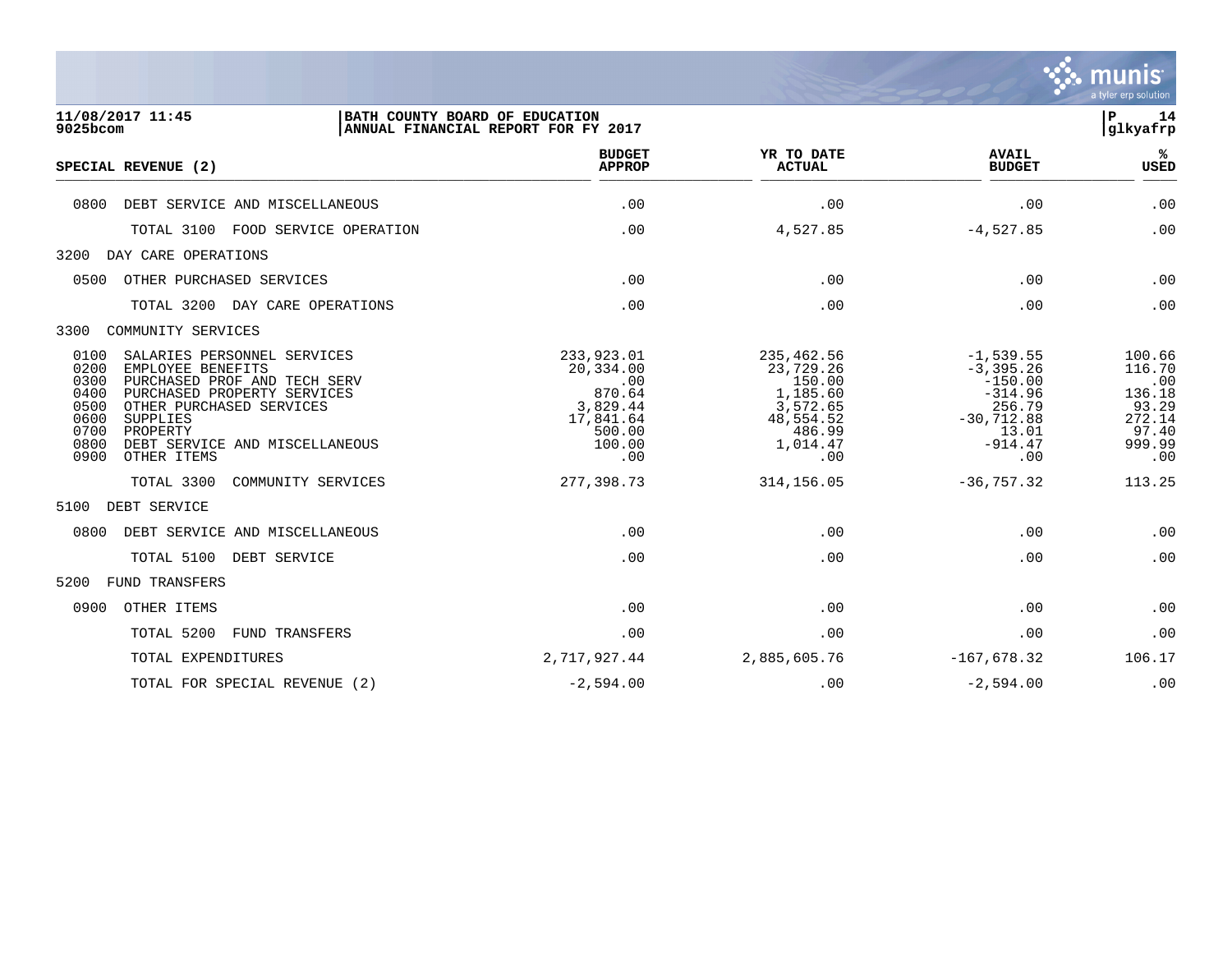|                      |                                                                                           |                                |                               |                               | mun<br>a tyler erp solution |
|----------------------|-------------------------------------------------------------------------------------------|--------------------------------|-------------------------------|-------------------------------|-----------------------------|
| 9025bcom             | 11/08/2017 11:45<br>BATH COUNTY BOARD OF EDUCATION<br>ANNUAL FINANCIAL REPORT FOR FY 2017 |                                |                               |                               | 15<br>P<br> glkyafrp        |
|                      | DISTRICT ACTIVITY FD (ANNUAL) (21)                                                        | <b>BUDGET</b><br><b>APPROP</b> | YR TO DATE<br><b>ACTUAL</b>   | <b>AVAIL</b><br><b>BUDGET</b> | ℁<br><b>USED</b>            |
| <b>REVENUES</b>      |                                                                                           |                                |                               |                               |                             |
|                      | 0999 BEGINNING BALANCE                                                                    |                                |                               |                               |                             |
|                      | TOTAL 0999 BEGINNING BALANCE                                                              | 95,568.58                      | 95,568.58                     | .00                           | 100.00                      |
| RECEIPTS             |                                                                                           |                                |                               |                               |                             |
|                      | REVENUE FROM LOCAL SOURCES                                                                |                                |                               |                               |                             |
|                      | STUDENT ACTIVITIES                                                                        |                                |                               |                               |                             |
| 1740<br>1750<br>1790 | STUDENT FEES<br>DONATIONS (ACTIVITY FND)<br>OTHER STUDENT ACTIVITY INCOME                 | 16,635.11<br>.00<br>34,621.99  | 16,635.11<br>.00<br>34,621.99 | $.00 \,$<br>.00<br>.00        | 100.00<br>.00<br>100.00     |
|                      | TOTAL STUDENT ACTIVITIES                                                                  | 51,257.10                      | 51,257.10                     | .00                           | 100.00                      |
|                      | OTHER REVENUE FROM LOCAL SOURCES                                                          |                                |                               |                               |                             |
| 1990                 | MISCELLANEOUS REVENUE                                                                     | 24,230.50                      | 24,230.50                     | .00                           | 100.00                      |
|                      | TOTAL OTHER REVENUE FROM LOCAL SOURCES                                                    | 24,230.50                      | 24,230.50                     | .00                           | 100.00                      |
|                      | TOTAL REVENUE FROM LOCAL SOURCES                                                          | 75,487.60                      | 75,487.60                     | .00                           | 100.00                      |
|                      | REVENUE FROM FEDERAL SOURCES                                                              |                                |                               |                               |                             |
|                      | FEDERAL REIMBURSEMENT                                                                     |                                |                               |                               |                             |
| 4810                 | MEDICAID REIMBURSEMENT                                                                    | .00                            | .00                           | .00                           | .00                         |
|                      | TOTAL FEDERAL REIMBURSEMENT                                                               | .00                            | .00                           | .00                           | .00                         |
|                      | TOTAL REVENUE FROM FEDERAL SOURCES                                                        | .00                            | .00                           | .00                           | .00                         |
|                      | TOTAL RECEIPTS                                                                            | 75,487.60                      | 75,487.60                     | .00                           | 100.00                      |
|                      | TOTAL REVENUES                                                                            | 171,056.18                     | 171,056.18                    | .00                           | 100.00                      |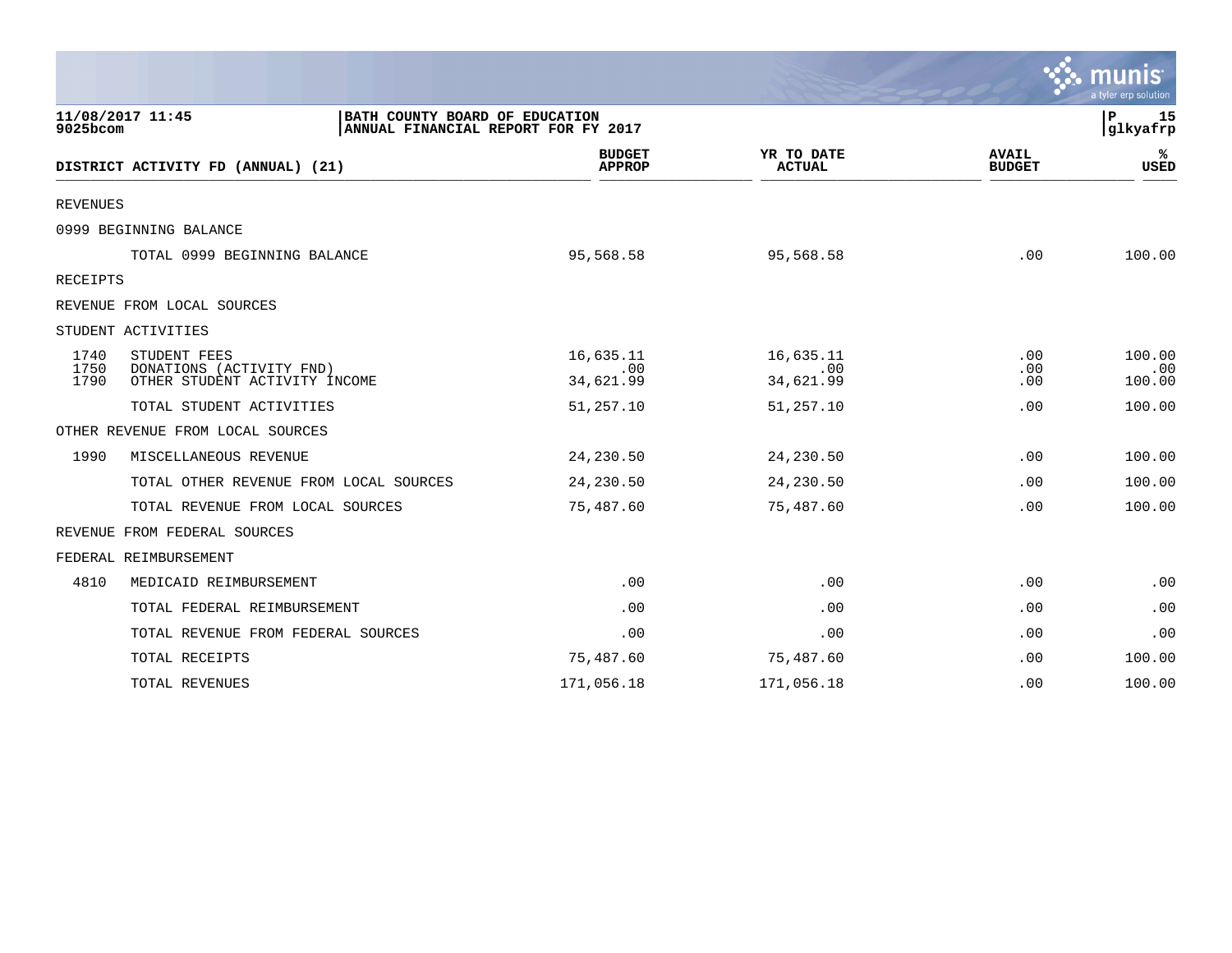

| 11/08/2017 11:45<br>BATH COUNTY BOARD OF EDUCATION<br>$9025$ bcom<br>ANNUAL FINANCIAL REPORT FOR FY 2017                                                                                                                                                              |                                                                                             |                                                                                         |                                                                                       | 16<br>P<br>glkyafrp                                                    |
|-----------------------------------------------------------------------------------------------------------------------------------------------------------------------------------------------------------------------------------------------------------------------|---------------------------------------------------------------------------------------------|-----------------------------------------------------------------------------------------|---------------------------------------------------------------------------------------|------------------------------------------------------------------------|
| DISTRICT ACTIVITY FD (ANNUAL) (21)                                                                                                                                                                                                                                    | <b>BUDGET</b><br><b>APPROP</b>                                                              | YR TO DATE<br><b>ACTUAL</b>                                                             | <b>AVAIL</b><br><b>BUDGET</b>                                                         | %ร<br><b>USED</b>                                                      |
| EXPENDITURES                                                                                                                                                                                                                                                          |                                                                                             |                                                                                         |                                                                                       |                                                                        |
| 1000 INSTRUCTION                                                                                                                                                                                                                                                      |                                                                                             |                                                                                         |                                                                                       |                                                                        |
| 0100<br>SALARIES PERSONNEL SERVICES<br>0200<br>EMPLOYEE BENEFITS<br>0300<br>PURCHASED PROF AND TECH SERV<br>PURCHASED PROPERTY SERVICES<br>0400<br>0500<br>OTHER PURCHASED SERVICES<br>0600<br>SUPPLIES<br>0700<br>PROPERTY<br>0800<br>DEBT SERVICE AND MISCELLANEOUS | 8,994.51<br>909.73<br>1,150.00<br>480.00<br>4,864.67<br>106,337.60<br>8,163.95<br>12,812.40 | 4,670.50<br>916.72<br>444.00<br>480.00<br>3,485.66<br>69,237.38<br>3,000.00<br>5,379.08 | 4,324.01<br>$-6.99$<br>706.00<br>.00<br>1,379.01<br>37,100.22<br>5,163.95<br>7,433.32 | 51.93<br>100.77<br>38.61<br>100.00<br>71.65<br>65.11<br>36.75<br>41.98 |
| TOTAL 1000<br>INSTRUCTION                                                                                                                                                                                                                                             | 143,712.86                                                                                  | 87,613.34                                                                               | 56,099.52                                                                             | 60.96                                                                  |
| 2100 STUDENT SUPPORT SERVICES                                                                                                                                                                                                                                         |                                                                                             |                                                                                         |                                                                                       |                                                                        |
| 0600 SUPPLIES                                                                                                                                                                                                                                                         | 1,800.62                                                                                    | 228.08                                                                                  | 1,572.54                                                                              | 12.67                                                                  |
| TOTAL 2100<br>STUDENT SUPPORT SERVICES                                                                                                                                                                                                                                | 1,800.62                                                                                    | 228.08                                                                                  | 1,572.54                                                                              | 12.67                                                                  |
| INSTRUCTIONAL STAFF SUPP SERV<br>2200                                                                                                                                                                                                                                 |                                                                                             |                                                                                         |                                                                                       |                                                                        |
| 0600<br>SUPPLIES                                                                                                                                                                                                                                                      | 16,588.79                                                                                   | 11,716.04                                                                               | 4,872.75                                                                              | 70.63                                                                  |
| INSTRUCTIONAL STAFF SUPP SERV<br>TOTAL 2200                                                                                                                                                                                                                           | 16,588.79                                                                                   | 11,716.04                                                                               | 4,872.75                                                                              | 70.63                                                                  |
| PLANT OPERATIONS & MAINTENANCE<br>2600                                                                                                                                                                                                                                |                                                                                             |                                                                                         |                                                                                       |                                                                        |
| 0600 SUPPLIES                                                                                                                                                                                                                                                         | .00                                                                                         | .00                                                                                     | $.00 \,$                                                                              | .00                                                                    |
| TOTAL 2600<br>PLANT OPERATIONS & MAINTENANCE                                                                                                                                                                                                                          | .00                                                                                         | .00                                                                                     | .00                                                                                   | .00                                                                    |
| 2700 STUDENT TRANSPORTATION                                                                                                                                                                                                                                           |                                                                                             |                                                                                         |                                                                                       |                                                                        |
| 0100<br>SALARIES PERSONNEL SERVICES<br>0200<br>EMPLOYEE BENEFITS<br>0800<br>DEBT SERVICE AND MISCELLANEOUS                                                                                                                                                            | 333.01<br>.00<br>8,620.90                                                                   | .00<br>.00<br>2,410.13                                                                  | 333.01<br>.00<br>6,210.77                                                             | .00<br>.00<br>27.96                                                    |
| TOTAL 2700 STUDENT TRANSPORTATION                                                                                                                                                                                                                                     | 8,953.91                                                                                    | 2,410.13                                                                                | 6,543.78                                                                              | 26.92                                                                  |
| TOTAL EXPENDITURES                                                                                                                                                                                                                                                    | 171,056.18                                                                                  | 101,967.59                                                                              | 69,088.59                                                                             | 59.61                                                                  |
| TOTAL FOR DISTRICT ACTIVITY FD (ANNUA (21)                                                                                                                                                                                                                            | .00                                                                                         | 69,088.59                                                                               | $-69,088.59$                                                                          | .00                                                                    |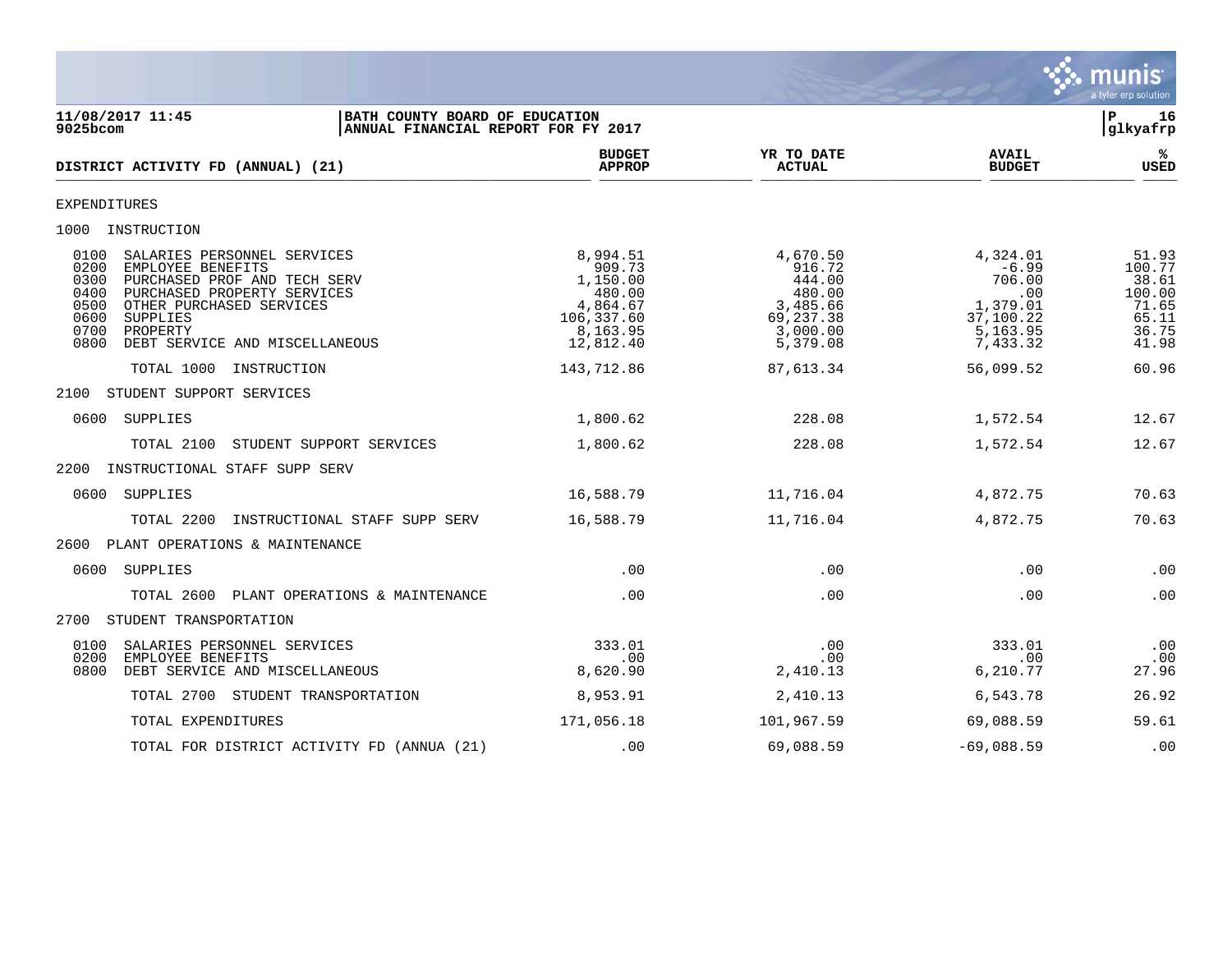|                 |                                  |                                |                                     |                             |                               | $\mathcal{C}$ munis<br>a tyler erp solution |
|-----------------|----------------------------------|--------------------------------|-------------------------------------|-----------------------------|-------------------------------|---------------------------------------------|
| 9025bcom        | 11/08/2017 11:45                 | BATH COUNTY BOARD OF EDUCATION | ANNUAL FINANCIAL REPORT FOR FY 2017 |                             |                               | P<br>17<br>glkyafrp                         |
|                 | CAPITAL OUTLAY FUND (310)        |                                | <b>BUDGET</b><br><b>APPROP</b>      | YR TO DATE<br><b>ACTUAL</b> | <b>AVAIL</b><br><b>BUDGET</b> | ℁<br><b>USED</b>                            |
| <b>REVENUES</b> |                                  |                                |                                     |                             |                               |                                             |
|                 | 0999 BEGINNING BALANCE           |                                |                                     |                             |                               |                                             |
|                 | TOTAL 0999 BEGINNING BALANCE     |                                | 190,034.00                          | 190,034.00                  | .00                           | 100.00                                      |
| RECEIPTS        |                                  |                                |                                     |                             |                               |                                             |
|                 | REVENUE FROM STATE SOURCES       |                                |                                     |                             |                               |                                             |
| RESTRICTED      |                                  |                                |                                     |                             |                               |                                             |
| 3200            | RESTRICTED STATE REVENUE         |                                | 186,406.00                          | 186,406.00                  | .00                           | 100.00                                      |
|                 | TOTAL RESTRICTED                 |                                | 186,406.00                          | 186,406.00                  | .00                           | 100.00                                      |
|                 | TOTAL REVENUE FROM STATE SOURCES |                                | 186,406.00                          | 186,406.00                  | .00                           | 100.00                                      |
|                 | OTHER RECEIPTS                   |                                |                                     |                             |                               |                                             |
|                 | <b>INTERFUND TRANSFERS</b>       |                                |                                     |                             |                               |                                             |
| 5210            | <b>FUND TRANSFER</b>             |                                | .00                                 | .00                         | .00                           | .00                                         |
|                 | TOTAL INTERFUND TRANSFERS        |                                | .00                                 | .00                         | .00                           | .00                                         |
|                 | TOTAL OTHER RECEIPTS             |                                | .00                                 | .00                         | .00                           | .00                                         |
|                 | TOTAL RECEIPTS                   |                                | 186,406.00                          | 186,406.00                  | .00                           | 100.00                                      |
|                 | TOTAL REVENUES                   |                                | 376,440.00                          | 376,440.00                  | .00                           | 100.00                                      |

 $\sim$   $\sim$   $\sim$   $\sim$   $\sim$   $\sim$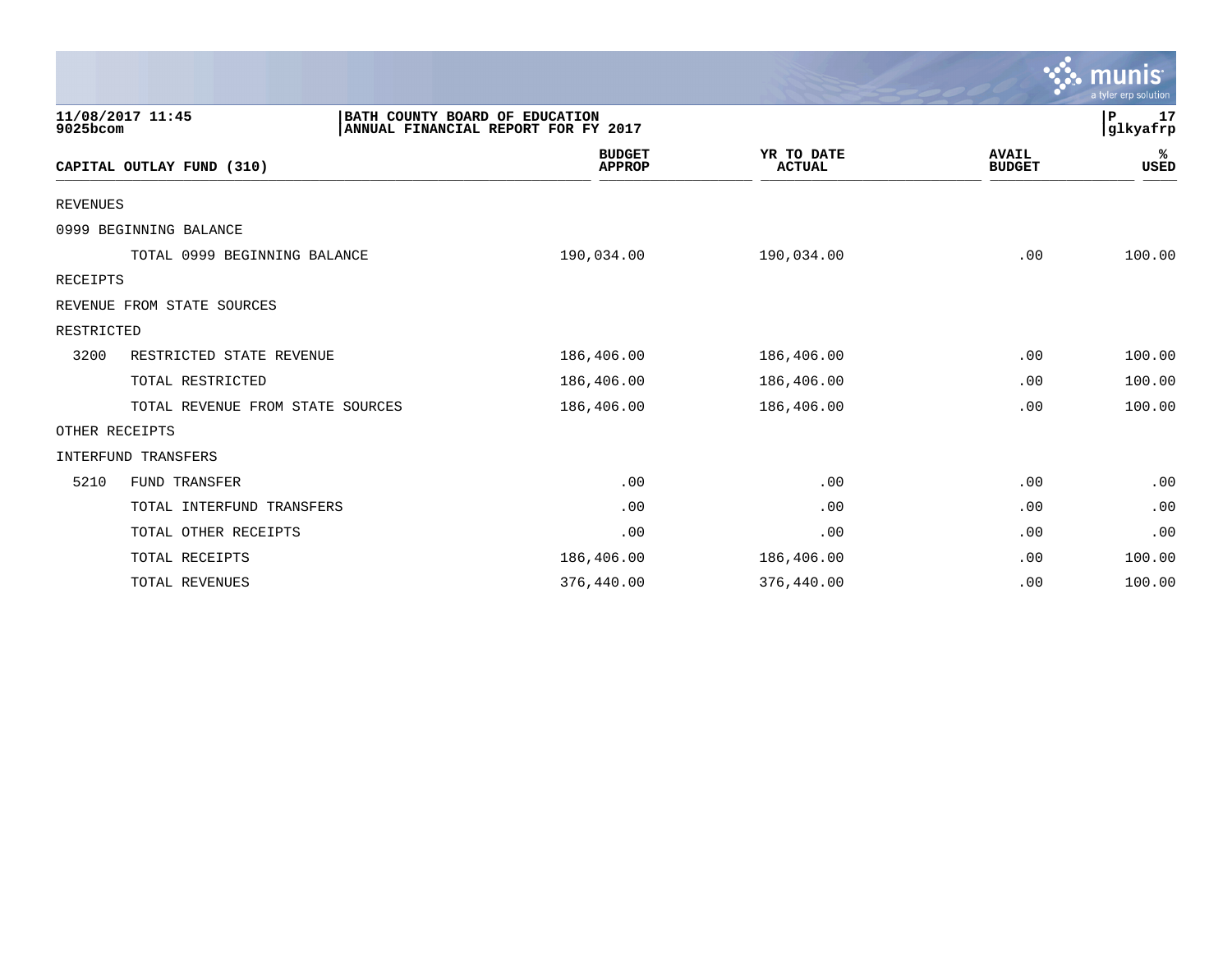

| 11/08/2017 11:45<br>9025bcom                                            | BATH COUNTY BOARD OF EDUCATION<br>ANNUAL FINANCIAL REPORT FOR FY 2017 |                                |                             |                               | 18<br>P<br> glkyafrp |
|-------------------------------------------------------------------------|-----------------------------------------------------------------------|--------------------------------|-----------------------------|-------------------------------|----------------------|
| CAPITAL OUTLAY FUND (310)                                               |                                                                       | <b>BUDGET</b><br><b>APPROP</b> | YR TO DATE<br><b>ACTUAL</b> | <b>AVAIL</b><br><b>BUDGET</b> | %ะ<br>USED           |
| <b>EXPENDITURES</b>                                                     |                                                                       |                                |                             |                               |                      |
| 2600<br>PLANT OPERATIONS & MAINTENANCE                                  |                                                                       |                                |                             |                               |                      |
| 0400<br>PURCHASED PROPERTY SERVICES<br>0500<br>OTHER PURCHASED SERVICES |                                                                       | .00<br>.00                     | .00<br>.00                  | .00<br>.00                    | .00<br>.00           |
| TOTAL 2600                                                              | PLANT OPERATIONS & MAINTENANCE                                        | .00                            | .00                         | .00                           | .00                  |
| 5100<br>DEBT SERVICE                                                    |                                                                       |                                |                             |                               |                      |
| 0800<br>DEBT SERVICE AND MISCELLANEOUS<br>0840<br>CONTINGENCY           |                                                                       | .00<br>88,146.00               | .00<br>.00                  | .00<br>88,146.00              | .00<br>.00           |
| TOTAL 5100                                                              | DEBT SERVICE                                                          | 88,146.00                      | .00                         | 88,146.00                     | .00                  |
| 5200<br>FUND TRANSFERS                                                  |                                                                       |                                |                             |                               |                      |
| 0900<br>OTHER ITEMS                                                     |                                                                       | 288,294.00                     | 288,294.00                  | .00                           | 100.00               |
| TOTAL 5200                                                              | <b>FUND TRANSFERS</b>                                                 | 288,294.00                     | 288,294.00                  | .00                           | 100.00               |
| TOTAL EXPENDITURES                                                      |                                                                       | 376,440.00                     | 288,294.00                  | 88,146.00                     | 76.58                |
|                                                                         | TOTAL FOR CAPITAL OUTLAY FUND (310)                                   | .00                            | 88,146.00                   | $-88, 146.00$                 | .00                  |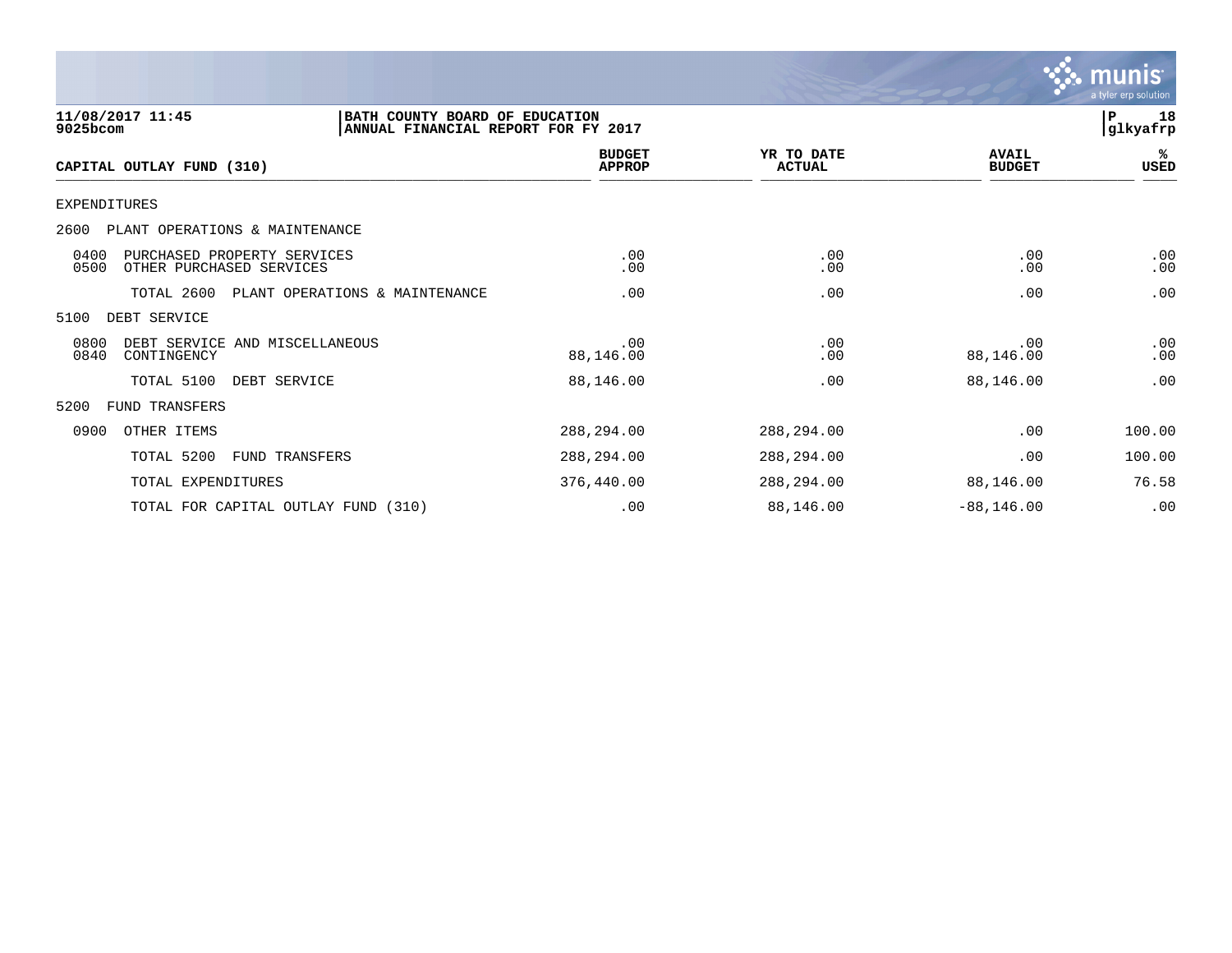|                                              |                                                                                                                                           |                                                                       |                                               |                                        | <b>munis</b><br>a tyler erp solution      |
|----------------------------------------------|-------------------------------------------------------------------------------------------------------------------------------------------|-----------------------------------------------------------------------|-----------------------------------------------|----------------------------------------|-------------------------------------------|
| 9025bcom                                     | 11/08/2017 11:45                                                                                                                          | BATH COUNTY BOARD OF EDUCATION<br>ANNUAL FINANCIAL REPORT FOR FY 2017 |                                               |                                        | 19<br>l P<br>glkyafrp                     |
|                                              | BUILDING FUND (5 CENT LEVY) (320)                                                                                                         | <b>BUDGET</b><br><b>APPROP</b>                                        | YR TO DATE<br><b>ACTUAL</b>                   | <b>AVAIL</b><br><b>BUDGET</b>          | ℁<br><b>USED</b>                          |
| <b>REVENUES</b>                              |                                                                                                                                           |                                                                       |                                               |                                        |                                           |
|                                              | 0999 BEGINNING BALANCE                                                                                                                    |                                                                       |                                               |                                        |                                           |
|                                              | TOTAL 0999 BEGINNING BALANCE                                                                                                              | 265,976.67                                                            | 265,976.67                                    | .00                                    | 100.00                                    |
| RECEIPTS                                     |                                                                                                                                           |                                                                       |                                               |                                        |                                           |
|                                              | REVENUE FROM LOCAL SOURCES                                                                                                                |                                                                       |                                               |                                        |                                           |
|                                              | AD VALOREM TAXES                                                                                                                          |                                                                       |                                               |                                        |                                           |
| 1111<br>1113<br>1115<br>1116<br>1117<br>1118 | GENERAL PROPERTY TAX<br>PSC PROPERTY TAX<br>DELINQUENT PROPERTY TAX<br>DISTILLED SPIRITS TAX<br>MOTOR VEHICLE TAX<br>UNMINED MINERALS TAX | 490,964.00<br>.00.<br>.00<br>.00<br>.00<br>.00                        | 490,964.00<br>.00<br>.00<br>.00<br>.00<br>.00 | .00<br>.00<br>.00<br>.00<br>.00<br>.00 | 100.00<br>.00<br>.00<br>.00<br>.00<br>.00 |
|                                              | TOTAL AD VALOREM TAXES                                                                                                                    | 490,964.00                                                            | 490,964.00                                    | .00                                    | 100.00                                    |
|                                              | PENALTIES & INTEREST ON TAXES                                                                                                             |                                                                       |                                               |                                        |                                           |
| 1140                                         | PENALTIES & INTEREST ON TAXES                                                                                                             | .00                                                                   | .00                                           | .00                                    | .00                                       |
|                                              | TOTAL PENALTIES & INTEREST ON TAXES                                                                                                       | .00                                                                   | .00                                           | .00                                    | .00                                       |
| OTHER TAXES                                  |                                                                                                                                           |                                                                       |                                               |                                        |                                           |
| 1191<br>1192                                 | OMITTED PROPERTY TAX<br>EXCISE TAX                                                                                                        | .00<br>.00                                                            | .00<br>.00                                    | .00<br>.00                             | .00<br>.00                                |
|                                              | TOTAL OTHER TAXES                                                                                                                         | .00                                                                   | .00                                           | .00                                    | .00                                       |
|                                              | EARNINGS ON INVESTMENTS                                                                                                                   |                                                                       |                                               |                                        |                                           |
| 1510                                         | INTEREST ON INVESTMENTS                                                                                                                   | .00                                                                   | .00                                           | .00                                    | .00                                       |
|                                              | TOTAL EARNINGS ON INVESTMENTS                                                                                                             | .00                                                                   | .00                                           | .00                                    | .00                                       |
|                                              | TOTAL REVENUE FROM LOCAL SOURCES                                                                                                          | 490,964.00                                                            | 490,964.00                                    | .00                                    | 100.00                                    |
|                                              | REVENUE FROM STATE SOURCES                                                                                                                |                                                                       |                                               |                                        |                                           |
| RESTRICTED                                   |                                                                                                                                           |                                                                       |                                               |                                        |                                           |
| 3200                                         | RESTRICTED STATE REVENUE                                                                                                                  | 968,594.00                                                            | 972,837.00                                    | $-4, 243.00$                           | 100.44                                    |
|                                              | TOTAL RESTRICTED                                                                                                                          | 968,594.00                                                            | 972,837.00                                    | $-4, 243.00$                           | 100.44                                    |
|                                              | TOTAL REVENUE FROM STATE SOURCES                                                                                                          | 968,594.00                                                            | 972,837.00                                    | $-4, 243.00$                           | 100.44                                    |

 $\bullet$ 

OTHER RECEIPTS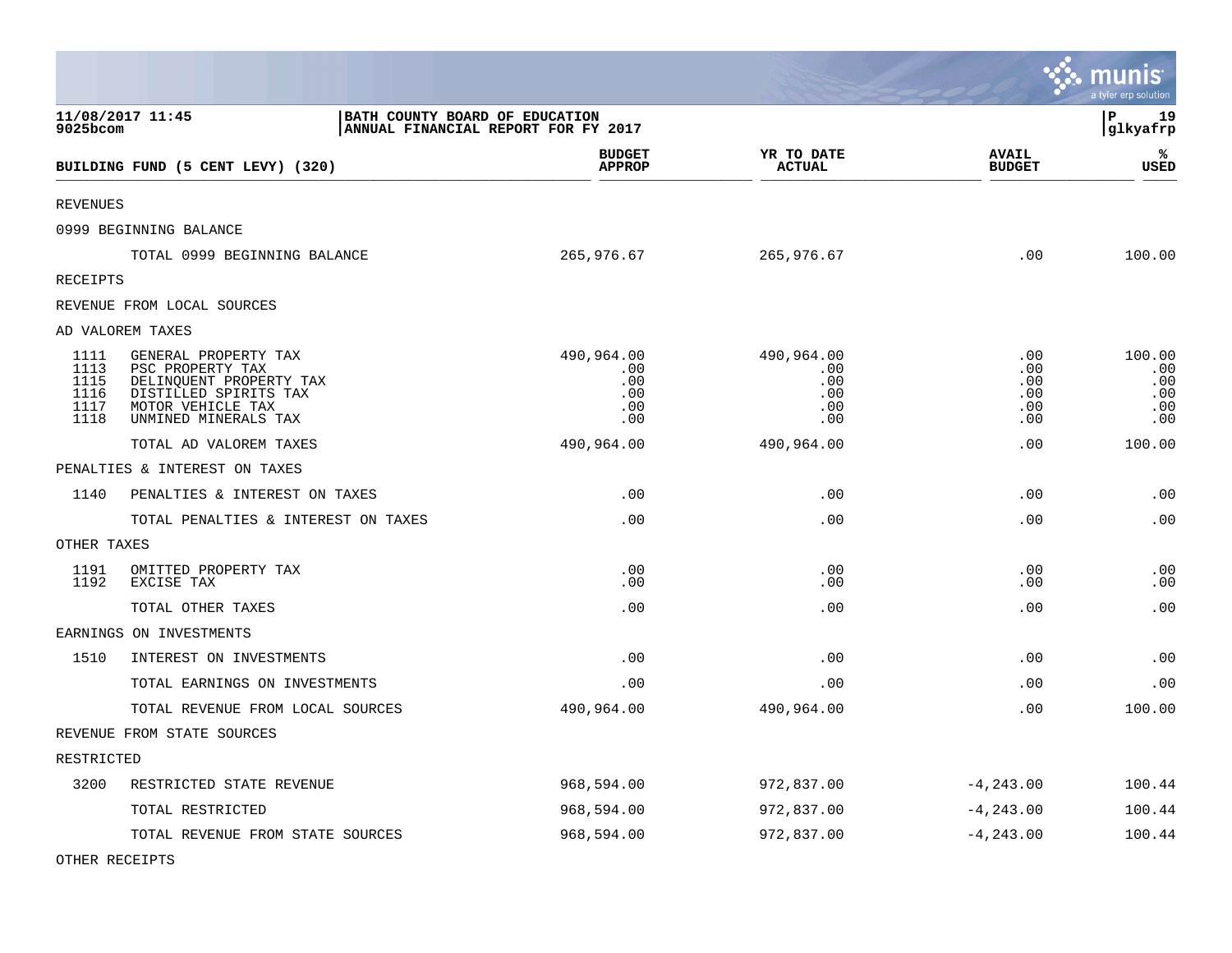

| $9025$ bcom                                  | 11/08/2017 11:45<br>BATH COUNTY BOARD OF EDUCATION<br>ANNUAL FINANCIAL REPORT FOR FY 2017                                                                         |                                             |                                        |                                        | 20<br>P<br>glkyafrp                    |
|----------------------------------------------|-------------------------------------------------------------------------------------------------------------------------------------------------------------------|---------------------------------------------|----------------------------------------|----------------------------------------|----------------------------------------|
|                                              | BUILDING FUND (5 CENT LEVY) (320)                                                                                                                                 | <b>BUDGET</b><br><b>APPROP</b>              | YR TO DATE<br><b>ACTUAL</b>            | <b>AVAIL</b><br><b>BUDGET</b>          | %ะ<br>USED                             |
|                                              | INTERFUND TRANSFERS                                                                                                                                               |                                             |                                        |                                        |                                        |
| 5210                                         | FUND TRANSFER                                                                                                                                                     | .00                                         | .00                                    | .00                                    | .00                                    |
|                                              | TOTAL INTERFUND TRANSFERS                                                                                                                                         | .00                                         | .00                                    | .00                                    | .00                                    |
|                                              | SALE OR COMP FOR LOSS OF ASSETS                                                                                                                                   |                                             |                                        |                                        |                                        |
| 5311<br>5312<br>5331<br>5332<br>5341<br>5342 | SALE OF LAND & IMPROVEMENTS<br>LOSS COMP - LAND & IMPROVEMNTS<br>SALE OF BUILDINGS<br>LOSS COMP - BUILDINGS<br>SALE OF EQUIPMENT ETC<br>LOSS COMP - EQUIPMENT ETC | .00<br>.00<br>.00<br>.00<br>.00<br>$.00 \,$ | .00<br>.00<br>.00<br>.00<br>.00<br>.00 | .00<br>.00<br>.00<br>.00<br>.00<br>.00 | .00<br>.00<br>.00<br>.00<br>.00<br>.00 |
|                                              | TOTAL SALE OR COMP FOR LOSS OF ASSETS                                                                                                                             | .00                                         | .00                                    | .00                                    | .00                                    |
|                                              | TOTAL OTHER RECEIPTS                                                                                                                                              | .00                                         | .00                                    | .00                                    | .00                                    |
|                                              | TOTAL RECEIPTS                                                                                                                                                    | 1,459,558.00                                | 1,463,801.00                           | $-4, 243.00$                           | 100.29                                 |
|                                              | TOTAL REVENUES                                                                                                                                                    | 1,725,534.67                                | 1,729,777.67                           | $-4, 243.00$                           | 100.25                                 |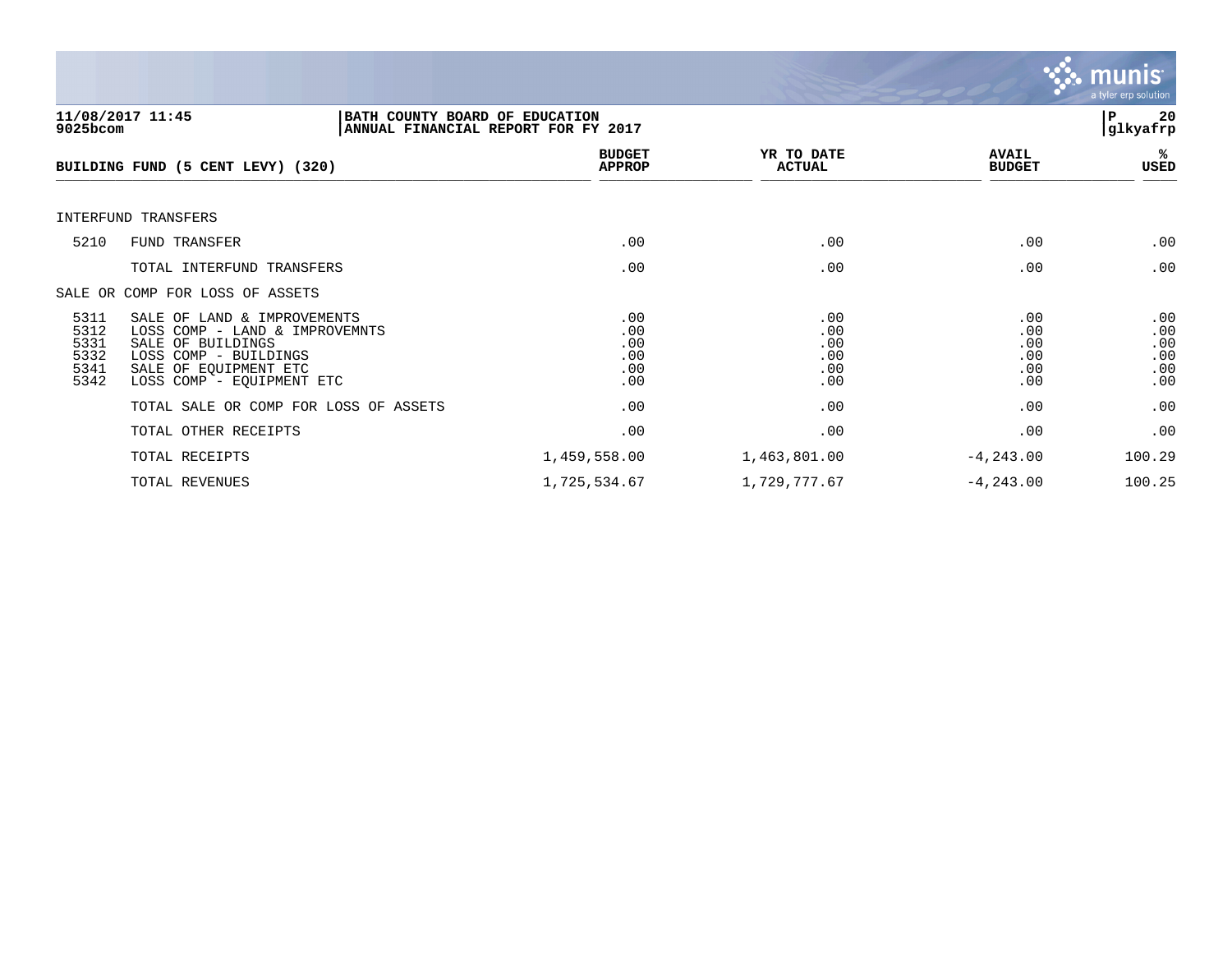|                                                                                                       |                                |                             |                               | a tyler erp solution |
|-------------------------------------------------------------------------------------------------------|--------------------------------|-----------------------------|-------------------------------|----------------------|
| 11/08/2017 11:45<br>BATH COUNTY BOARD OF EDUCATION<br>9025bcom<br>ANNUAL FINANCIAL REPORT FOR FY 2017 |                                |                             |                               | 21<br>P<br>glkyafrp  |
| BUILDING FUND (5 CENT LEVY) (320)                                                                     | <b>BUDGET</b><br><b>APPROP</b> | YR TO DATE<br><b>ACTUAL</b> | <b>AVAIL</b><br><b>BUDGET</b> | %<br>USED            |
| <b>EXPENDITURES</b>                                                                                   |                                |                             |                               |                      |
| BUILDING IMPROVEMENTS<br>4700                                                                         |                                |                             |                               |                      |
| 0400<br>PURCHASED PROPERTY SERVICES<br>0840<br>CONTINGENCY                                            | .00<br>599,526.58              | .00<br>.00                  | .00<br>599,526.58             | .00<br>.00           |
| TOTAL 4700<br>BUILDING IMPROVEMENTS                                                                   | 599,526.58                     | .00                         | 599,526.58                    | .00                  |
| DEBT SERVICE<br>5100                                                                                  |                                |                             |                               |                      |
| 0300<br>PURCHASED PROF AND TECH SERV<br>0800<br>DEBT SERVICE AND MISCELLANEOUS                        | .00<br>.00                     | .00<br>.00                  | .00<br>.00                    | .00<br>.00           |
| TOTAL 5100<br>DEBT SERVICE                                                                            | .00                            | .00                         | .00                           | .00                  |
| FUND TRANSFERS<br>5200                                                                                |                                |                             |                               |                      |
| OTHER ITEMS<br>0900                                                                                   | 1,126,008.09                   | 1,126,008.09                | .00                           | 100.00               |
| TOTAL 5200<br>FUND TRANSFERS                                                                          | 1,126,008.09                   | 1,126,008.09                | .00                           | 100.00               |
| TOTAL EXPENDITURES                                                                                    | 1,725,534.67                   | 1,126,008.09                | 599,526.58                    | 65.26                |
| TOTAL FOR BUILDING FUND (5 CENT LEVY) (320)                                                           | .00                            | 603,769.58                  | $-603, 769.58$                | .00                  |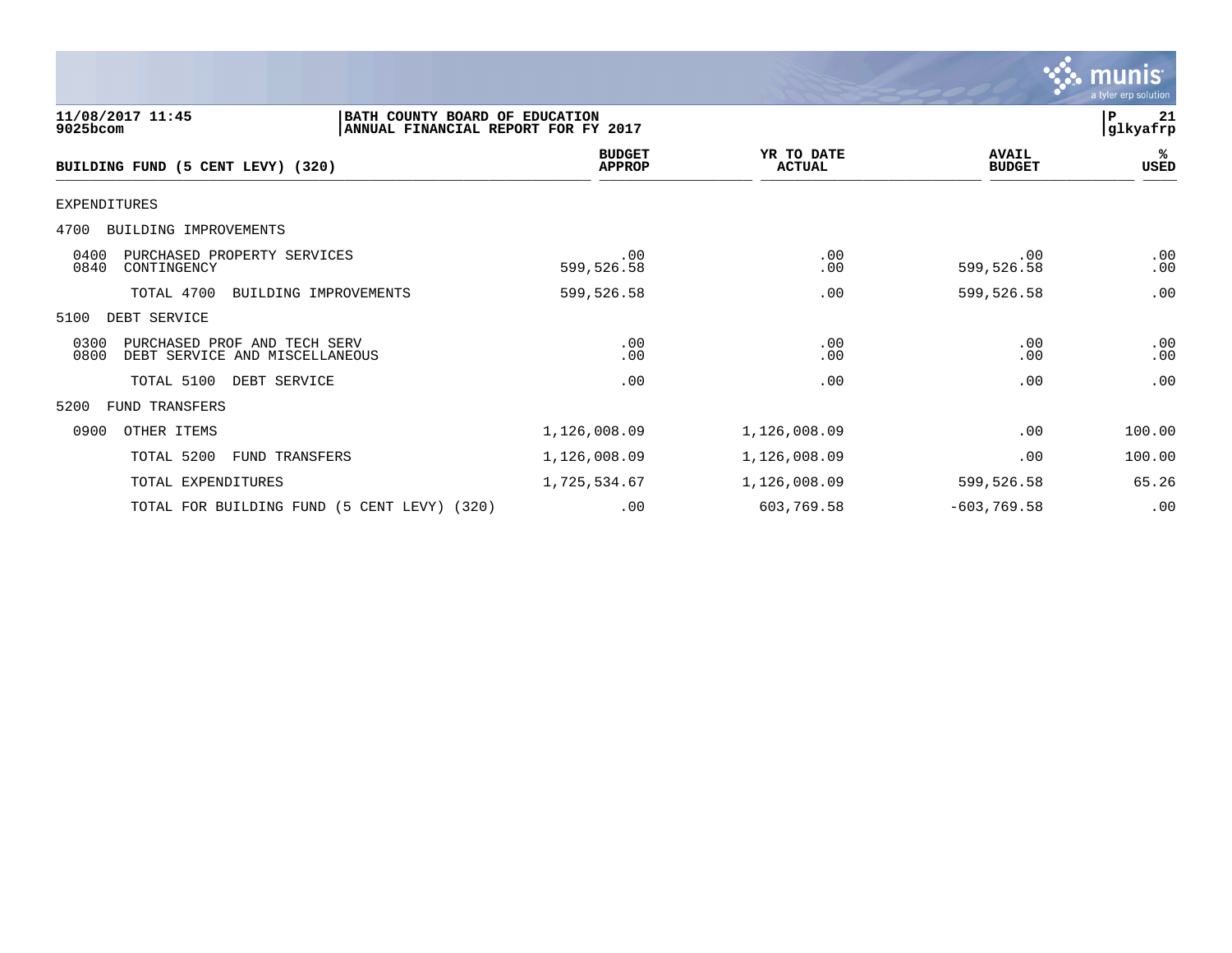|                 |                                  |                                                                       |                             |                      | munis<br>a tyler erp solution               |
|-----------------|----------------------------------|-----------------------------------------------------------------------|-----------------------------|----------------------|---------------------------------------------|
| 9025bcom        | 11/08/2017 11:45                 | BATH COUNTY BOARD OF EDUCATION<br>ANNUAL FINANCIAL REPORT FOR FY 2017 |                             |                      | 22<br>P<br>glkyafrp                         |
|                 | CONSTRUCTION FUND (360)          | <b>BUDGET</b><br><b>APPROP</b>                                        | YR TO DATE<br><b>ACTUAL</b> |                      | <b>AVAIL</b><br>%ะ<br><b>BUDGET</b><br>USED |
| <b>REVENUES</b> |                                  |                                                                       |                             |                      |                                             |
| <b>RECEIPTS</b> |                                  |                                                                       |                             |                      |                                             |
|                 | REVENUE FROM LOCAL SOURCES       |                                                                       |                             |                      |                                             |
|                 | EARNINGS ON INVESTMENTS          |                                                                       |                             |                      |                                             |
| 1510            | INTEREST ON INVESTMENTS          | .00                                                                   | 20,006.64                   |                      | $-20,006.64$<br>.00                         |
|                 | TOTAL EARNINGS ON INVESTMENTS    | .00                                                                   | 20,006.64                   |                      | .00<br>$-20,006.64$                         |
|                 | TOTAL REVENUE FROM LOCAL SOURCES | .00                                                                   | 20,006.64                   |                      | .00<br>$-20,006.64$                         |
| OTHER RECEIPTS  |                                  |                                                                       |                             |                      |                                             |
| BOND ISSUANCE   |                                  |                                                                       |                             |                      |                                             |
| 5110            | BOND PRINCIPAL PROCEEDS          | 12,385,000.00                                                         |                             | .00<br>12,385,000.00 | .00                                         |
|                 | TOTAL BOND ISSUANCE              | 12,385,000.00                                                         |                             | .00<br>12,385,000.00 | .00                                         |
|                 | <b>INTERFUND TRANSFERS</b>       |                                                                       |                             |                      |                                             |
| 5210            | <b>FUND TRANSFER</b>             | 383,280.00                                                            | 294, 270.99                 |                      | 76.78<br>89,009.01                          |
|                 | TOTAL INTERFUND TRANSFERS        | 383,280.00                                                            | 294, 270.99                 |                      | 89,009.01<br>76.78                          |
|                 | TOTAL OTHER RECEIPTS             | 12,768,280.00                                                         | 294, 270.99                 | 12,474,009.01        | 2.30                                        |
|                 | TOTAL RECEIPTS                   | 12,768,280.00                                                         | 314, 277.63                 | 12,454,002.37        | 2.46                                        |
|                 | TOTAL REVENUES                   | 12,768,280.00                                                         | 314, 277.63                 | 12,454,002.37        | 2.46                                        |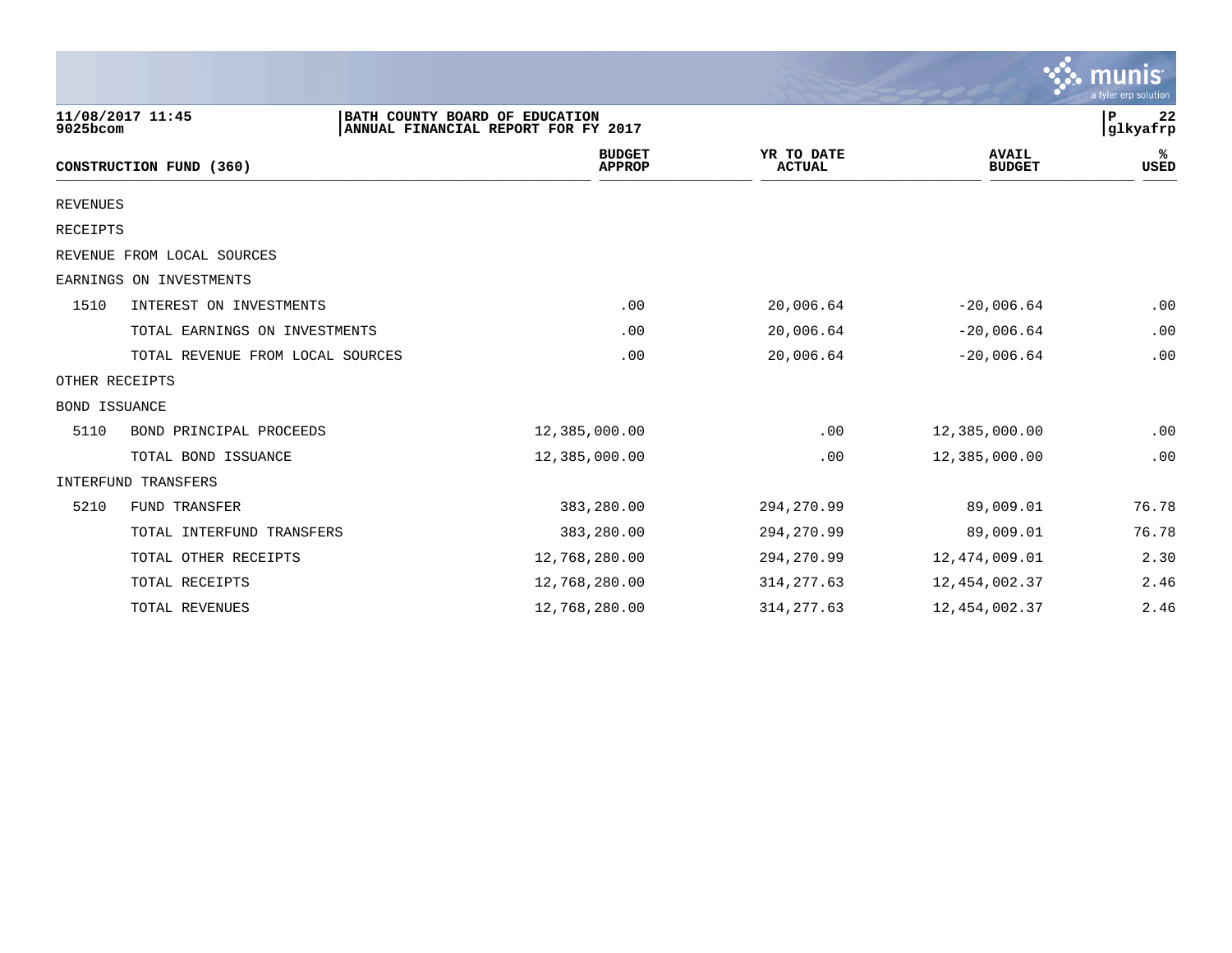|                                                                                                                                                                                                                                                 |                                                                                     |                                        |                                                                          |                                                                                                   | munis<br>a tyler erp solution                              |
|-------------------------------------------------------------------------------------------------------------------------------------------------------------------------------------------------------------------------------------------------|-------------------------------------------------------------------------------------|----------------------------------------|--------------------------------------------------------------------------|---------------------------------------------------------------------------------------------------|------------------------------------------------------------|
| 11/08/2017 11:45<br>9025bcom                                                                                                                                                                                                                    | BATH COUNTY BOARD OF EDUCATION<br>ANNUAL FINANCIAL REPORT FOR FY 2017               |                                        |                                                                          |                                                                                                   | lР<br>23<br> glkyafrp                                      |
| CONSTRUCTION FUND (360)                                                                                                                                                                                                                         |                                                                                     | <b>BUDGET</b><br><b>APPROP</b>         | YR TO DATE<br><b>ACTUAL</b>                                              | <b>AVAIL</b><br><b>BUDGET</b>                                                                     | ℁<br><b>USED</b>                                           |
| EXPENDITURES                                                                                                                                                                                                                                    |                                                                                     |                                        |                                                                          |                                                                                                   |                                                            |
| 0000 RESTRICT TO REV & BAL SHT ONLY                                                                                                                                                                                                             |                                                                                     |                                        |                                                                          |                                                                                                   |                                                            |
| 0900 OTHER ITEMS                                                                                                                                                                                                                                |                                                                                     | .00                                    | .00                                                                      | .00                                                                                               | .00                                                        |
| TOTAL 0000<br>RESTRICT TO REV & BAL SHT ONLY                                                                                                                                                                                                    |                                                                                     | .00                                    | .00                                                                      | .00                                                                                               | .00                                                        |
| 4300 ARCHITECTURAL/ENGIN                                                                                                                                                                                                                        |                                                                                     |                                        |                                                                          |                                                                                                   |                                                            |
| PURCHASED PROF AND TECH SERV<br>0300                                                                                                                                                                                                            |                                                                                     | .00                                    | .00                                                                      | .00                                                                                               | .00                                                        |
| TOTAL 4300 ARCHITECTURAL/ENGIN                                                                                                                                                                                                                  |                                                                                     | .00                                    | .00                                                                      | .00                                                                                               | .00                                                        |
| 4500 BUILDING ACQUISTIONS & CONSTRUCTION                                                                                                                                                                                                        |                                                                                     |                                        |                                                                          |                                                                                                   |                                                            |
| PURCHASED PROF AND TECH SERV<br>0300<br>0400<br>PURCHASED PROPERTY SERVICES<br>0600<br>SUPPLIES<br>0700<br>PROPERTY<br>0800<br>DEBT SERVICE AND MISCELLANEOUS<br>0840<br>CONTINGENCY                                                            |                                                                                     | .00<br>.00<br>.00<br>.00<br>.00<br>.00 | 7,642.32<br>94,904.19<br>1,630.45<br>.00<br>.00<br>.00                   | $-7,642.32$<br>$-94,904.19$<br>$-1,630.45$<br>.00<br>.00<br>.00                                   | .00<br>.00<br>.00<br>.00<br>.00<br>.00                     |
| TOTAL 4500 BUILDING ACQUISTIONS & CONSTRUCTION                                                                                                                                                                                                  |                                                                                     | .00                                    | 104,176.96                                                               | $-104, 176.96$                                                                                    | .00                                                        |
| 4700 BUILDING IMPROVEMENTS                                                                                                                                                                                                                      |                                                                                     |                                        |                                                                          |                                                                                                   |                                                            |
| PURCHASED PROF AND TECH SERV<br>0300<br>0400<br>PURCHASED PROPERTY SERVICES<br>0500<br>OTHER PURCHASED SERVICES<br>0600<br>SUPPLIES<br>0700<br>PROPERTY<br>0800<br>DEBT SERVICE AND MISCELLANEOUS<br>0840<br>CONTINGENCY<br>OTHER ITEMS<br>0900 | 1,374,580.00<br>10,500,000.00<br>25,000.00<br>96,000.00<br>247,700.00<br>525,000.00 | .00<br>.00                             | 354, 294.43<br>44,487.00<br>$-100.00$<br>.00<br>.00<br>.00<br>.00<br>.00 | 1,020,285.57<br>10,455,513.00<br>25,100.00<br>.00<br>96,000.00<br>247,700.00<br>525,000.00<br>.00 | 25.77<br>.42<br>$- .40$<br>.00<br>.00<br>.00<br>.00<br>.00 |
| TOTAL 4700<br>BUILDING IMPROVEMENTS                                                                                                                                                                                                             | 12,768,280.00                                                                       |                                        | 398,681.43                                                               | 12,369,598.57                                                                                     | 3.12                                                       |
| FUND TRANSFERS<br>5200                                                                                                                                                                                                                          |                                                                                     |                                        |                                                                          |                                                                                                   |                                                            |
| OTHER ITEMS<br>0900                                                                                                                                                                                                                             |                                                                                     | .00                                    | .00                                                                      | .00                                                                                               | .00                                                        |
| TOTAL 5200<br><b>FUND TRANSFERS</b>                                                                                                                                                                                                             |                                                                                     | .00                                    | .00                                                                      | .00                                                                                               | .00                                                        |
| TOTAL EXPENDITURES                                                                                                                                                                                                                              | 12,768,280.00                                                                       |                                        | 502,858.39                                                               | 12,265,421.61                                                                                     | 3.94                                                       |
| TOTAL FOR CONSTRUCTION FUND (360)                                                                                                                                                                                                               |                                                                                     | .00                                    | $-188,580.76$                                                            | 188,580.76                                                                                        | .00                                                        |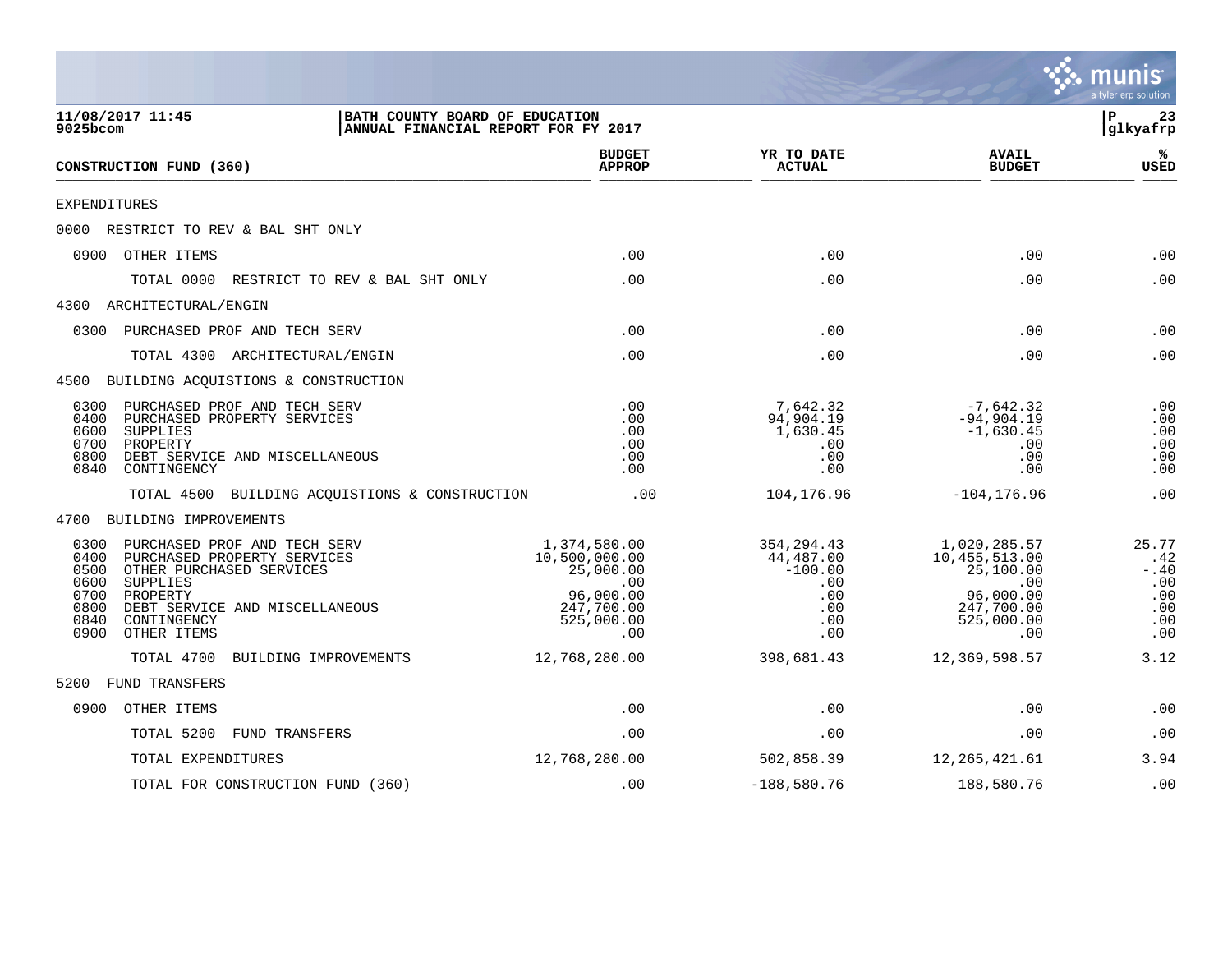|                 |                                      |                                                                       |                             |                               | a tyler erp solution |
|-----------------|--------------------------------------|-----------------------------------------------------------------------|-----------------------------|-------------------------------|----------------------|
| 9025bcom        | 11/08/2017 11:45                     | BATH COUNTY BOARD OF EDUCATION<br>ANNUAL FINANCIAL REPORT FOR FY 2017 |                             |                               | ΙP<br>24<br>glkyafrp |
|                 | DEBT SERVICE FUND (400)              | <b>BUDGET</b><br><b>APPROP</b>                                        | YR TO DATE<br><b>ACTUAL</b> | <b>AVAIL</b><br><b>BUDGET</b> | ℁<br>USED            |
| <b>REVENUES</b> |                                      |                                                                       |                             |                               |                      |
| RECEIPTS        |                                      |                                                                       |                             |                               |                      |
|                 | REVENUE FROM LOCAL SOURCES           |                                                                       |                             |                               |                      |
|                 | EARNINGS ON INVESTMENTS              |                                                                       |                             |                               |                      |
| 1510            | INTEREST ON INVESTMENTS              | .00                                                                   | .00                         | .00                           | .00                  |
|                 | TOTAL EARNINGS ON INVESTMENTS        | .00                                                                   | .00                         | .00                           | .00                  |
|                 | TOTAL REVENUE FROM LOCAL SOURCES     | .00                                                                   | .00                         | .00                           | .00                  |
|                 | REVENUE FROM STATE SOURCES           |                                                                       |                             |                               |                      |
|                 | REVENUE FOR ON BEHALF PAYMENTS       |                                                                       |                             |                               |                      |
| 3900            | ON-BEHALF PAYMENTS/STATE             | .00                                                                   | 757,892.30                  | $-757,892.30$                 | .00                  |
|                 | TOTAL REVENUE FOR ON BEHALF PAYMENTS | .00                                                                   | 757,892.30                  | $-757,892.30$                 | .00                  |
|                 | TOTAL REVENUE FROM STATE SOURCES     | .00                                                                   | 757,892.30                  | $-757,892.30$                 | .00                  |
| OTHER RECEIPTS  |                                      |                                                                       |                             |                               |                      |
| BOND ISSUANCE   |                                      |                                                                       |                             |                               |                      |
| 5110            | BOND PRINCIPAL PROCEEDS              | .00                                                                   | 6,445,000.00                | $-6, 445, 000.00$             | .00                  |
|                 | TOTAL BOND ISSUANCE                  | .00                                                                   | 6,445,000.00                | $-6, 445, 000.00$             | .00                  |
|                 | INTERFUND TRANSFERS                  |                                                                       |                             |                               |                      |
| 5210            | FUND TRANSFER                        | 820,031.76                                                            | 820,031.10                  | .66                           | 100.00               |
|                 | TOTAL INTERFUND TRANSFERS            | 820,031.76                                                            | 820,031.10                  | .66                           | 100.00               |
|                 | TOTAL OTHER RECEIPTS                 | 820,031.76                                                            | 7,265,031.10                | $-6, 444, 999.34$             | 885.95               |
|                 | TOTAL RECEIPTS                       | 820,031.76                                                            | 8,022,923.40                | $-7, 202, 891.64$             | 978.37               |
|                 | TOTAL REVENUES                       | 820,031.76                                                            | 8,022,923.40                | $-7, 202, 891.64$             | 978.37               |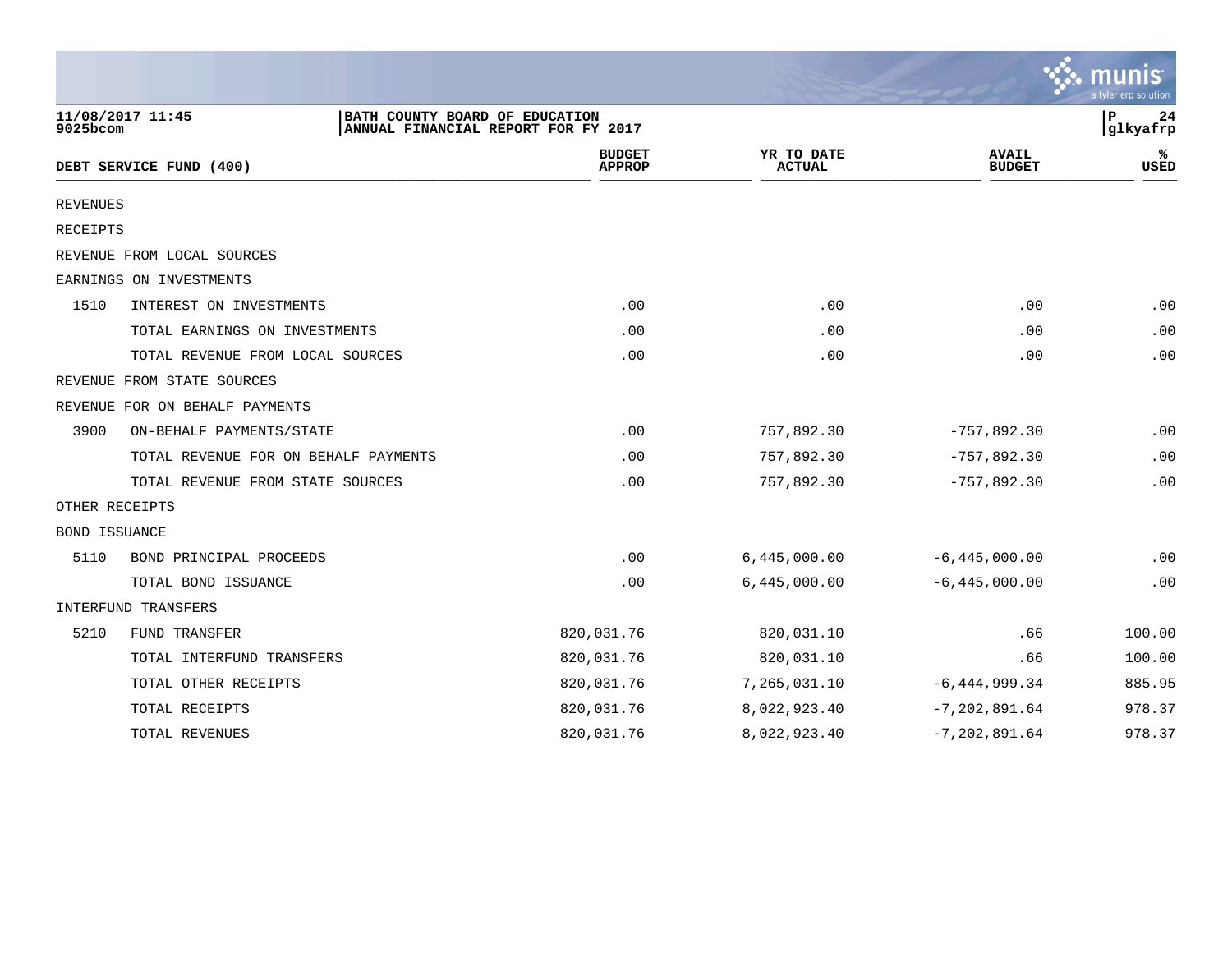

| 11/08/2017 11:45<br>9025bcom                                  | BATH COUNTY BOARD OF EDUCATION | ANNUAL FINANCIAL REPORT FOR FY 2017 |                              |                                   | 25<br>P<br> glkyafrp |
|---------------------------------------------------------------|--------------------------------|-------------------------------------|------------------------------|-----------------------------------|----------------------|
| DEBT SERVICE FUND (400)                                       |                                | <b>BUDGET</b><br><b>APPROP</b>      | YR TO DATE<br><b>ACTUAL</b>  | <b>AVAIL</b><br><b>BUDGET</b>     | ℁<br>USED            |
| <b>EXPENDITURES</b>                                           |                                |                                     |                              |                                   |                      |
| 5100<br>DEBT SERVICE                                          |                                |                                     |                              |                                   |                      |
| 0800<br>DEBT SERVICE AND MISCELLANEOUS<br>0900<br>OTHER ITEMS |                                | 820,031.76<br>.00                   | 1,642,165.74<br>6,380,757.66 | $-822, 133.98$<br>$-6,380,757.66$ | 200.26<br>.00        |
| TOTAL 5100<br>DEBT SERVICE                                    |                                | 820,031.76                          | 8,022,923.40                 | $-7, 202, 891.64$                 | 978.37               |
| 5200<br><b>FUND TRANSFERS</b>                                 |                                |                                     |                              |                                   |                      |
| 0900<br>OTHER ITEMS                                           |                                | .00                                 | .00                          | .00                               | .00                  |
| TOTAL 5200                                                    | FUND TRANSFERS                 | .00                                 | .00                          | .00                               | .00                  |
| TOTAL EXPENDITURES                                            |                                | 820,031.76                          | 8,022,923.40                 | $-7, 202, 891.64$                 | 978.37               |
| TOTAL FOR DEBT SERVICE FUND (400)                             |                                | .00                                 | .00                          | .00                               | .00                  |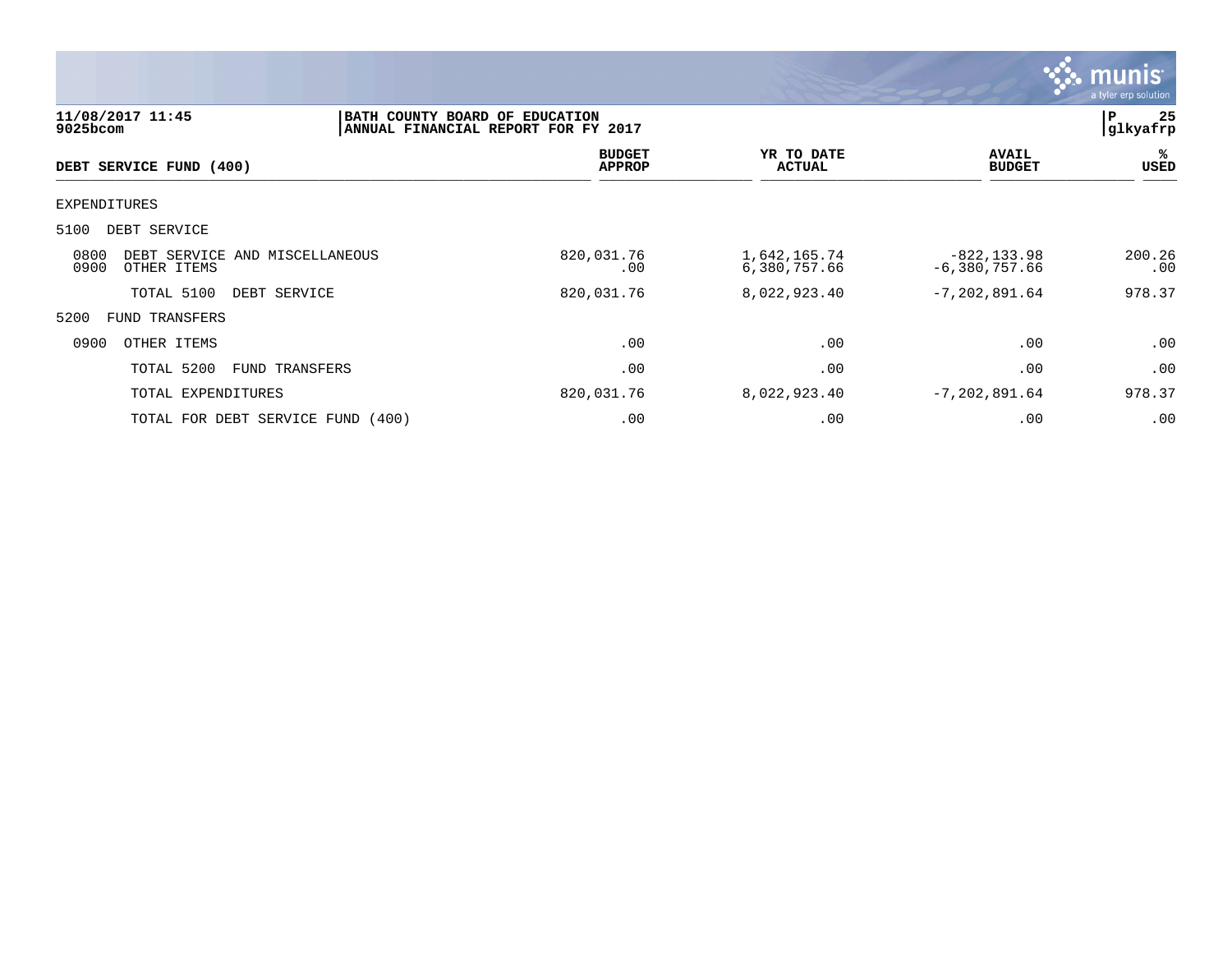|                                                                                                      |                                                                                                                                                                                                                                                                                                                                                                                    |                                                                                                                |                                                                                                 |                                                                                                              | <b>W. munis</b><br>a tyler erp solution                                                    |
|------------------------------------------------------------------------------------------------------|------------------------------------------------------------------------------------------------------------------------------------------------------------------------------------------------------------------------------------------------------------------------------------------------------------------------------------------------------------------------------------|----------------------------------------------------------------------------------------------------------------|-------------------------------------------------------------------------------------------------|--------------------------------------------------------------------------------------------------------------|--------------------------------------------------------------------------------------------|
| $9025$ bcom                                                                                          | 11/08/2017 11:45<br>BATH COUNTY BOARD OF EDUCATION<br>ANNUAL FINANCIAL REPORT FOR FY 2017                                                                                                                                                                                                                                                                                          |                                                                                                                |                                                                                                 |                                                                                                              | l P<br>26<br> glkyafrp                                                                     |
|                                                                                                      | FOOD SERVICE FUND (51)                                                                                                                                                                                                                                                                                                                                                             | <b>BUDGET</b><br><b>APPROP</b>                                                                                 | YR TO DATE<br><b>ACTUAL</b>                                                                     | <b>AVAIL</b><br><b>BUDGET</b>                                                                                | ℁<br><b>USED</b>                                                                           |
| <b>REVENUES</b>                                                                                      |                                                                                                                                                                                                                                                                                                                                                                                    |                                                                                                                |                                                                                                 |                                                                                                              |                                                                                            |
|                                                                                                      | 0999 BEGINNING BALANCE                                                                                                                                                                                                                                                                                                                                                             |                                                                                                                |                                                                                                 |                                                                                                              |                                                                                            |
|                                                                                                      | TOTAL 0999 BEGINNING BALANCE                                                                                                                                                                                                                                                                                                                                                       | 788,759.63                                                                                                     | 788,759.63                                                                                      | .00                                                                                                          | 100.00                                                                                     |
| <b>RECEIPTS</b>                                                                                      |                                                                                                                                                                                                                                                                                                                                                                                    |                                                                                                                |                                                                                                 |                                                                                                              |                                                                                            |
|                                                                                                      | REVENUE FROM LOCAL SOURCES                                                                                                                                                                                                                                                                                                                                                         |                                                                                                                |                                                                                                 |                                                                                                              |                                                                                            |
|                                                                                                      | EARNINGS ON INVESTMENTS                                                                                                                                                                                                                                                                                                                                                            |                                                                                                                |                                                                                                 |                                                                                                              |                                                                                            |
| 1510                                                                                                 | INTEREST ON INVESTMENTS                                                                                                                                                                                                                                                                                                                                                            | .00                                                                                                            | 987.08                                                                                          | $-987.08$                                                                                                    | .00                                                                                        |
|                                                                                                      | TOTAL EARNINGS ON INVESTMENTS                                                                                                                                                                                                                                                                                                                                                      | .00                                                                                                            | 987.08                                                                                          | $-987.08$                                                                                                    | .00                                                                                        |
| FOOD SERVICE                                                                                         |                                                                                                                                                                                                                                                                                                                                                                                    |                                                                                                                |                                                                                                 |                                                                                                              |                                                                                            |
| 1611<br>1612<br>1613<br>1621<br>1622<br>1623<br>1624<br>1627<br>1628<br>1629<br>1630<br>1631<br>1637 | REIMBURSABLE SCHOOL LUNCH PROG<br>REIMBURSABLE SCH BREAKFAST PRG<br>REIMBURSABLE SPECIAL MILK PROG<br>NON-REIMBURSABLE LUNCH PROG<br>NON-REIMBURSABLE BREAKFAST PRG<br>NON-REIMBURSABLE MILK PROGRAM<br>NON-REIMBURSBLE A LA CARTE PRG<br>NON-REIMB VENDING MACH PROG<br>NON-REIMB VENDING MACH PROG<br>NON-REIMBURSBLE OTHER FOOD PRG<br>SPECIAL FUNCTIONS<br>CATERING<br>VENDING | 88,000.00<br>600.00<br>.00<br>.00<br>.00<br>.00<br>209.00<br>.00<br>.00<br>.00<br>900.00<br>900.00<br>1,000.00 | 77,164.19<br>.00<br>.00<br>.00<br>.00<br>.00<br>.00<br>.00<br>.00<br>.00<br>.00<br>.00<br>90.65 | 10,835.81<br>600.00<br>.00<br>.00<br>.00<br>.00<br>209.00<br>.00<br>.00<br>.00<br>900.00<br>900.00<br>909.35 | 87.69<br>.00<br>.00<br>.00<br>.00<br>.00<br>.00<br>.00<br>.00<br>.00<br>.00<br>.00<br>9.07 |
|                                                                                                      | TOTAL FOOD SERVICE                                                                                                                                                                                                                                                                                                                                                                 | 91,609.00                                                                                                      | 77,254.84                                                                                       | 14,354.16                                                                                                    | 84.33                                                                                      |
|                                                                                                      | OTHER REVENUE FROM LOCAL SOURCES                                                                                                                                                                                                                                                                                                                                                   |                                                                                                                |                                                                                                 |                                                                                                              |                                                                                            |
| 1920<br>1980<br>1990<br>1993<br>1994                                                                 | CONTRIBUTIONS/DONATIONS<br>REFUND OF PRIOR YR EXPENDITURE<br>MISCELLANEOUS REVENUE<br>OTHER REBATES<br>RETURN FOR INSUFFICIENT CHECKS                                                                                                                                                                                                                                              | .00<br>.00<br>2,000.00<br>.00<br>.00                                                                           | .00<br>.00<br>.00<br>.00<br>.00                                                                 | .00<br>.00<br>2,000.00<br>.00<br>.00                                                                         | .00<br>.00<br>.00<br>.00<br>.00                                                            |
|                                                                                                      | TOTAL OTHER REVENUE FROM LOCAL SOURCES                                                                                                                                                                                                                                                                                                                                             | 2,000.00                                                                                                       | .00                                                                                             | 2,000.00                                                                                                     | .00                                                                                        |
|                                                                                                      | TOTAL REVENUE FROM LOCAL SOURCES                                                                                                                                                                                                                                                                                                                                                   | 93,609.00                                                                                                      | 78,241.92                                                                                       | 15,367.08                                                                                                    | 83.58                                                                                      |
|                                                                                                      | REVENUE FROM STATE SOURCES                                                                                                                                                                                                                                                                                                                                                         |                                                                                                                |                                                                                                 |                                                                                                              |                                                                                            |
| RESTRICTED                                                                                           |                                                                                                                                                                                                                                                                                                                                                                                    |                                                                                                                |                                                                                                 |                                                                                                              |                                                                                            |
| 3200                                                                                                 | RESTRICTED STATE REVENUE                                                                                                                                                                                                                                                                                                                                                           | 35,500.00                                                                                                      | 13,332.88                                                                                       | 22, 167. 12                                                                                                  | 37.56                                                                                      |
|                                                                                                      | TOTAL RESTRICTED                                                                                                                                                                                                                                                                                                                                                                   | 35,500.00                                                                                                      | 13,332.88                                                                                       | 22, 167. 12                                                                                                  | 37.56                                                                                      |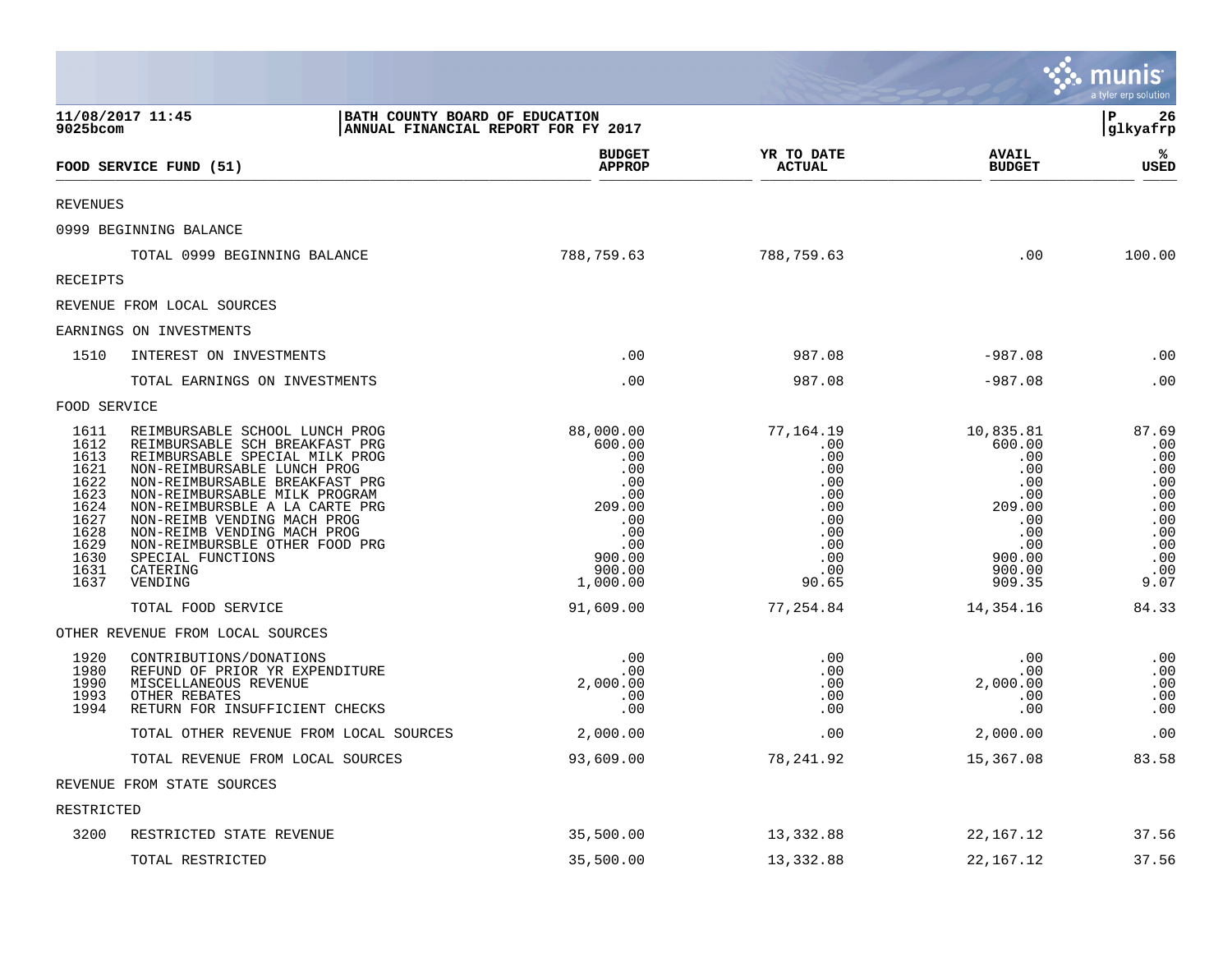|                |                                                                                           |                                |                             |                               | a tyler erp solution |
|----------------|-------------------------------------------------------------------------------------------|--------------------------------|-----------------------------|-------------------------------|----------------------|
| 9025bcom       | 11/08/2017 11:45<br>BATH COUNTY BOARD OF EDUCATION<br>ANNUAL FINANCIAL REPORT FOR FY 2017 |                                |                             |                               | P<br>27<br>glkyafrp  |
|                | FOOD SERVICE FUND (51)                                                                    | <b>BUDGET</b><br><b>APPROP</b> | YR TO DATE<br><b>ACTUAL</b> | <b>AVAIL</b><br><b>BUDGET</b> | ℁<br><b>USED</b>     |
|                | REVENUE FOR ON BEHALF PAYMENTS                                                            |                                |                             |                               |                      |
| 3900           | ON-BEHALF PAYMENTS/STATE                                                                  | .00                            | 78,392.35                   | $-78, 392.35$                 | .00                  |
|                | TOTAL REVENUE FOR ON BEHALF PAYMENTS                                                      | .00                            | 78,392.35                   | $-78, 392.35$                 | .00                  |
|                | TOTAL REVENUE FROM STATE SOURCES                                                          | 35,500.00                      | 91,725.23                   | $-56, 225.23$                 | 258.38               |
|                | REVENUE FROM FEDERAL SOURCES                                                              |                                |                             |                               |                      |
|                | RESTRICTED THROUGH THE STATE                                                              |                                |                             |                               |                      |
| 4500           | RESTRICTED FED THRU STATE                                                                 | 1,241,790.00                   | 1,438,373.93                | $-196,583.93$                 | 115.83               |
|                | TOTAL RESTRICTED THROUGH THE STATE                                                        | 1,241,790.00                   | 1,438,373.93                | $-196, 583.93$                | 115.83               |
|                | CHILD NUTRITION PROGRAM DONATED COMMODIT                                                  |                                |                             |                               |                      |
| 4950           | CHILD NUTR PRG DONATED COMMOD                                                             | .00                            | 83,767.70                   | $-83,767.70$                  | .00                  |
|                | TOTAL CHILD NUTRITION PROGRAM DONATED COMMODIT                                            | .00                            | 83,767.70                   | $-83, 767.70$                 | .00                  |
|                | TOTAL REVENUE FROM FEDERAL SOURCES                                                        | 1,241,790.00                   | 1,522,141.63                | $-280, 351.63$                | 122.58               |
| OTHER RECEIPTS |                                                                                           |                                |                             |                               |                      |
|                | INTERFUND TRANSFERS                                                                       |                                |                             |                               |                      |
| 5210           | FUND TRANSFER                                                                             | .00                            | .00                         | .00                           | .00                  |
|                | TOTAL INTERFUND TRANSFERS                                                                 | .00                            | .00                         | .00                           | .00                  |
|                | SALE OR COMP FOR LOSS OF ASSETS                                                           |                                |                             |                               |                      |
| 5341<br>5342   | SALE OF EQUIPMENT ETC<br>LOSS COMP - EQUIPMENT ETC                                        | .00<br>.00                     | .00<br>.00                  | .00<br>.00                    | .00<br>.00           |
|                | TOTAL SALE OR COMP FOR LOSS OF ASSETS                                                     | .00                            | .00                         | .00                           | .00                  |
|                | TOTAL OTHER RECEIPTS                                                                      | .00                            | .00                         | .00                           | .00                  |
|                | TOTAL RECEIPTS                                                                            | 1,370,899.00                   | 1,692,108.78                | $-321, 209.78$                | 123.43               |
|                | TOTAL REVENUES                                                                            | 2,159,658.63                   | 2,480,868.41                | $-321, 209.78$                | 114.87               |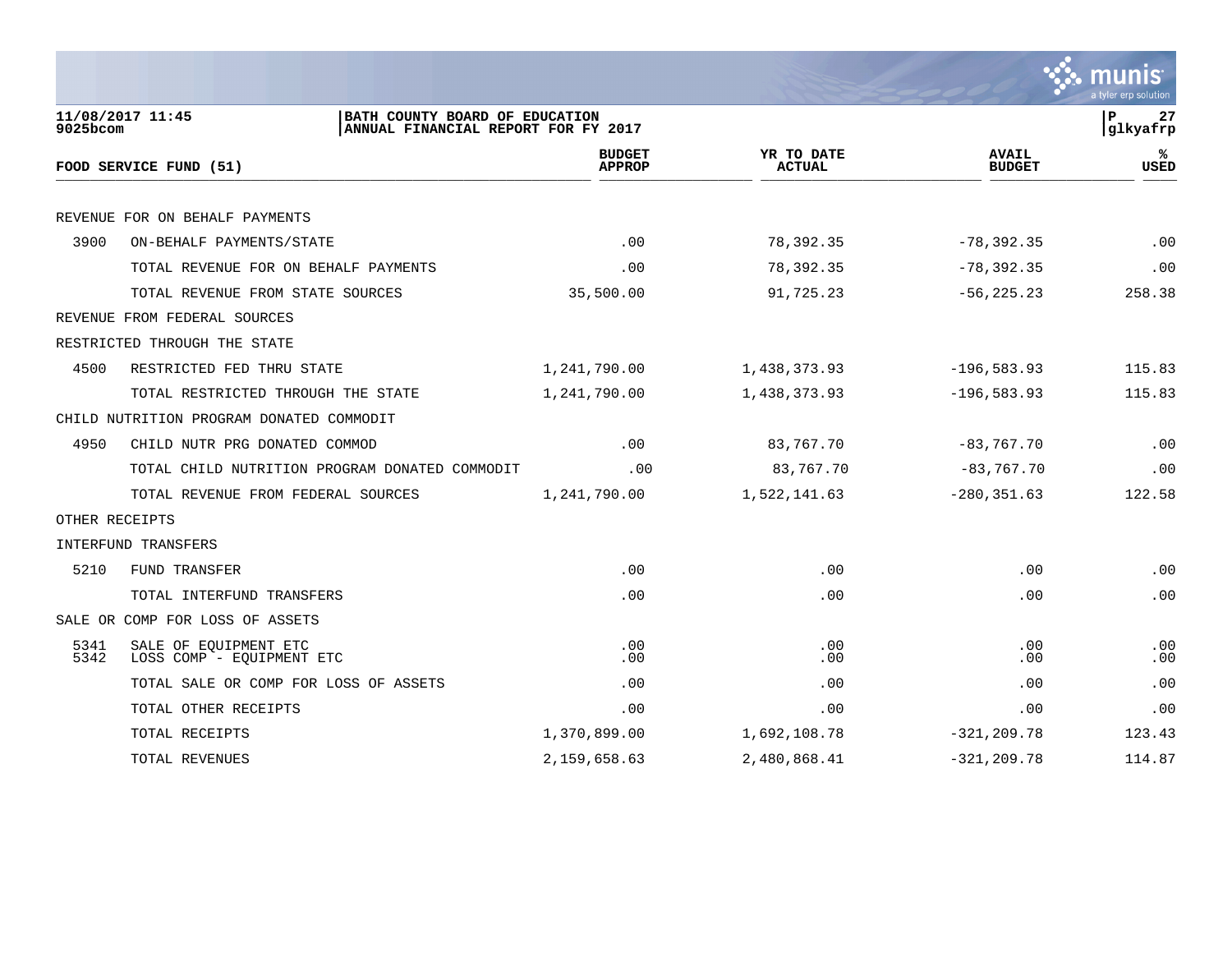

| 11/08/2017 11:45<br>BATH COUNTY BOARD OF EDUCATION<br>9025bcom<br>ANNUAL FINANCIAL REPORT FOR FY 2017                                                                                                                                                                                      |                                                                                                            |                                                                                                            | 28<br>$\mathbf{P}$<br>glkyafrp                                                                                        |                                                                          |  |
|--------------------------------------------------------------------------------------------------------------------------------------------------------------------------------------------------------------------------------------------------------------------------------------------|------------------------------------------------------------------------------------------------------------|------------------------------------------------------------------------------------------------------------|-----------------------------------------------------------------------------------------------------------------------|--------------------------------------------------------------------------|--|
| FOOD SERVICE FUND (51)                                                                                                                                                                                                                                                                     | <b>BUDGET</b><br><b>APPROP</b>                                                                             | YR TO DATE<br><b>ACTUAL</b>                                                                                | <b>AVAIL</b><br><b>BUDGET</b>                                                                                         | %ะ<br><b>USED</b>                                                        |  |
| <b>EXPENDITURES</b>                                                                                                                                                                                                                                                                        |                                                                                                            |                                                                                                            |                                                                                                                       |                                                                          |  |
| 0000 RESTRICT TO REV & BAL SHT ONLY                                                                                                                                                                                                                                                        |                                                                                                            |                                                                                                            |                                                                                                                       |                                                                          |  |
| PURCHASED PROF AND TECH SERV<br>0300                                                                                                                                                                                                                                                       | .00                                                                                                        | .00                                                                                                        | .00                                                                                                                   | .00                                                                      |  |
| TOTAL 0000<br>RESTRICT TO REV & BAL SHT ONLY                                                                                                                                                                                                                                               | .00                                                                                                        | .00                                                                                                        | .00                                                                                                                   | .00                                                                      |  |
| 2700<br>STUDENT TRANSPORTATION                                                                                                                                                                                                                                                             |                                                                                                            |                                                                                                            |                                                                                                                       |                                                                          |  |
| 0100<br>SALARIES PERSONNEL SERVICES<br>0200<br>EMPLOYEE BENEFITS                                                                                                                                                                                                                           | 151.00<br>47.00                                                                                            | .00<br>.00                                                                                                 | 151.00<br>47.00                                                                                                       | .00<br>.00                                                               |  |
| TOTAL 2700<br>STUDENT TRANSPORTATION                                                                                                                                                                                                                                                       | 198.00                                                                                                     | .00                                                                                                        | 198.00                                                                                                                | .00                                                                      |  |
| 3100<br>FOOD SERVICE OPERATION                                                                                                                                                                                                                                                             |                                                                                                            |                                                                                                            |                                                                                                                       |                                                                          |  |
| 0100<br>SALARIES PERSONNEL SERVICES<br>0200<br>EMPLOYEE BENEFITS<br>0280<br>ON-BEHALF<br>0300<br>PURCHASED PROF AND TECH SERV<br>0400<br>PURCHASED PROPERTY SERVICES<br>0500<br>OTHER PURCHASED SERVICES<br>0600<br>SUPPLIES<br>0700<br>PROPERTY<br>0800<br>DEBT SERVICE AND MISCELLANEOUS | 378,131.00<br>81,258.00<br>.00<br>14,050.00<br>230,391.00<br>5,723.00<br>1,098,777.63<br>311,130.00<br>.00 | 373,039.96<br>165,409.14<br>78,392.35<br>627.41<br>5,539.84<br>2,737.68<br>824,544.22<br>106,077.68<br>.00 | 5,091.04<br>$-84, 151.14$<br>$-78, 392.35$<br>13,422.59<br>224,851.16<br>2,985.32<br>274, 233.41<br>205,052.32<br>.00 | 98.65<br>203.56<br>.00<br>4.47<br>2.40<br>47.84<br>75.04<br>34.09<br>.00 |  |
| TOTAL 3100<br>FOOD SERVICE OPERATION                                                                                                                                                                                                                                                       | 2,119,460.63                                                                                               | 1,556,368.28                                                                                               | 563,092.35                                                                                                            | 73.43                                                                    |  |
| 5200<br>FUND TRANSFERS                                                                                                                                                                                                                                                                     |                                                                                                            |                                                                                                            |                                                                                                                       |                                                                          |  |
| 0900<br>OTHER ITEMS                                                                                                                                                                                                                                                                        | 40,000.00                                                                                                  | .00                                                                                                        | 40,000.00                                                                                                             | .00                                                                      |  |
| TOTAL 5200<br>FUND TRANSFERS                                                                                                                                                                                                                                                               | 40,000.00                                                                                                  | .00                                                                                                        | 40,000.00                                                                                                             | .00                                                                      |  |
| TOTAL EXPENDITURES                                                                                                                                                                                                                                                                         | 2,159,658.63                                                                                               | 1,556,368.28                                                                                               | 603,290.35                                                                                                            | 72.07                                                                    |  |
| TOTAL FOR FOOD SERVICE FUND (51)                                                                                                                                                                                                                                                           | .00                                                                                                        | 924,500.13                                                                                                 | $-924,500.13$                                                                                                         | .00                                                                      |  |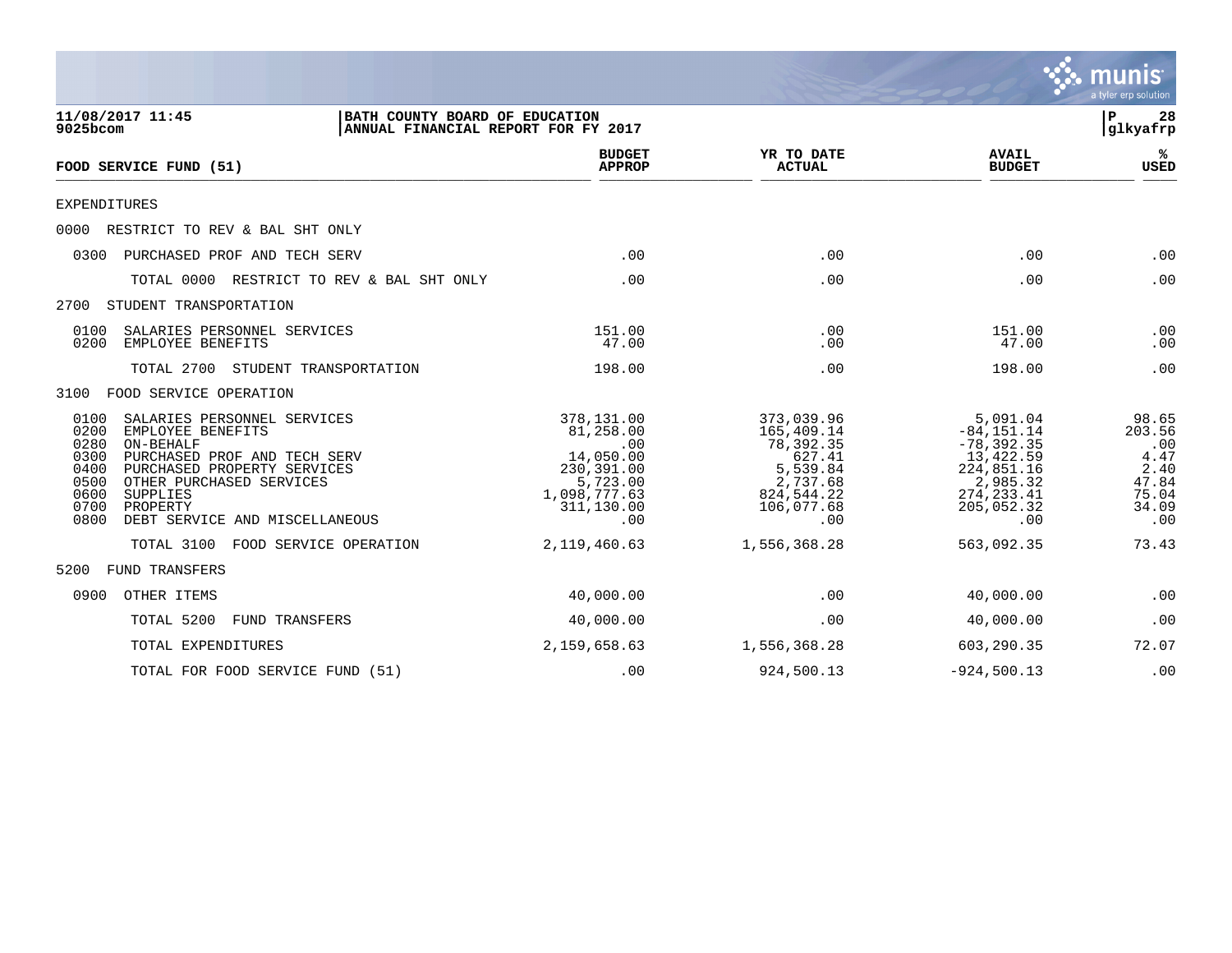|                 |                                                  |                                                                       |                             |                               | <b>A.</b> munis<br>a tyler erp solution |
|-----------------|--------------------------------------------------|-----------------------------------------------------------------------|-----------------------------|-------------------------------|-----------------------------------------|
| 9025bcom        | 11/08/2017 11:45                                 | BATH COUNTY BOARD OF EDUCATION<br>ANNUAL FINANCIAL REPORT FOR FY 2017 |                             |                               | l P<br>29<br> glkyafrp                  |
| CHILD CARE (52) |                                                  | <b>BUDGET</b><br><b>APPROP</b>                                        | YR TO DATE<br><b>ACTUAL</b> | <b>AVAIL</b><br><b>BUDGET</b> | ℁<br><b>USED</b>                        |
| <b>REVENUES</b> |                                                  |                                                                       |                             |                               |                                         |
|                 | 0999 BEGINNING BALANCE                           |                                                                       |                             |                               |                                         |
|                 | TOTAL 0999 BEGINNING BALANCE                     | .00                                                                   | .00                         | .00                           | .00                                     |
| RECEIPTS        |                                                  |                                                                       |                             |                               |                                         |
|                 | REVENUE FROM LOCAL SOURCES                       |                                                                       |                             |                               |                                         |
| TUITION         |                                                  |                                                                       |                             |                               |                                         |
| 1310            | TUITION FROM INDIVIDUALS                         | 139,425.99                                                            | 102,588.00                  | 36,837.99                     | 73.58                                   |
|                 | TOTAL TUITION                                    | 139,425.99                                                            | 102,588.00                  | 36,837.99                     | 73.58                                   |
|                 | OTHER REVENUE FROM LOCAL SOURCES                 |                                                                       |                             |                               |                                         |
| 1920<br>1990    | CONTRIBUTIONS/DONATIONS<br>MISCELLANEOUS REVENUE | .00<br>.00                                                            | .00<br>.00                  | .00<br>.00                    | .00<br>.00                              |
|                 | TOTAL OTHER REVENUE FROM LOCAL SOURCES           | .00                                                                   | .00                         | .00                           | .00                                     |
|                 | TOTAL REVENUE FROM LOCAL SOURCES                 | 139,425.99                                                            | 102,588.00                  | 36,837.99                     | 73.58                                   |
|                 | REVENUE FROM STATE SOURCES                       |                                                                       |                             |                               |                                         |
|                 | EXPENDITURE REIMBURSEMENTS                       |                                                                       |                             |                               |                                         |
| 3131            | MISCELLANEOUS REIMBURSEMENTS                     | .00                                                                   | 35,332.00                   | $-35, 332.00$                 | .00                                     |
|                 | TOTAL EXPENDITURE REIMBURSEMENTS                 | .00                                                                   | 35, 332.00                  | $-35,332.00$                  | .00                                     |
|                 | REVENUE FOR ON BEHALF PAYMENTS                   |                                                                       |                             |                               |                                         |
| 3900            | ON-BEHALF PAYMENTS/STATE                         | .00                                                                   | 20,599.43                   | $-20,599.43$                  | .00                                     |
|                 | TOTAL REVENUE FOR ON BEHALF PAYMENTS             | .00                                                                   | 20,599.43                   | $-20,599.43$                  | .00                                     |
|                 | TOTAL REVENUE FROM STATE SOURCES                 | .00                                                                   | 55,931.43                   | $-55,931.43$                  | .00                                     |
|                 | REVENUE FROM FEDERAL SOURCES                     |                                                                       |                             |                               |                                         |
|                 | RESTRICTED THROUGH THE STATE                     |                                                                       |                             |                               |                                         |
| 4500            | RESTRICTED FED THRU STATE                        | .00                                                                   | 6,785.46                    | $-6,785.46$                   | .00                                     |
|                 | TOTAL RESTRICTED THROUGH THE STATE               | .00                                                                   | 6,785.46                    | $-6,785.46$                   | .00                                     |
|                 | TOTAL REVENUE FROM FEDERAL SOURCES               | .00                                                                   | 6,785.46                    | $-6,785.46$                   | .00                                     |

 $\mathcal{L}$ 

OTHER RECEIPTS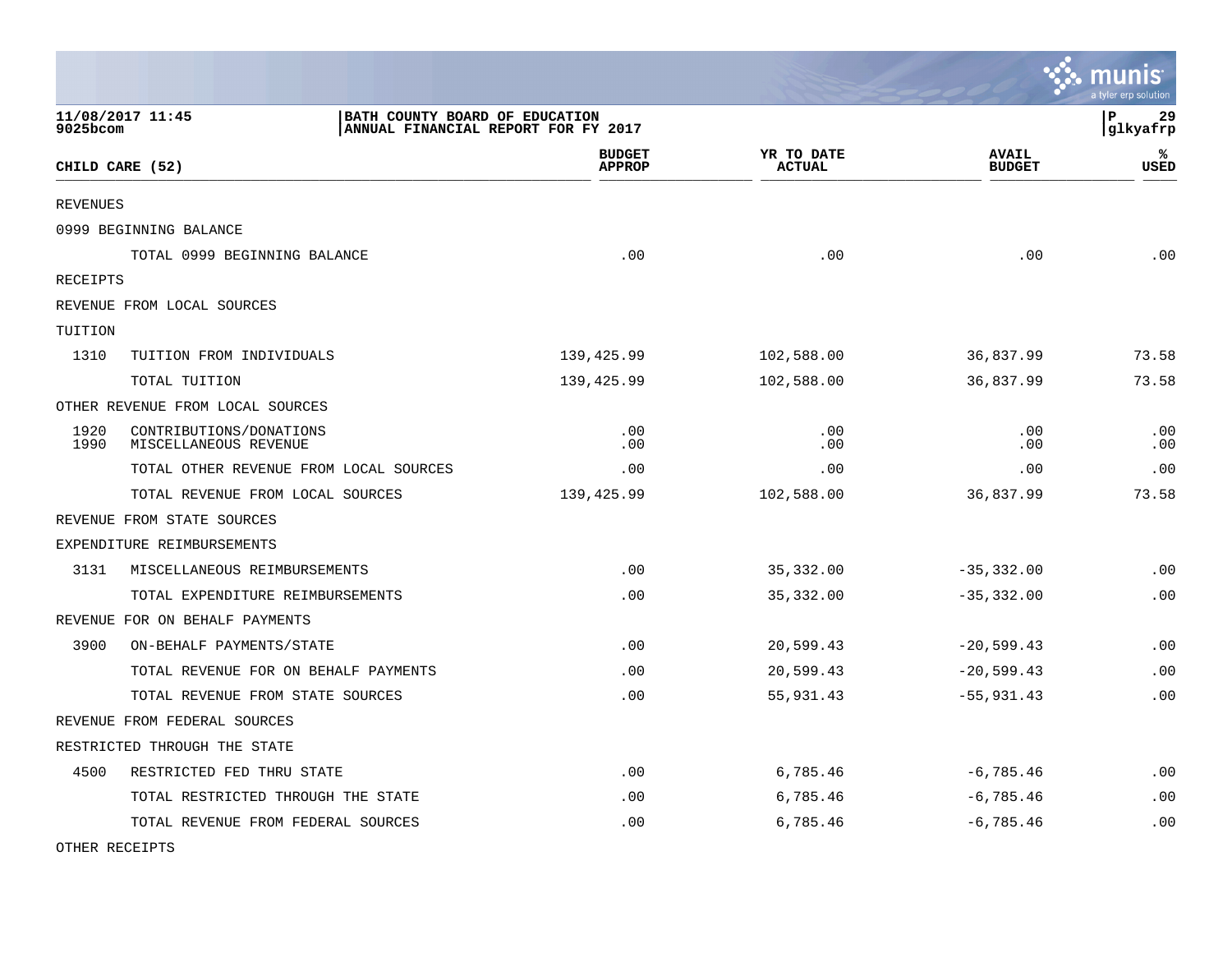

| 11/08/2017 11:45<br>9025bcom | BATH COUNTY BOARD OF EDUCATION<br>ANNUAL FINANCIAL REPORT FOR FY 2017 |                             |                               | 30<br>P<br> glkyafrp |
|------------------------------|-----------------------------------------------------------------------|-----------------------------|-------------------------------|----------------------|
| CHILD CARE (52)              | <b>BUDGET</b><br><b>APPROP</b>                                        | YR TO DATE<br><b>ACTUAL</b> | <b>AVAIL</b><br><b>BUDGET</b> | ℁<br><b>USED</b>     |
| INTERFUND TRANSFERS          |                                                                       |                             |                               |                      |
| 5210<br>FUND TRANSFER        | .00                                                                   | .00                         | .00                           | .00                  |
| TOTAL INTERFUND TRANSFERS    | .00                                                                   | .00                         | .00                           | .00                  |
| TOTAL OTHER RECEIPTS         | .00                                                                   | .00                         | .00                           | .00                  |
| TOTAL RECEIPTS               | 139,425.99                                                            | 165,304.89                  | $-25,878.90$                  | 118.56               |
| TOTAL REVENUES               | 139,425.99                                                            | 165,304.89                  | $-25,878.90$                  | 118.56               |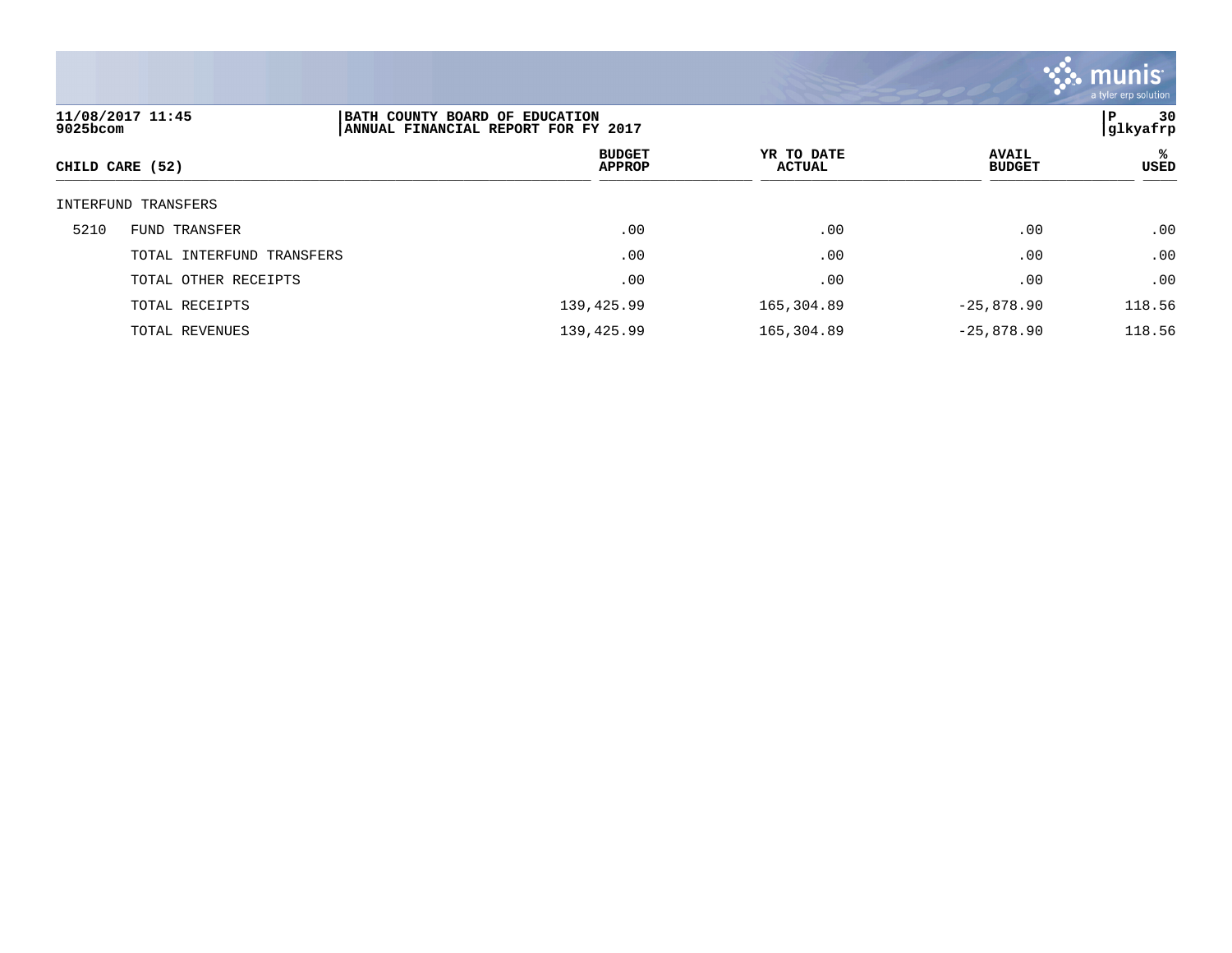|                                                                      |                                                                                                                                                                                                                    |                                                                                              |                                                                                           |                                                                                                             | munis<br>a tyler erp solution                                             |
|----------------------------------------------------------------------|--------------------------------------------------------------------------------------------------------------------------------------------------------------------------------------------------------------------|----------------------------------------------------------------------------------------------|-------------------------------------------------------------------------------------------|-------------------------------------------------------------------------------------------------------------|---------------------------------------------------------------------------|
| 11/08/2017 11:45<br>9025bcom                                         | BATH COUNTY BOARD OF EDUCATION<br> ANNUAL FINANCIAL REPORT FOR FY 2017                                                                                                                                             |                                                                                              |                                                                                           |                                                                                                             | l P<br>31<br>glkyafrp                                                     |
| CHILD CARE (52)                                                      |                                                                                                                                                                                                                    | <b>BUDGET</b><br><b>APPROP</b>                                                               | YR TO DATE<br><b>ACTUAL</b>                                                               | <b>AVAIL</b><br><b>BUDGET</b>                                                                               | ℁<br><b>USED</b>                                                          |
| EXPENDITURES                                                         |                                                                                                                                                                                                                    |                                                                                              |                                                                                           |                                                                                                             |                                                                           |
| 2600                                                                 | PLANT OPERATIONS & MAINTENANCE                                                                                                                                                                                     |                                                                                              |                                                                                           |                                                                                                             |                                                                           |
| 0100<br>0200                                                         | SALARIES PERSONNEL SERVICES<br>EMPLOYEE BENEFITS                                                                                                                                                                   | .00<br>.00.                                                                                  | .00<br>.00                                                                                | .00<br>.00                                                                                                  | .00<br>.00                                                                |
|                                                                      | TOTAL 2600 PLANT OPERATIONS & MAINTENANCE                                                                                                                                                                          | .00                                                                                          | .00                                                                                       | .00                                                                                                         | .00                                                                       |
| 3200                                                                 | DAY CARE OPERATIONS                                                                                                                                                                                                |                                                                                              |                                                                                           |                                                                                                             |                                                                           |
| 0100<br>0200<br>0280<br>0300<br>0400<br>0500<br>0600<br>0700         | SALARIES PERSONNEL SERVICES<br>EMPLOYEE BENEFITS<br>ON-BEHALF<br>PURCHASED PROF AND TECH SERV<br>PURCHASED PROPERTY SERVICES<br>OTHER PURCHASED SERVICES<br>SUPPLIES<br>PROPERTY                                   | 32,693.96<br>7,596.00<br>.00<br>500.00<br>1,500.00<br>500.00<br>6,442.00<br>.00              | 28, 476. 33<br>7,389.95<br>5,984.15<br>.00<br>.00<br>.00<br>.00<br>.00                    | 4,217.63<br>206.05<br>$-5,984.15$<br>500.00<br>1,500.00<br>500.00<br>6,442.00<br>.00                        | 87.10<br>97.29<br>.00<br>.00<br>.00<br>.00<br>.00<br>.00                  |
|                                                                      | TOTAL 3200<br>DAY CARE OPERATIONS                                                                                                                                                                                  | 49,231.96                                                                                    | 41,850.43                                                                                 | 7,381.53                                                                                                    | 85.01                                                                     |
| 3300                                                                 | COMMUNITY SERVICES                                                                                                                                                                                                 |                                                                                              |                                                                                           |                                                                                                             |                                                                           |
| 0100<br>0200<br>0280<br>0300<br>0400<br>0500<br>0600<br>0700<br>0800 | SALARIES PERSONNEL SERVICES<br>EMPLOYEE BENEFITS<br>ON-BEHALF<br>PURCHASED PROF AND TECH SERV<br>PURCHASED PROPERTY SERVICES<br>OTHER PURCHASED SERVICES<br>SUPPLIES<br>PROPERTY<br>DEBT SERVICE AND MISCELLANEOUS | 65,148.03<br>16,104.00<br>$.00 \,$<br>500.00<br>1,500.00<br>500.00<br>6,442.00<br>.00<br>.00 | 69,548.69<br>35,977.56<br>14,615.28<br>565.00<br>.00<br>360.33<br>10,873.70<br>.00<br>.00 | $-4,400.66$<br>$-19,873.56$<br>$-14,615.28$<br>$-65.00$<br>1,500.00<br>139.67<br>$-4,431.70$<br>.00.<br>.00 | 106.75<br>223.41<br>.00<br>113.00<br>.00<br>72.07<br>168.79<br>.00<br>.00 |
|                                                                      | TOTAL 3300<br>COMMUNITY SERVICES                                                                                                                                                                                   | 90,194.03                                                                                    | 131,940.56                                                                                | $-41,746.53$                                                                                                | 146.29                                                                    |
|                                                                      | TOTAL EXPENDITURES                                                                                                                                                                                                 | 139,425.99                                                                                   | 173,790.99                                                                                | $-34, 365.00$                                                                                               | 124.65                                                                    |
|                                                                      | TOTAL FOR CHILD CARE (52)                                                                                                                                                                                          | .00                                                                                          | $-8,486.10$                                                                               | 8,486.10                                                                                                    | .00                                                                       |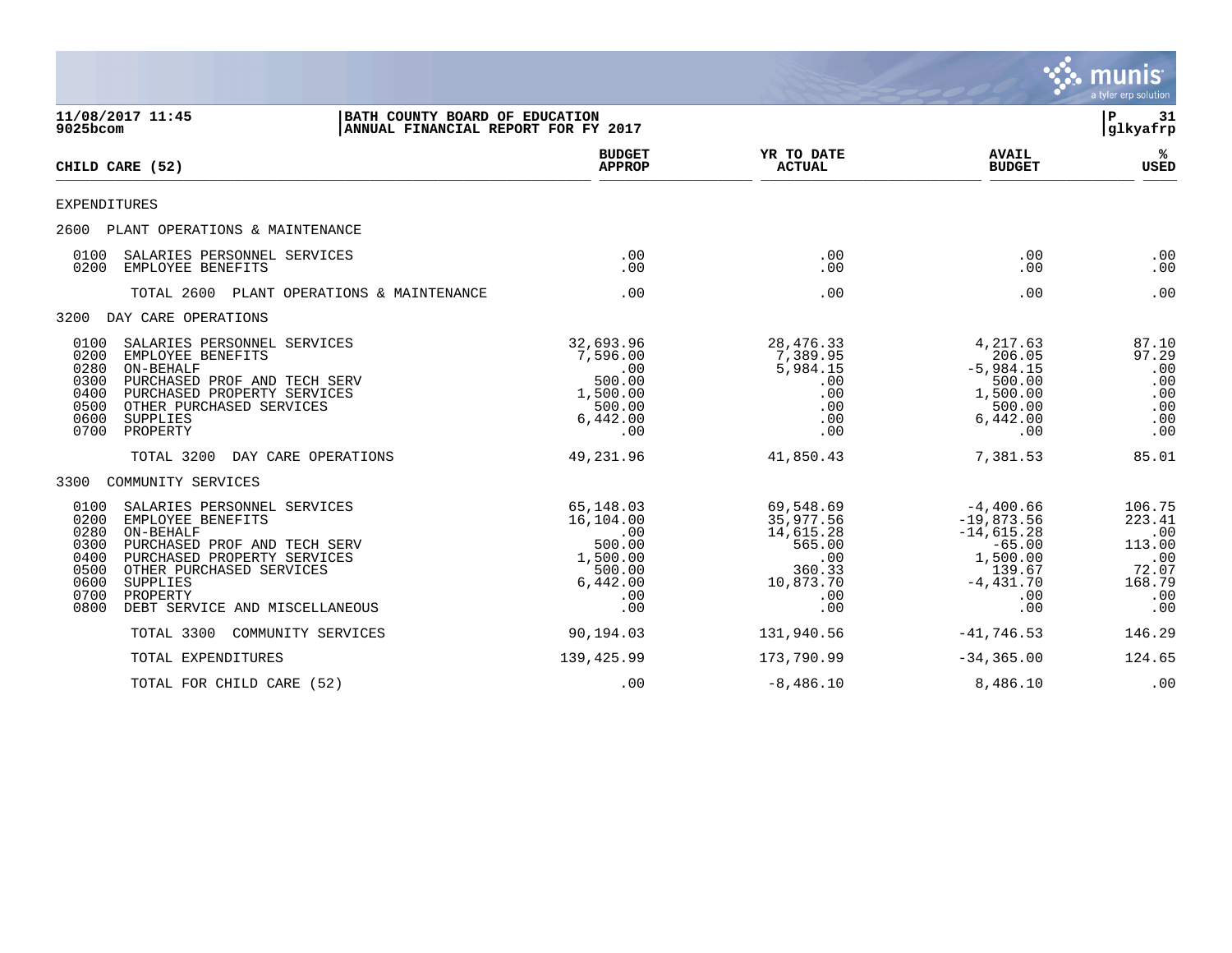|                                      |                                                                       |                                |                             |                               | $\mathbb{C}$ munis<br>a tyler erp solution |
|--------------------------------------|-----------------------------------------------------------------------|--------------------------------|-----------------------------|-------------------------------|--------------------------------------------|
| 11/08/2017 11:45<br>9025bcom         | BATH COUNTY BOARD OF EDUCATION<br>ANNUAL FINANCIAL REPORT FOR FY 2017 |                                |                             |                               | 32<br>P<br> glkyafrp                       |
| PRESCHOOL (53)                       |                                                                       | <b>BUDGET</b><br><b>APPROP</b> | YR TO DATE<br><b>ACTUAL</b> | <b>AVAIL</b><br><b>BUDGET</b> | %ะ<br><b>USED</b>                          |
| <b>REVENUES</b>                      |                                                                       |                                |                             |                               |                                            |
| 0999 BEGINNING BALANCE               |                                                                       |                                |                             |                               |                                            |
| TOTAL 0999 BEGINNING BALANCE         |                                                                       | 14,121.52                      | 14, 121.52                  | .00                           | 100.00                                     |
| RECEIPTS                             |                                                                       |                                |                             |                               |                                            |
| REVENUE FROM LOCAL SOURCES           |                                                                       |                                |                             |                               |                                            |
| TUITION                              |                                                                       |                                |                             |                               |                                            |
| 1310<br>TUITION FROM INDIVIDUALS     |                                                                       | 14,122.00                      | 12,560.00                   | 1,562.00                      | 88.94                                      |
| TOTAL TUITION                        |                                                                       | 14,122.00                      | 12,560.00                   | 1,562.00                      | 88.94                                      |
| TOTAL REVENUE FROM LOCAL SOURCES     |                                                                       | 14,122.00                      | 12,560.00                   | 1,562.00                      | 88.94                                      |
| REVENUE FROM STATE SOURCES           |                                                                       |                                |                             |                               |                                            |
| FOR ON BEHALF PAYMENTS<br>REVENUE    |                                                                       |                                |                             |                               |                                            |
| 3900<br>ON-BEHALF PAYMENTS/STATE     |                                                                       | .00                            | .00                         | .00                           | .00                                        |
| TOTAL REVENUE FOR ON BEHALF PAYMENTS |                                                                       | .00                            | .00                         | .00                           | .00                                        |
| TOTAL REVENUE FROM STATE SOURCES     |                                                                       | .00                            | .00                         | .00                           | .00                                        |
| TOTAL RECEIPTS                       |                                                                       | 14,122.00                      | 12,560.00                   | 1,562.00                      | 88.94                                      |
| TOTAL REVENUES                       |                                                                       | 28, 243.52                     | 26,681.52                   | 1,562.00                      | 94.47                                      |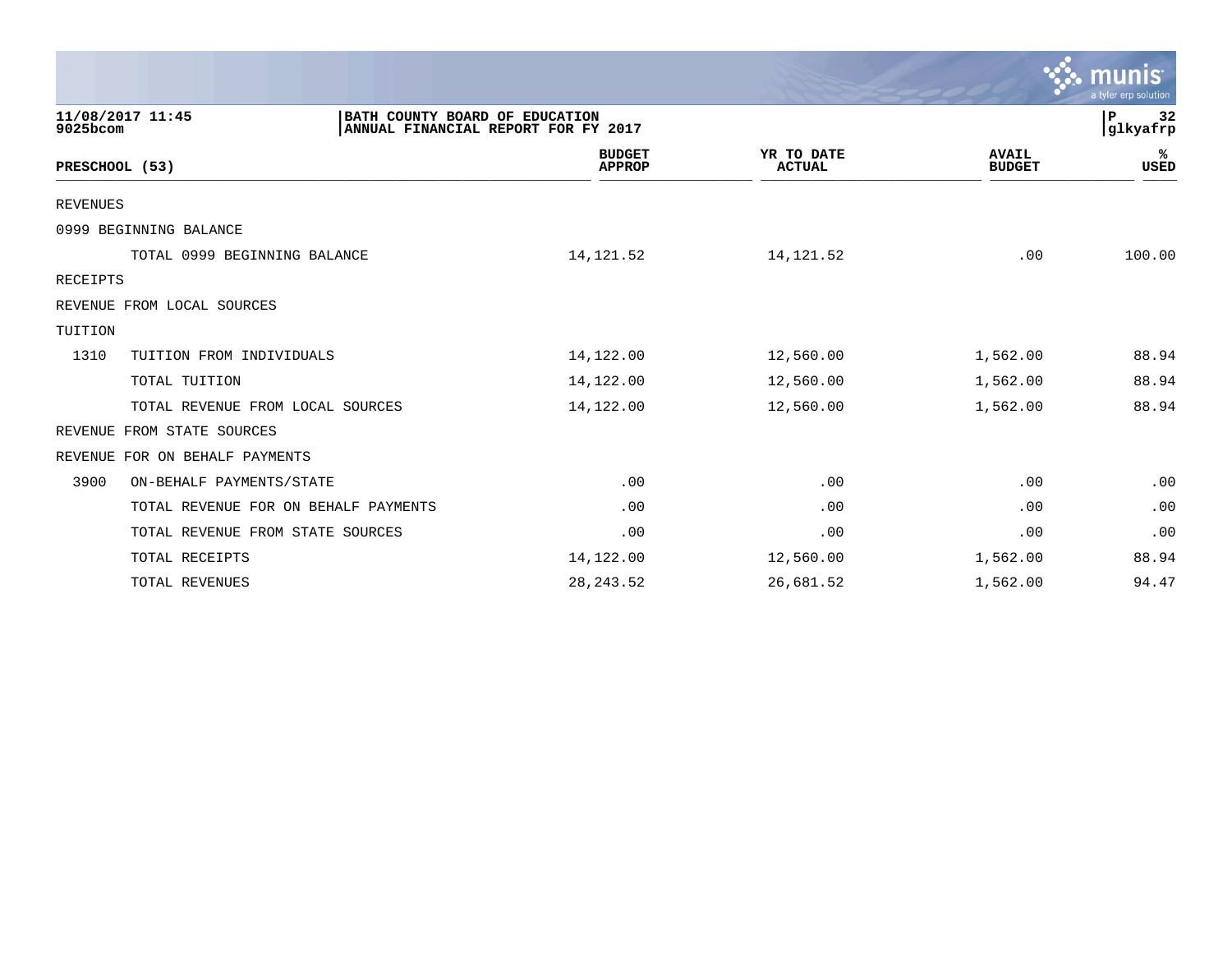|                                                                                                                                                                                                                                                                                                                         |                                                                                                  |                                                                                          |                                                                                                       | munis<br>a tyler erp solution                                                |
|-------------------------------------------------------------------------------------------------------------------------------------------------------------------------------------------------------------------------------------------------------------------------------------------------------------------------|--------------------------------------------------------------------------------------------------|------------------------------------------------------------------------------------------|-------------------------------------------------------------------------------------------------------|------------------------------------------------------------------------------|
| 11/08/2017 11:45<br>BATH COUNTY BOARD OF EDUCATION<br>$9025$ bcom<br>ANNUAL FINANCIAL REPORT FOR FY 2017                                                                                                                                                                                                                |                                                                                                  |                                                                                          |                                                                                                       | ${\bf P}$<br>33<br>glkyafrp                                                  |
| PRESCHOOL (53)                                                                                                                                                                                                                                                                                                          | <b>BUDGET</b><br><b>APPROP</b>                                                                   | YR TO DATE<br><b>ACTUAL</b>                                                              | <b>AVAIL</b><br><b>BUDGET</b>                                                                         | ℁<br>USED                                                                    |
| <b>EXPENDITURES</b>                                                                                                                                                                                                                                                                                                     |                                                                                                  |                                                                                          |                                                                                                       |                                                                              |
| 0000<br>RESTRICT TO REV & BAL SHT ONLY                                                                                                                                                                                                                                                                                  |                                                                                                  |                                                                                          |                                                                                                       |                                                                              |
| 0280<br>ON-BEHALF                                                                                                                                                                                                                                                                                                       | .00                                                                                              | .00                                                                                      | .00                                                                                                   | .00                                                                          |
| TOTAL 0000<br>RESTRICT TO REV & BAL SHT ONLY                                                                                                                                                                                                                                                                            | .00                                                                                              | .00                                                                                      | .00                                                                                                   | .00                                                                          |
| INSTRUCTION<br>1000                                                                                                                                                                                                                                                                                                     |                                                                                                  |                                                                                          |                                                                                                       |                                                                              |
| 0100<br>SALARIES PERSONNEL SERVICES<br>0200<br>EMPLOYEE BENEFITS<br>0280<br>ON-BEHALF<br>0300<br>PURCHASED PROF AND TECH SERV<br>0400<br>PURCHASED PROPERTY SERVICES<br>0500<br>OTHER PURCHASED SERVICES<br>0600<br>SUPPLIES<br>0700<br>PROPERTY<br>0800<br>DEBT SERVICE AND MISCELLANEOUS<br>TOTAL 1000<br>INSTRUCTION | .00<br>.00<br>.00<br>.00<br>6,000.00<br>463.52<br>10,000.00<br>1,050.00<br>1,050.00<br>18,563.52 | .00<br>.00<br>.00<br>.00<br>1,430.40<br>1,862.85<br>10,301.98<br>.00<br>.00<br>13,595.23 | .00<br>.00<br>.00<br>.00<br>4,569.60<br>$-1, 399.33$<br>$-301.98$<br>1,050.00<br>1,050.00<br>4,968.29 | .00<br>.00<br>.00<br>.00<br>23.84<br>401.89<br>103.02<br>.00<br>.00<br>73.24 |
| 2700<br>STUDENT TRANSPORTATION                                                                                                                                                                                                                                                                                          |                                                                                                  |                                                                                          |                                                                                                       |                                                                              |
| 0100<br>SALARIES PERSONNEL SERVICES<br>0200<br>EMPLOYEE BENEFITS                                                                                                                                                                                                                                                        | 8,100.00<br>1,580.00                                                                             | .00<br>.00                                                                               | 8,100.00<br>1,580.00                                                                                  | .00<br>.00                                                                   |
| TOTAL 2700<br>STUDENT TRANSPORTATION                                                                                                                                                                                                                                                                                    | 9,680.00                                                                                         | .00                                                                                      | 9,680.00                                                                                              | .00                                                                          |
| TOTAL EXPENDITURES                                                                                                                                                                                                                                                                                                      | 28, 243.52                                                                                       | 13,595.23                                                                                | 14,648.29                                                                                             | 48.14                                                                        |
| TOTAL FOR PRESCHOOL (53)                                                                                                                                                                                                                                                                                                | .00                                                                                              | 13,086.29                                                                                | $-13,086.29$                                                                                          | .00                                                                          |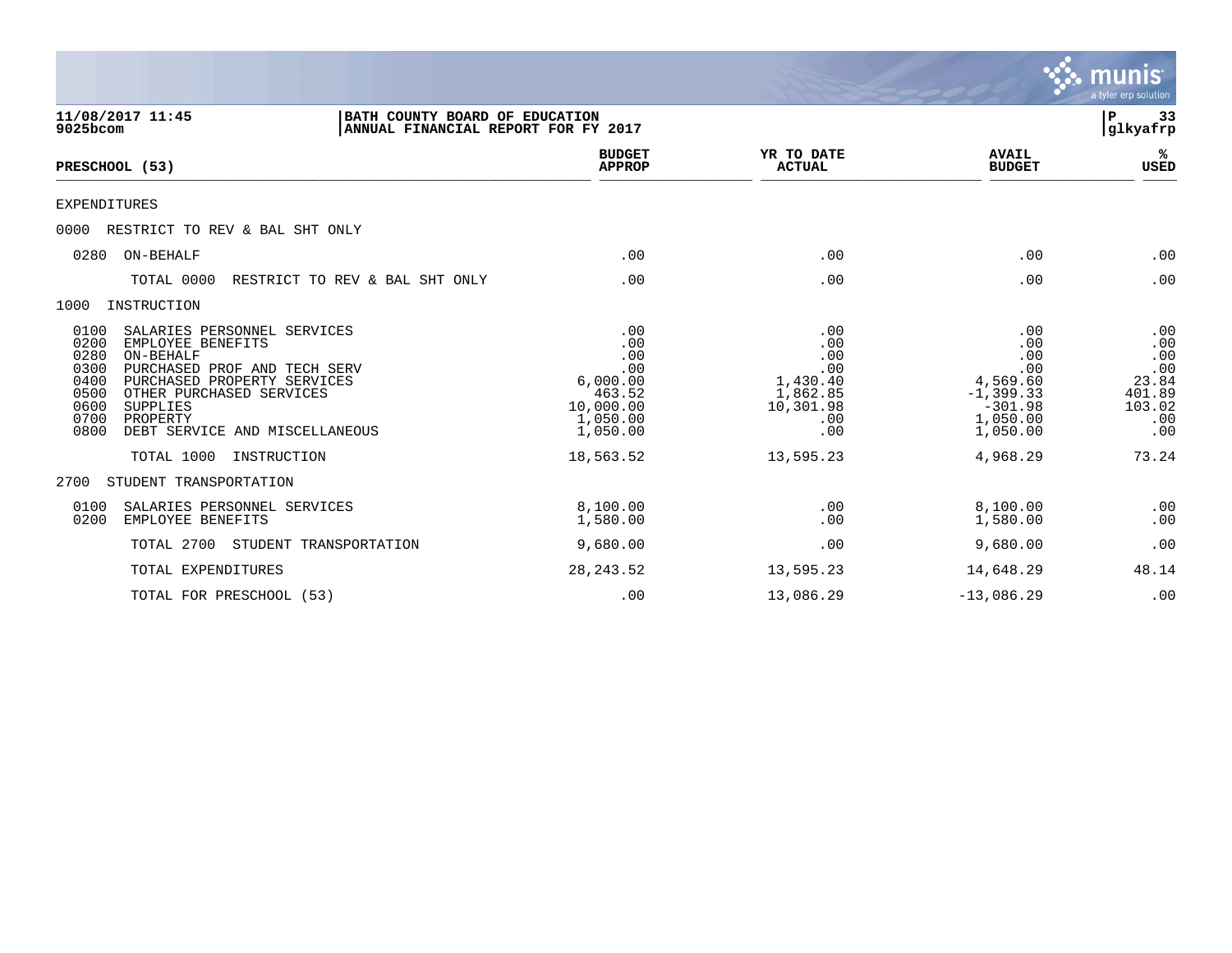|                 |                                    |                                                                       |                                |                             |                               | munis<br>a tyler erp solution |
|-----------------|------------------------------------|-----------------------------------------------------------------------|--------------------------------|-----------------------------|-------------------------------|-------------------------------|
| 9025bcom        | 11/08/2017 11:45                   | BATH COUNTY BOARD OF EDUCATION<br>ANNUAL FINANCIAL REPORT FOR FY 2017 |                                |                             |                               | P<br>34<br>glkyafrp           |
|                 | CHILD CARE (61)                    |                                                                       | <b>BUDGET</b><br><b>APPROP</b> | YR TO DATE<br><b>ACTUAL</b> | <b>AVAIL</b><br><b>BUDGET</b> | ℁<br>USED                     |
| <b>REVENUES</b> |                                    |                                                                       |                                |                             |                               |                               |
| RECEIPTS        |                                    |                                                                       |                                |                             |                               |                               |
|                 | REVENUE FROM LOCAL SOURCES         |                                                                       |                                |                             |                               |                               |
|                 | COMMUNITY SERVICE ACTIVITIES       |                                                                       |                                |                             |                               |                               |
| 1810            | CHILD CARE FEES                    |                                                                       | .00                            | .00                         | .00                           | .00                           |
|                 | TOTAL COMMUNITY SERVICE ACTIVITIES |                                                                       | .00                            | .00                         | .00                           | .00                           |
|                 | TOTAL REVENUE FROM LOCAL SOURCES   |                                                                       | .00                            | .00                         | .00                           | .00                           |
|                 | REVENUE FROM STATE SOURCES         |                                                                       |                                |                             |                               |                               |
|                 | EXPENDITURE REIMBURSEMENTS         |                                                                       |                                |                             |                               |                               |
| 3131            | MISCELLANEOUS REIMBURSEMENTS       |                                                                       | .00                            | .00                         | .00                           | .00                           |
|                 | TOTAL EXPENDITURE REIMBURSEMENTS   |                                                                       | .00                            | .00                         | .00                           | .00                           |
| RESTRICTED      |                                    |                                                                       |                                |                             |                               |                               |
| 3200            | RESTRICTED STATE REVENUE           |                                                                       | .00                            | .00                         | .00                           | .00                           |
|                 | TOTAL RESTRICTED                   |                                                                       | .00                            | .00                         | .00                           | .00                           |
|                 | TOTAL REVENUE FROM STATE SOURCES   |                                                                       | .00                            | .00                         | .00                           | .00                           |
| OTHER RECEIPTS  |                                    |                                                                       |                                |                             |                               |                               |
|                 | INTERFUND TRANSFERS                |                                                                       |                                |                             |                               |                               |
| 5210            | FUND TRANSFER                      |                                                                       | .00                            | .00                         | .00                           | .00                           |
|                 | TOTAL INTERFUND TRANSFERS          |                                                                       | .00                            | .00                         | .00                           | .00                           |
|                 | TOTAL OTHER RECEIPTS               |                                                                       | .00                            | .00                         | .00                           | .00                           |
|                 | TOTAL RECEIPTS                     |                                                                       | .00                            | .00                         | .00                           | .00                           |
|                 | TOTAL REVENUES                     |                                                                       | .00                            | .00                         | .00                           | .00                           |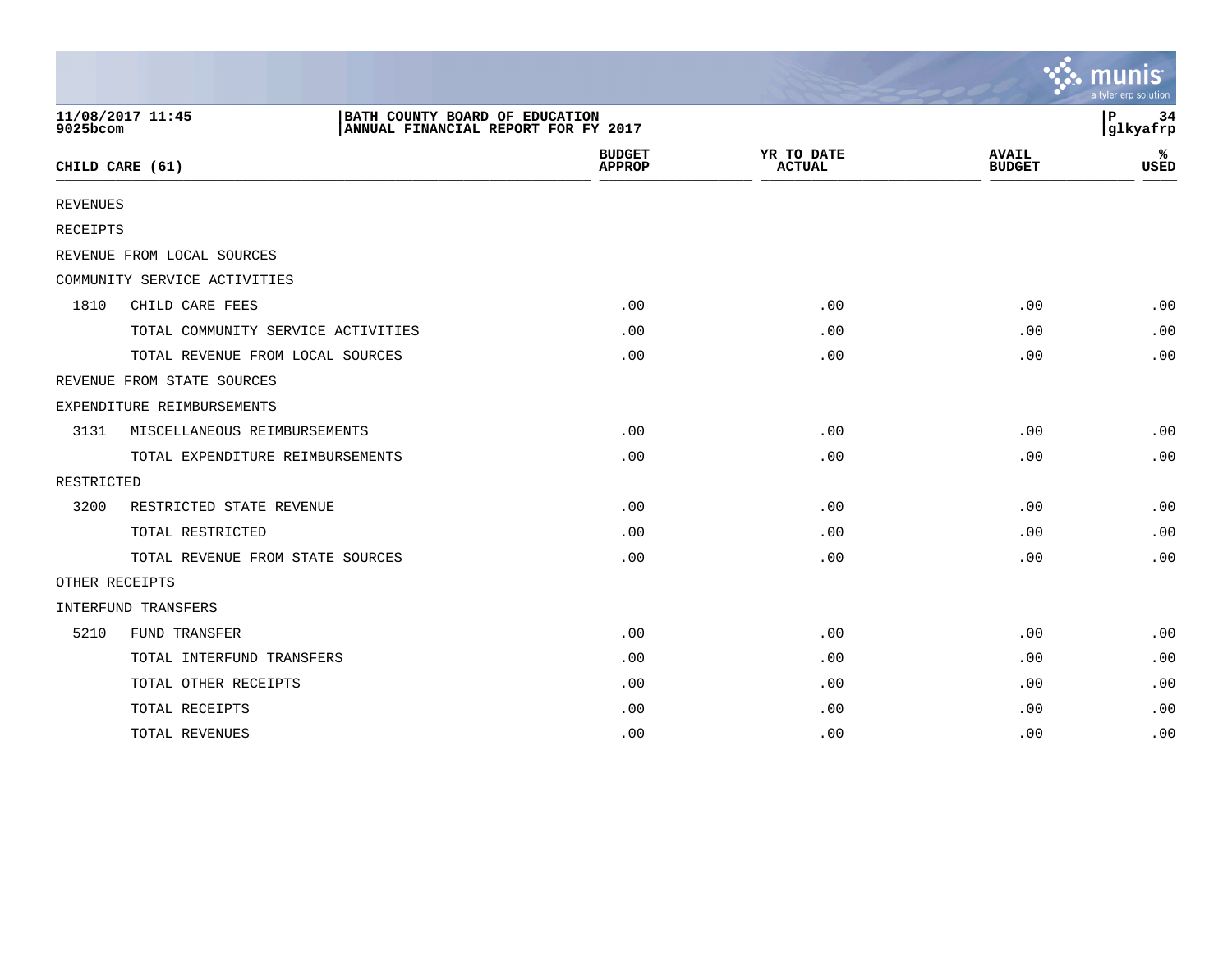

| 11/08/2017 11:45<br>9025bcom                                                                                                                                                                                    | BATH COUNTY BOARD OF EDUCATION<br>ANNUAL FINANCIAL REPORT FOR FY 2017 |                                        |                                        |                                        |
|-----------------------------------------------------------------------------------------------------------------------------------------------------------------------------------------------------------------|-----------------------------------------------------------------------|----------------------------------------|----------------------------------------|----------------------------------------|
| CHILD CARE (61)                                                                                                                                                                                                 | <b>BUDGET</b><br><b>APPROP</b>                                        | YR TO DATE<br><b>ACTUAL</b>            | <b>AVAIL</b><br><b>BUDGET</b>          | %ะ<br>USED                             |
| EXPENDITURES                                                                                                                                                                                                    |                                                                       |                                        |                                        |                                        |
| 3300 COMMUNITY SERVICES<br>0100<br>SALARIES PERSONNEL SERVICES<br>0200<br>EMPLOYEE BENEFITS<br>0300<br>PURCHASED PROF AND TECH SERV<br>0500<br>OTHER PURCHASED SERVICES<br>0600<br>SUPPLIES<br>0700<br>PROPERTY | .00<br>.00<br>.00<br>.00<br>.00<br>.00                                | .00<br>.00<br>.00<br>.00<br>.00<br>.00 | .00<br>.00<br>.00<br>.00<br>.00<br>.00 | .00<br>.00<br>.00<br>.00<br>.00<br>.00 |
| TOTAL 3300<br>COMMUNITY SERVICES                                                                                                                                                                                | .00                                                                   | .00                                    | .00                                    | .00                                    |
| TOTAL EXPENDITURES                                                                                                                                                                                              | .00                                                                   | .00                                    | .00                                    | .00                                    |
| TOTAL FOR CHILD CARE (61)                                                                                                                                                                                       | .00                                                                   | .00                                    | .00                                    | .00                                    |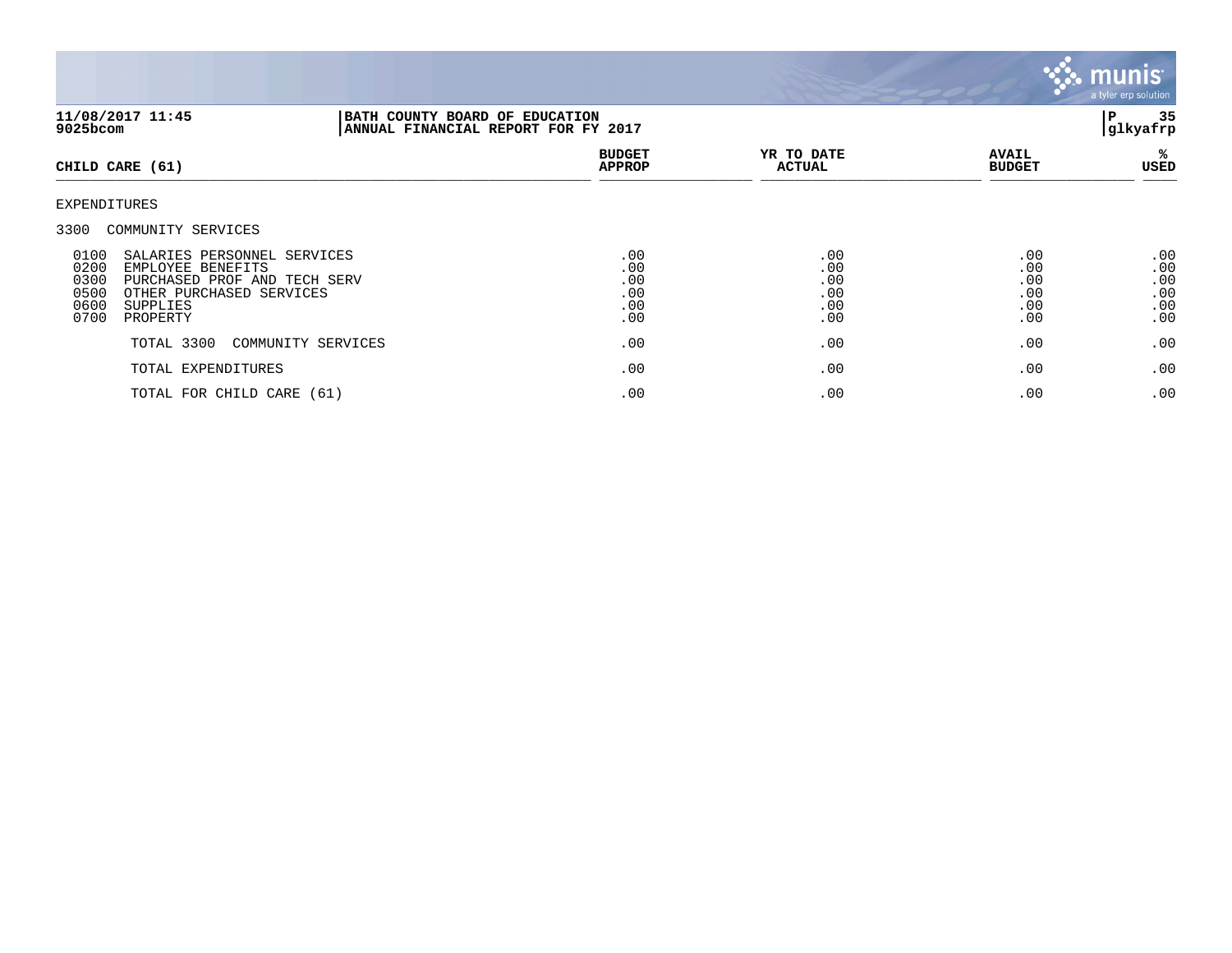|                              |                                                                       |                                |                             |                               | <b>R. MUNIS</b><br>a tyler erp solution |
|------------------------------|-----------------------------------------------------------------------|--------------------------------|-----------------------------|-------------------------------|-----------------------------------------|
| 11/08/2017 11:45<br>9025bcom | BATH COUNTY BOARD OF EDUCATION<br>ANNUAL FINANCIAL REPORT FOR FY 2017 |                                |                             |                               | 36<br>P<br>glkyafrp                     |
| PRESCHOOL (62)               |                                                                       | <b>BUDGET</b><br><b>APPROP</b> | YR TO DATE<br><b>ACTUAL</b> | <b>AVAIL</b><br><b>BUDGET</b> | %<br>USED                               |
| REVENUES                     |                                                                       |                                |                             |                               |                                         |
| 0999 BEGINNING BALANCE       |                                                                       |                                |                             |                               |                                         |
|                              | TOTAL 0999 BEGINNING BALANCE                                          | .00                            | .00                         | .00                           | .00                                     |
| RECEIPTS                     |                                                                       |                                |                             |                               |                                         |
|                              | REVENUE FROM LOCAL SOURCES                                            |                                |                             |                               |                                         |
| TUITION                      |                                                                       |                                |                             |                               |                                         |
| 1310                         | TUITION FROM INDIVIDUALS                                              | .00                            | .00                         | .00                           | .00                                     |
|                              | TOTAL TUITION                                                         | .00                            | .00                         | .00                           | .00                                     |
|                              | TOTAL REVENUE FROM LOCAL SOURCES                                      | .00                            | .00                         | .00                           | .00                                     |
|                              | TOTAL RECEIPTS                                                        | .00                            | .00                         | .00                           | .00                                     |
|                              | TOTAL REVENUES                                                        | .00                            | .00                         | .00                           | .00                                     |

and the contract of the contract of the contract of the contract of the contract of the contract of the contract of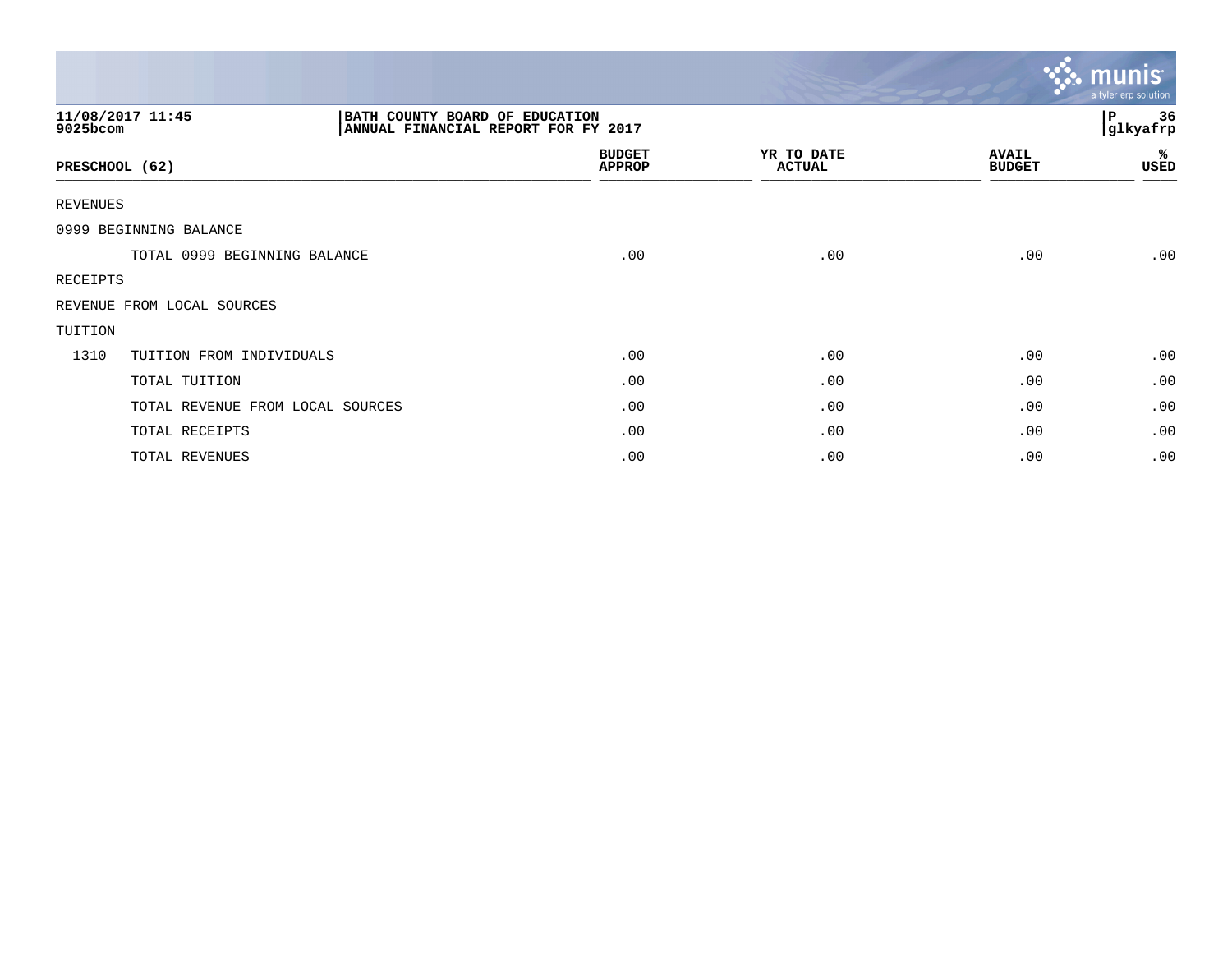

| 11/08/2017 11:45<br>9025bcom |                                |                             |                               |           |  |
|------------------------------|--------------------------------|-----------------------------|-------------------------------|-----------|--|
| PRESCHOOL (62)               | <b>BUDGET</b><br><b>APPROP</b> | YR TO DATE<br><b>ACTUAL</b> | <b>AVAIL</b><br><b>BUDGET</b> | ℁<br>USED |  |
| EXPENDITURES                 |                                |                             |                               |           |  |
| 1000<br>INSTRUCTION          |                                |                             |                               |           |  |
| 0600<br>SUPPLIES             | .00                            | .00                         | .00                           | .00       |  |
| TOTAL 1000<br>INSTRUCTION    | .00                            | .00                         | .00                           | .00       |  |
| TOTAL EXPENDITURES           | .00                            | .00                         | .00                           | .00       |  |
| TOTAL FOR PRESCHOOL (62)     | .00                            | .00                         | .00                           | .00       |  |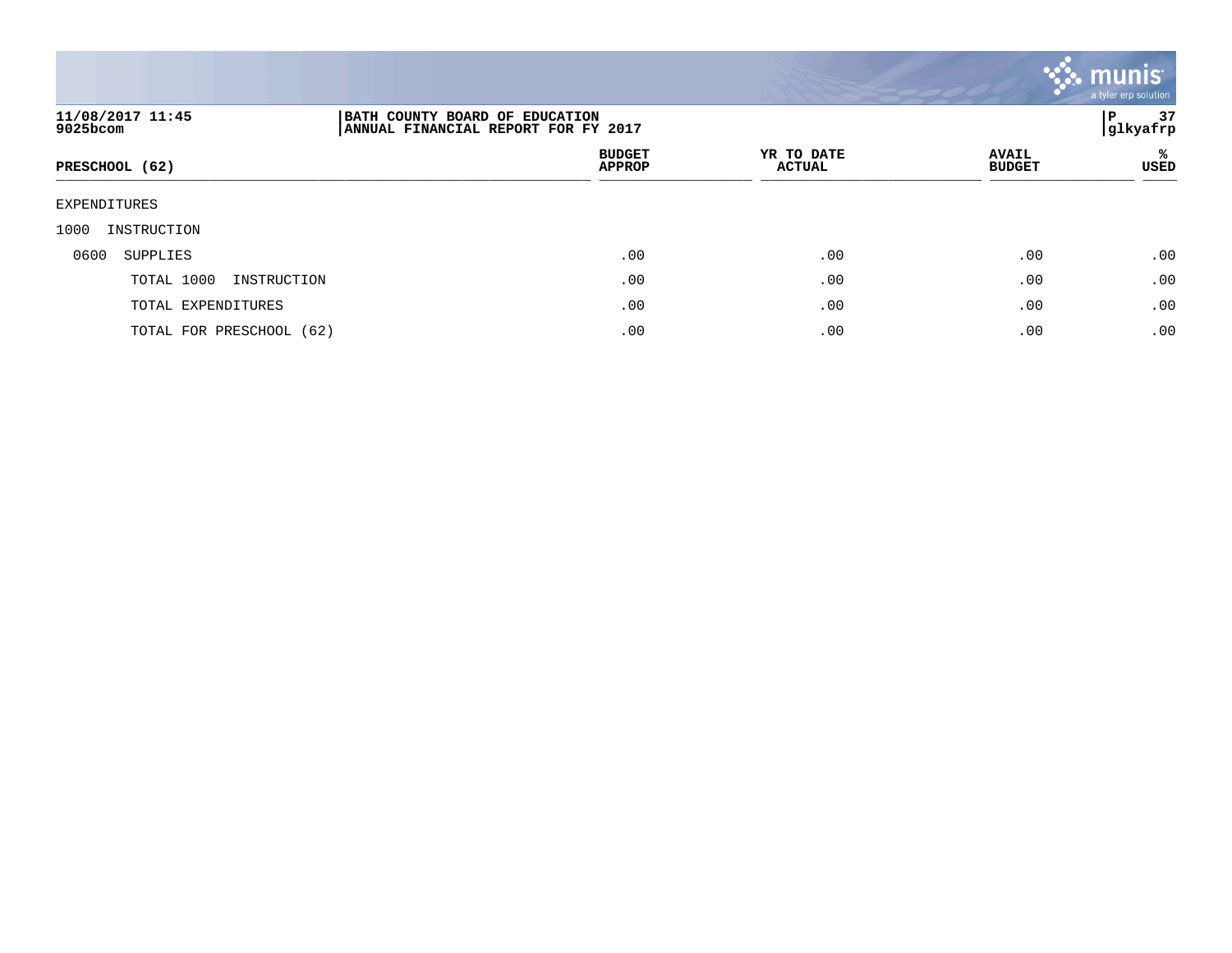|                 |                                                                                           |                                |                             |                               | a tyler erp solution |
|-----------------|-------------------------------------------------------------------------------------------|--------------------------------|-----------------------------|-------------------------------|----------------------|
| 9025bcom        | 11/08/2017 11:45<br>BATH COUNTY BOARD OF EDUCATION<br>ANNUAL FINANCIAL REPORT FOR FY 2017 |                                |                             |                               | P<br>38<br>glkyafrp  |
|                 | TRUST/AGENCY FUNDS (7000)                                                                 | <b>BUDGET</b><br><b>APPROP</b> | YR TO DATE<br><b>ACTUAL</b> | <b>AVAIL</b><br><b>BUDGET</b> | ℁<br><b>USED</b>     |
| <b>REVENUES</b> |                                                                                           |                                |                             |                               |                      |
|                 | 0999 BEGINNING BALANCE                                                                    |                                |                             |                               |                      |
|                 | TOTAL 0999 BEGINNING BALANCE                                                              | .00                            | .00                         | .00                           | .00                  |
| RECEIPTS        |                                                                                           |                                |                             |                               |                      |
|                 | REVENUE FROM LOCAL SOURCES                                                                |                                |                             |                               |                      |
|                 | OTHER REVENUE FROM LOCAL SOURCES                                                          |                                |                             |                               |                      |
| 1920            | CONTRIBUTIONS/DONATIONS                                                                   | .00                            | 70.14                       | $-70.14$                      | .00                  |
|                 | TOTAL OTHER REVENUE FROM LOCAL SOURCES                                                    | .00                            | 70.14                       | $-70.14$                      | .00                  |
|                 | TOTAL REVENUE FROM LOCAL SOURCES                                                          | .00                            | 70.14                       | $-70.14$                      | .00                  |
|                 | OTHER RECEIPTS                                                                            |                                |                             |                               |                      |
|                 | <b>INTERFUND TRANSFERS</b>                                                                |                                |                             |                               |                      |
| 5210            | FUND TRANSFER                                                                             | .00                            | .00                         | .00                           | .00                  |
|                 | TOTAL INTERFUND TRANSFERS                                                                 | .00                            | .00                         | .00                           | .00                  |
|                 | TOTAL OTHER RECEIPTS                                                                      | .00                            | .00                         | .00                           | .00                  |
|                 | TOTAL RECEIPTS                                                                            | .00                            | 70.14                       | $-70.14$                      | .00                  |
|                 | TOTAL REVENUES                                                                            | .00                            | 70.14                       | $-70.14$                      | .00                  |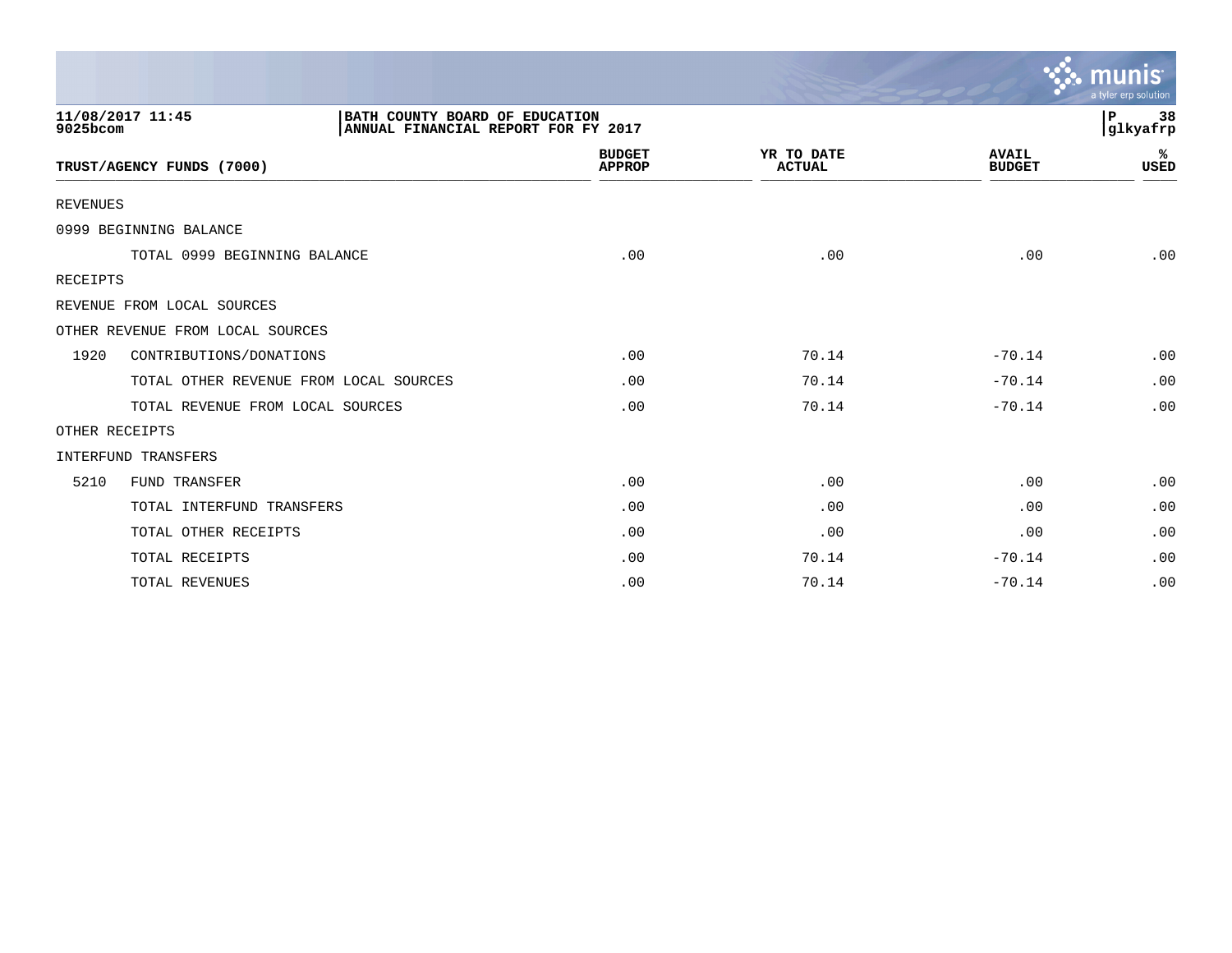

| 11/08/2017 11:45<br>9025bcom        | BATH COUNTY BOARD OF EDUCATION<br>ANNUAL FINANCIAL REPORT FOR FY 2017 |                                |                      |                               | 39<br>P<br>glkyafrp |
|-------------------------------------|-----------------------------------------------------------------------|--------------------------------|----------------------|-------------------------------|---------------------|
| TRUST/AGENCY FUNDS (7000)           |                                                                       | <b>BUDGET</b><br><b>APPROP</b> | YR TO DATE<br>ACTUAL | <b>AVAIL</b><br><b>BUDGET</b> | ℁<br>USED           |
| EXPENDITURES                        |                                                                       |                                |                      |                               |                     |
| 3300<br>COMMUNITY SERVICES          |                                                                       |                                |                      |                               |                     |
| 0600<br>SUPPLIES                    |                                                                       | .00                            | 999.99               | $-999.99$                     | .00                 |
| TOTAL 3300                          | COMMUNITY SERVICES                                                    | .00                            | 999.99               | $-999.99$                     | .00                 |
| TOTAL EXPENDITURES                  |                                                                       | .00                            | 999.99               | $-999.99$                     | .00                 |
| TOTAL FOR TRUST/AGENCY FUNDS (7000) |                                                                       | .00                            | $-929.85$            | 929.85                        | .00                 |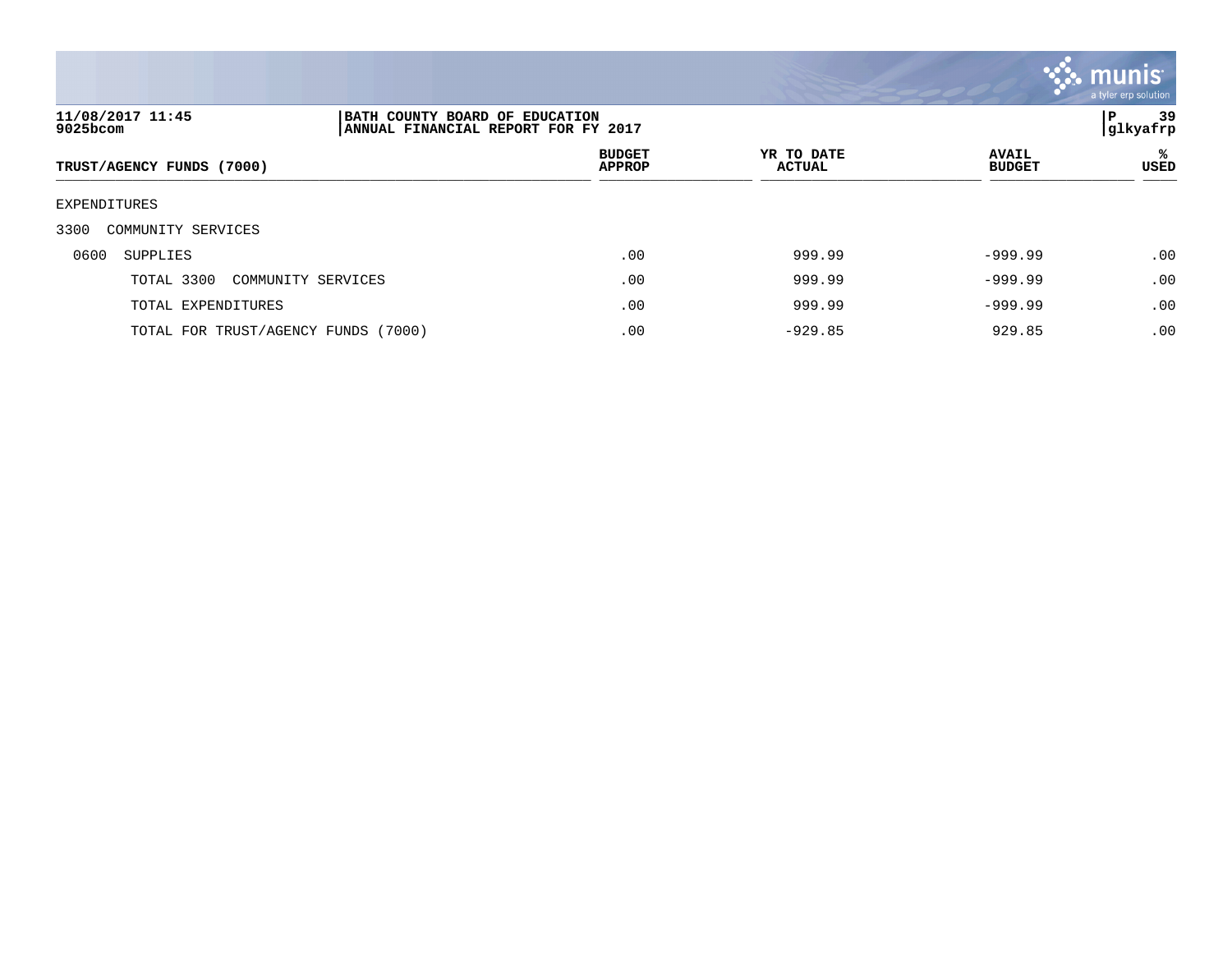|             |                                                                                           |                                |                             |                               | $\mathbf{C}$ munis<br>a tyler erp solution |
|-------------|-------------------------------------------------------------------------------------------|--------------------------------|-----------------------------|-------------------------------|--------------------------------------------|
| $9025$ bcom | 11/08/2017 11:45<br>BATH COUNTY BOARD OF EDUCATION<br>ANNUAL FINANCIAL REPORT FOR FY 2017 |                                |                             |                               | 40<br>l P<br>glkyafrp                      |
|             | <b>GOVERNMENTAL ASSETS (8)</b>                                                            | <b>BUDGET</b><br><b>APPROP</b> | YR TO DATE<br><b>ACTUAL</b> | <b>AVAIL</b><br><b>BUDGET</b> | ℁<br>USED                                  |
| REVENUES    |                                                                                           |                                |                             |                               |                                            |
| RECEIPTS    |                                                                                           |                                |                             |                               |                                            |
|             | REVENUE FROM LOCAL SOURCES                                                                |                                |                             |                               |                                            |
|             | OTHER REVENUE FROM LOCAL SOURCES                                                          |                                |                             |                               |                                            |
| 1930        | GAIN/LOSS ON SALE OF ASSETS                                                               | .00                            | .00                         | .00                           | .00                                        |
|             | TOTAL OTHER REVENUE FROM LOCAL SOURCES                                                    | .00                            | .00                         | .00                           | .00                                        |
|             | TOTAL REVENUE FROM LOCAL SOURCES                                                          | .00                            | .00                         | .00                           | .00                                        |
|             | TOTAL RECEIPTS                                                                            | .00                            | .00                         | .00                           | .00                                        |
|             | TOTAL REVENUES                                                                            | .00                            | .00                         | .00                           | .00                                        |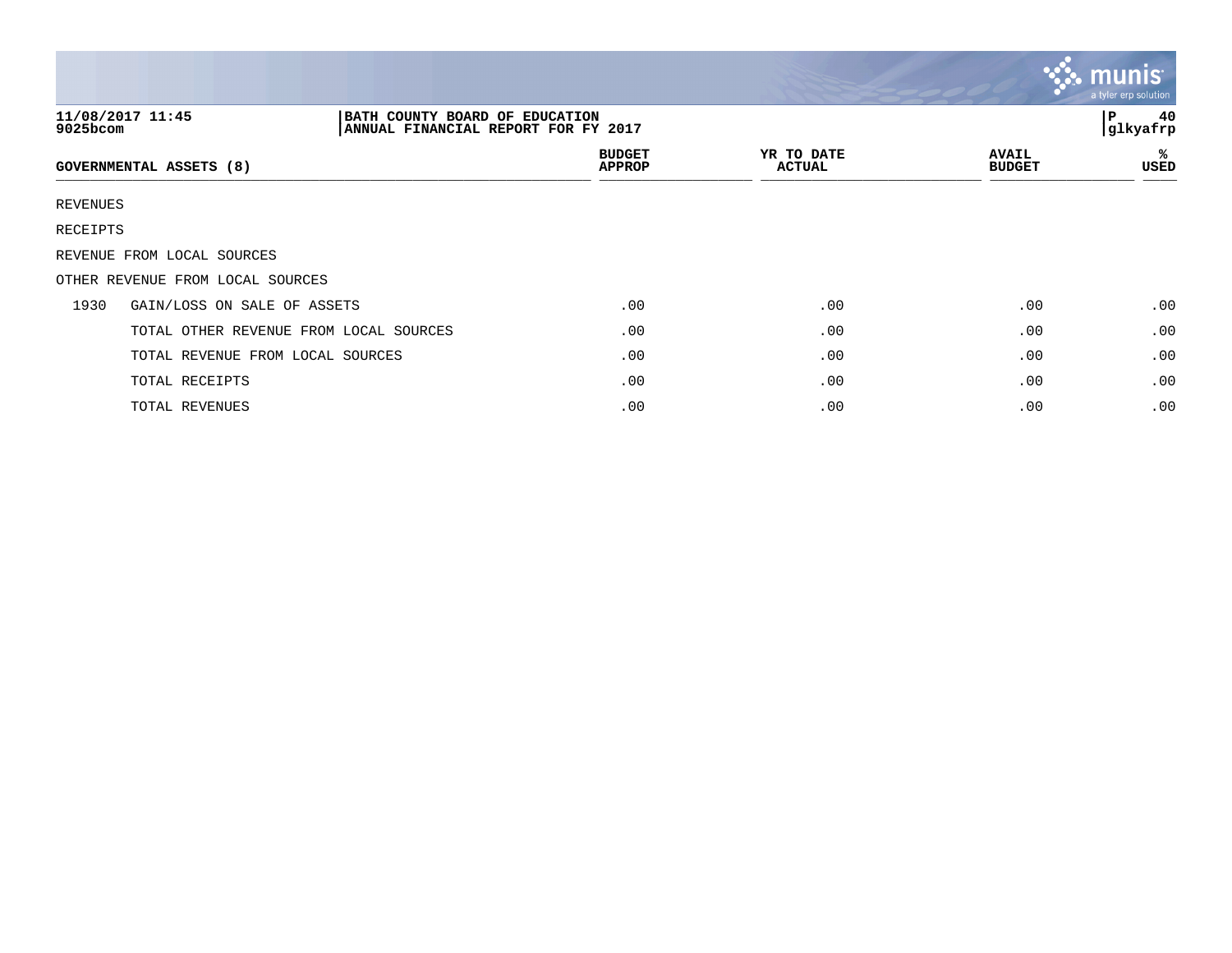|                                                                                                       |                                |                             |                               | a tyler erp solution  |
|-------------------------------------------------------------------------------------------------------|--------------------------------|-----------------------------|-------------------------------|-----------------------|
| 11/08/2017 11:45<br>BATH COUNTY BOARD OF EDUCATION<br>9025bcom<br>ANNUAL FINANCIAL REPORT FOR FY 2017 |                                |                             |                               | l P<br>41<br>glkyafrp |
| GOVERNMENTAL ASSETS (8)                                                                               | <b>BUDGET</b><br><b>APPROP</b> | YR TO DATE<br><b>ACTUAL</b> | <b>AVAIL</b><br><b>BUDGET</b> | ℁<br><b>USED</b>      |
| <b>EXPENDITURES</b>                                                                                   |                                |                             |                               |                       |
| 1000<br>INSTRUCTION                                                                                   |                                |                             |                               |                       |
| 0700 PROPERTY                                                                                         | .00                            | 328,915.28                  | $-328, 915.28$                | .00                   |
| TOTAL 1000<br>INSTRUCTION                                                                             | .00                            | 328,915.28                  | $-328, 915.28$                | .00                   |
| 2100<br>STUDENT SUPPORT SERVICES                                                                      |                                |                             |                               |                       |
| 0700<br>PROPERTY                                                                                      | .00                            | 51,225.57                   | $-51, 225.57$                 | .00                   |
| TOTAL 2100<br>STUDENT SUPPORT SERVICES                                                                | .00                            | 51,225.57                   | $-51, 225.57$                 | .00                   |
| 2200<br>INSTRUCTIONAL STAFF SUPP SERV                                                                 |                                |                             |                               |                       |
| 0700 PROPERTY                                                                                         | .00                            | 26,729.41                   | $-26,729.41$                  | .00                   |
| TOTAL 2200<br>INSTRUCTIONAL STAFF SUPP SERV                                                           | .00                            | 26,729.41                   | $-26,729.41$                  | .00                   |
| 2300<br>DISTRICT ADMIN SUPPORT                                                                        |                                |                             |                               |                       |
| 0700 PROPERTY                                                                                         | .00                            | 25,504.42                   | $-25,504.42$                  | .00                   |
| TOTAL 2300<br>DISTRICT ADMIN SUPPORT                                                                  | .00                            | 25,504.42                   | $-25,504.42$                  | .00                   |
| 2400<br>SCHOOL ADMIN SUPPORT                                                                          |                                |                             |                               |                       |
| 0700 PROPERTY                                                                                         | .00                            | 5,362.45                    | $-5,362.45$                   | .00                   |
| TOTAL 2400<br>SCHOOL ADMIN SUPPORT                                                                    | .00                            | 5,362.45                    | $-5,362.45$                   | .00                   |
| BUSINESS SUPPORT SERVICES<br>2500                                                                     |                                |                             |                               |                       |
| 0700<br>PROPERTY                                                                                      | .00                            | 5,656.39                    | $-5,656.39$                   | .00                   |
| TOTAL 2500<br>BUSINESS SUPPORT SERVICES                                                               | .00                            | 5,656.39                    | $-5,656.39$                   | .00                   |
| PLANT OPERATIONS & MAINTENANCE<br>2600                                                                |                                |                             |                               |                       |
| 0700 PROPERTY                                                                                         | .00                            | 615,008.43                  | $-615,008.43$                 | .00                   |
| TOTAL 2600<br>PLANT OPERATIONS & MAINTENANCE                                                          | .00                            | 615,008.43                  | $-615,008.43$                 | .00                   |
| STUDENT TRANSPORTATION<br>2700                                                                        |                                |                             |                               |                       |
| 0700 PROPERTY                                                                                         | .00                            | 185, 115. 17                | $-185, 115.17$                | .00                   |
| TOTAL 2700 STUDENT TRANSPORTATION                                                                     | .00                            | 185, 115. 17                | $-185, 115.17$                | .00                   |
| 3300 COMMUNITY SERVICES                                                                               |                                |                             |                               |                       |
| 0700 PROPERTY                                                                                         | .00                            | .00                         | .00                           | .00                   |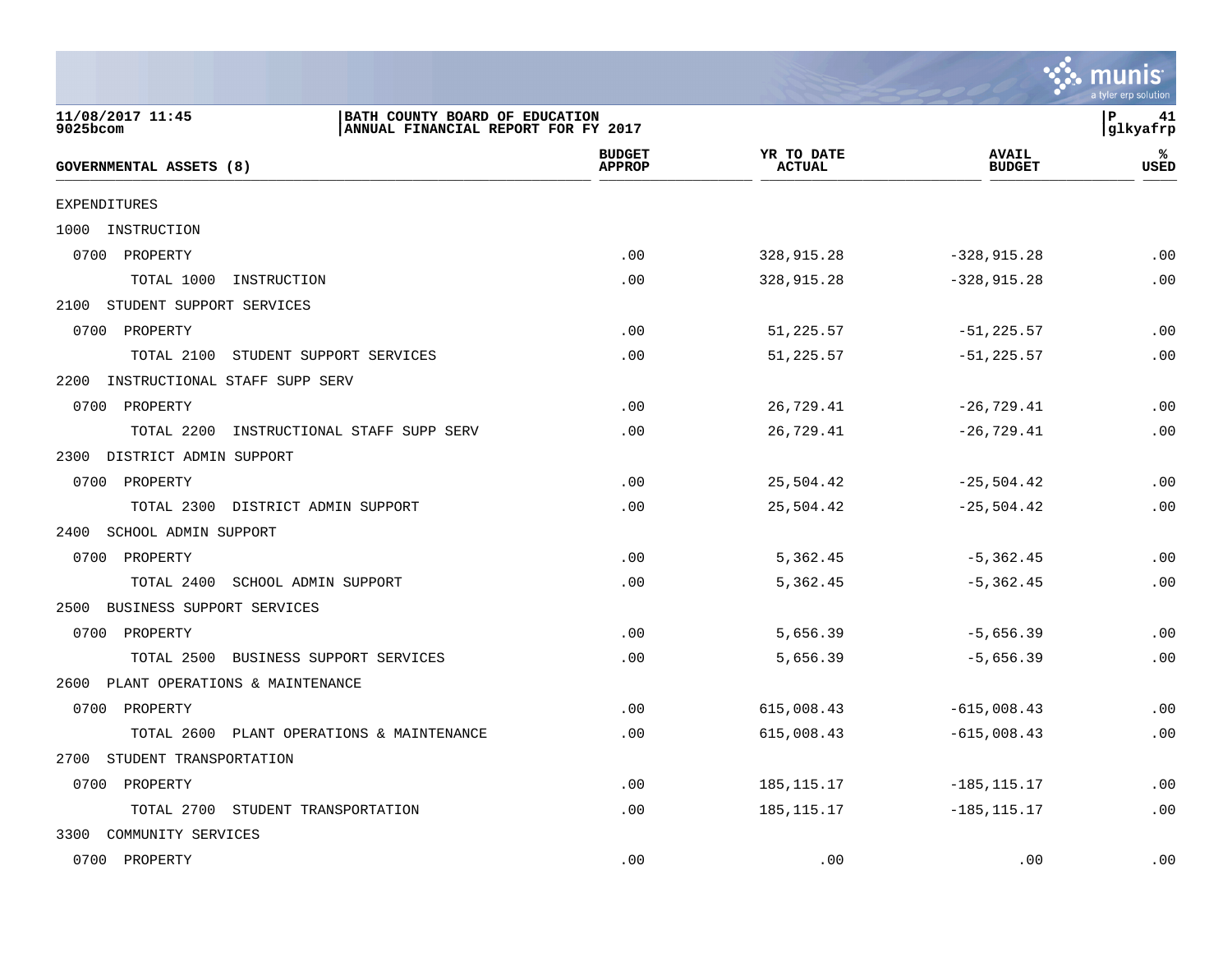|                                   |                                                                       |                                |                             |                               | a tyler erp solution |
|-----------------------------------|-----------------------------------------------------------------------|--------------------------------|-----------------------------|-------------------------------|----------------------|
| 11/08/2017 11:45<br>9025bcom      | BATH COUNTY BOARD OF EDUCATION<br>ANNUAL FINANCIAL REPORT FOR FY 2017 |                                |                             |                               | 42<br>P<br> glkyafrp |
| GOVERNMENTAL ASSETS (8)           |                                                                       | <b>BUDGET</b><br><b>APPROP</b> | YR TO DATE<br><b>ACTUAL</b> | <b>AVAIL</b><br><b>BUDGET</b> | ℁<br>USED            |
| TOTAL 3300                        | COMMUNITY SERVICES                                                    | .00                            | .00                         | .00                           | .00                  |
| TOTAL EXPENDITURES                |                                                                       | .00                            | 1,243,517.12                | $-1, 243, 517.12$             | .00.                 |
| TOTAL FOR GOVERNMENTAL ASSETS (8) |                                                                       | .00                            | $-1, 243, 517.12$           | 1,243,517.12                  | .00                  |

and the contract of the contract of the contract of the contract of the contract of the contract of the contract of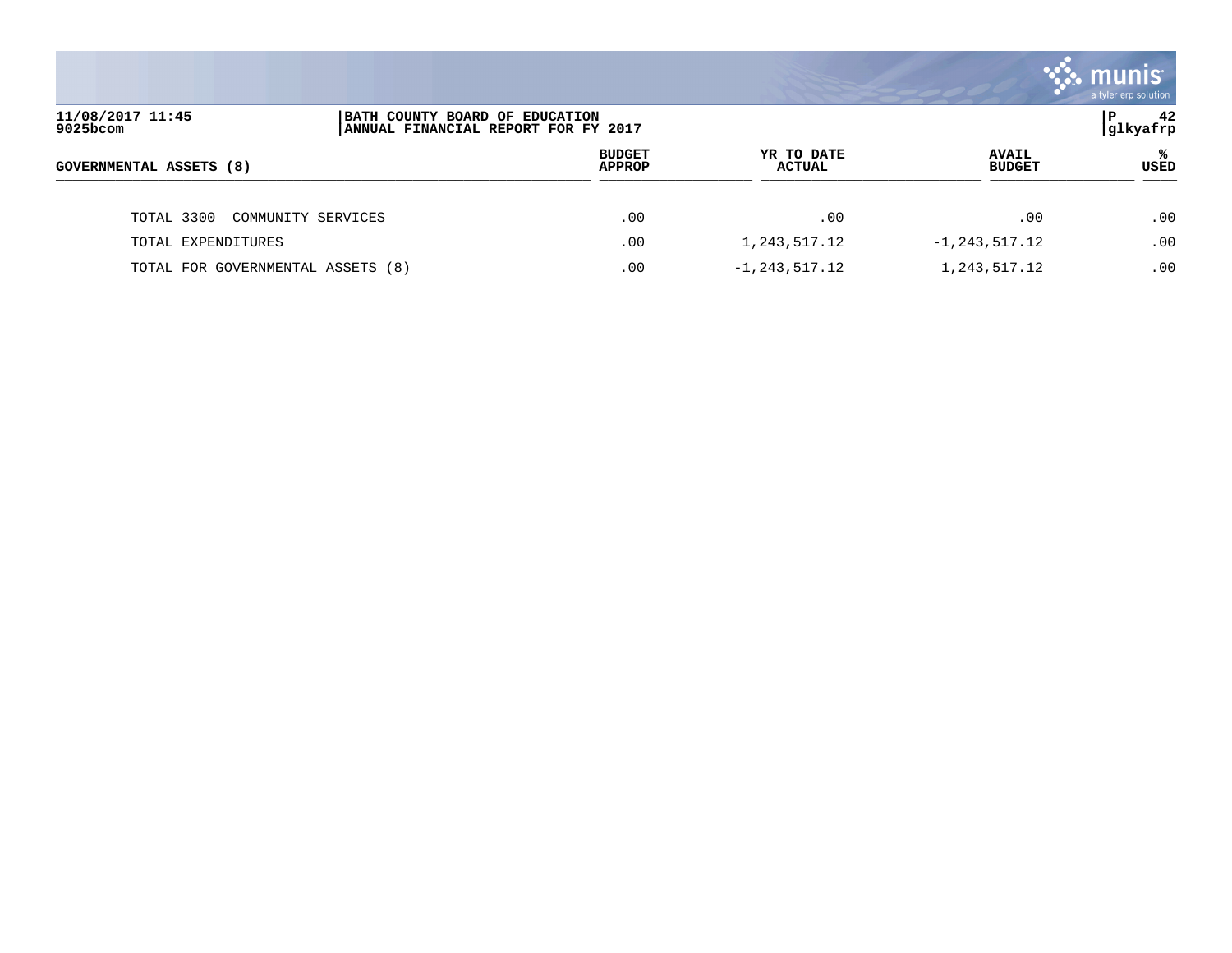|          |                                                                                           |                                |                             |                               | $\mathbf{C}$ munis<br>a tyler erp solution |
|----------|-------------------------------------------------------------------------------------------|--------------------------------|-----------------------------|-------------------------------|--------------------------------------------|
| 9025bcom | 11/08/2017 11:45<br>BATH COUNTY BOARD OF EDUCATION<br>ANNUAL FINANCIAL REPORT FOR FY 2017 |                                |                             |                               | 43<br>l P<br>glkyafrp                      |
|          | FOOD SERVICE ASSETS (81)                                                                  | <b>BUDGET</b><br><b>APPROP</b> | YR TO DATE<br><b>ACTUAL</b> | <b>AVAIL</b><br><b>BUDGET</b> | ℁<br>USED                                  |
| REVENUES |                                                                                           |                                |                             |                               |                                            |
| RECEIPTS |                                                                                           |                                |                             |                               |                                            |
|          | REVENUE FROM LOCAL SOURCES                                                                |                                |                             |                               |                                            |
|          | OTHER REVENUE FROM LOCAL SOURCES                                                          |                                |                             |                               |                                            |
| 1930     | GAIN/LOSS ON SALE OF ASSETS                                                               | .00                            | .00                         | .00                           | .00                                        |
|          | TOTAL OTHER REVENUE FROM LOCAL SOURCES                                                    | .00                            | .00                         | .00                           | .00                                        |
|          | TOTAL REVENUE FROM LOCAL SOURCES                                                          | .00                            | .00                         | .00                           | .00                                        |
|          | TOTAL RECEIPTS                                                                            | .00                            | .00                         | .00                           | .00                                        |
|          | TOTAL REVENUES                                                                            | .00                            | .00                         | .00                           | .00                                        |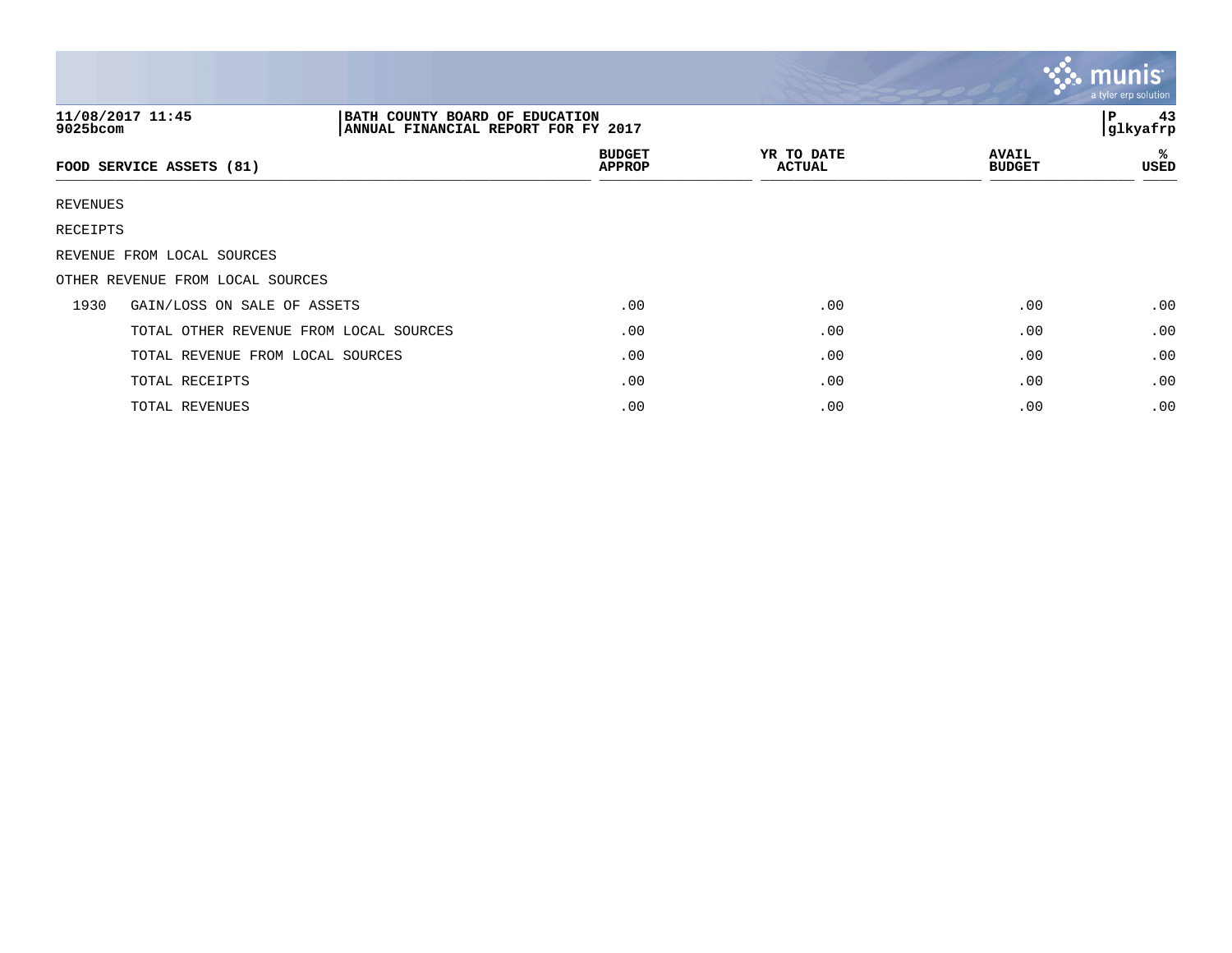

| 11/08/2017 11:45<br>9025bcom   | BATH COUNTY BOARD OF EDUCATION<br>ANNUAL FINANCIAL REPORT FOR FY 2017 |                                |                             |                               | P<br>44<br>glkyafrp |
|--------------------------------|-----------------------------------------------------------------------|--------------------------------|-----------------------------|-------------------------------|---------------------|
| FOOD SERVICE ASSETS (81)       |                                                                       | <b>BUDGET</b><br><b>APPROP</b> | YR TO DATE<br><b>ACTUAL</b> | <b>AVAIL</b><br><b>BUDGET</b> | ℁<br>USED           |
| EXPENDITURES                   |                                                                       |                                |                             |                               |                     |
| FOOD SERVICE OPERATION<br>3100 |                                                                       |                                |                             |                               |                     |
| 0700<br>PROPERTY               |                                                                       | .00                            | 36,883.66                   | $-36,883.66$                  | .00                 |
| TOTAL 3100                     | FOOD SERVICE OPERATION                                                | .00                            | 36,883.66                   | $-36,883.66$                  | .00                 |
| TOTAL EXPENDITURES             |                                                                       | .00                            | 36,883.66                   | $-36,883.66$                  | .00                 |
|                                | TOTAL FOR FOOD SERVICE ASSETS (81)                                    | .00                            | $-36,883.66$                | 36,883.66                     | .00                 |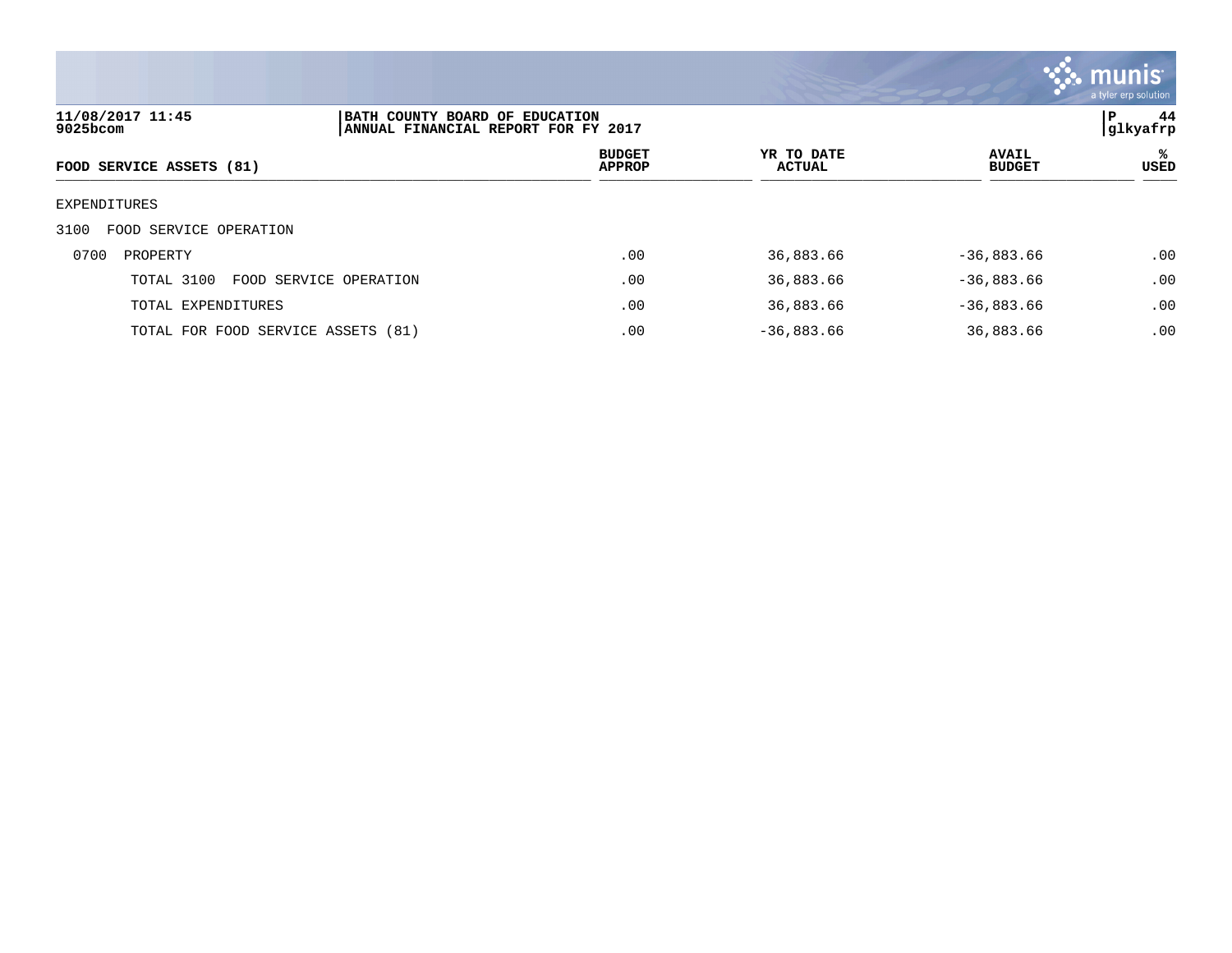

| 11/08/2017 11:45<br>9025bcom          | BATH COUNTY BOARD OF EDUCATION<br>ANNUAL FINANCIAL REPORT FOR FY 2017 |                                |                             |                               | 45<br>P<br> glkyafrp |
|---------------------------------------|-----------------------------------------------------------------------|--------------------------------|-----------------------------|-------------------------------|----------------------|
| ADULT EDUCATION ASSETS (84)           |                                                                       | <b>BUDGET</b><br><b>APPROP</b> | YR TO DATE<br><b>ACTUAL</b> | <b>AVAIL</b><br><b>BUDGET</b> | ℁<br>USED            |
| EXPENDITURES                          |                                                                       |                                |                             |                               |                      |
| 3400<br>ADULT EDUCATION OPERATIONS    |                                                                       |                                |                             |                               |                      |
| 0700<br>PROPERTY                      |                                                                       | .00                            | .00                         | .00                           | .00                  |
| TOTAL 3400                            | ADULT EDUCATION OPERATIONS                                            | .00                            | .00                         | .00                           | .00                  |
| TOTAL EXPENDITURES                    |                                                                       | .00                            | .00                         | .00                           | .00                  |
| TOTAL FOR ADULT EDUCATION ASSETS (84) |                                                                       | .00                            | .00                         | .00                           | .00                  |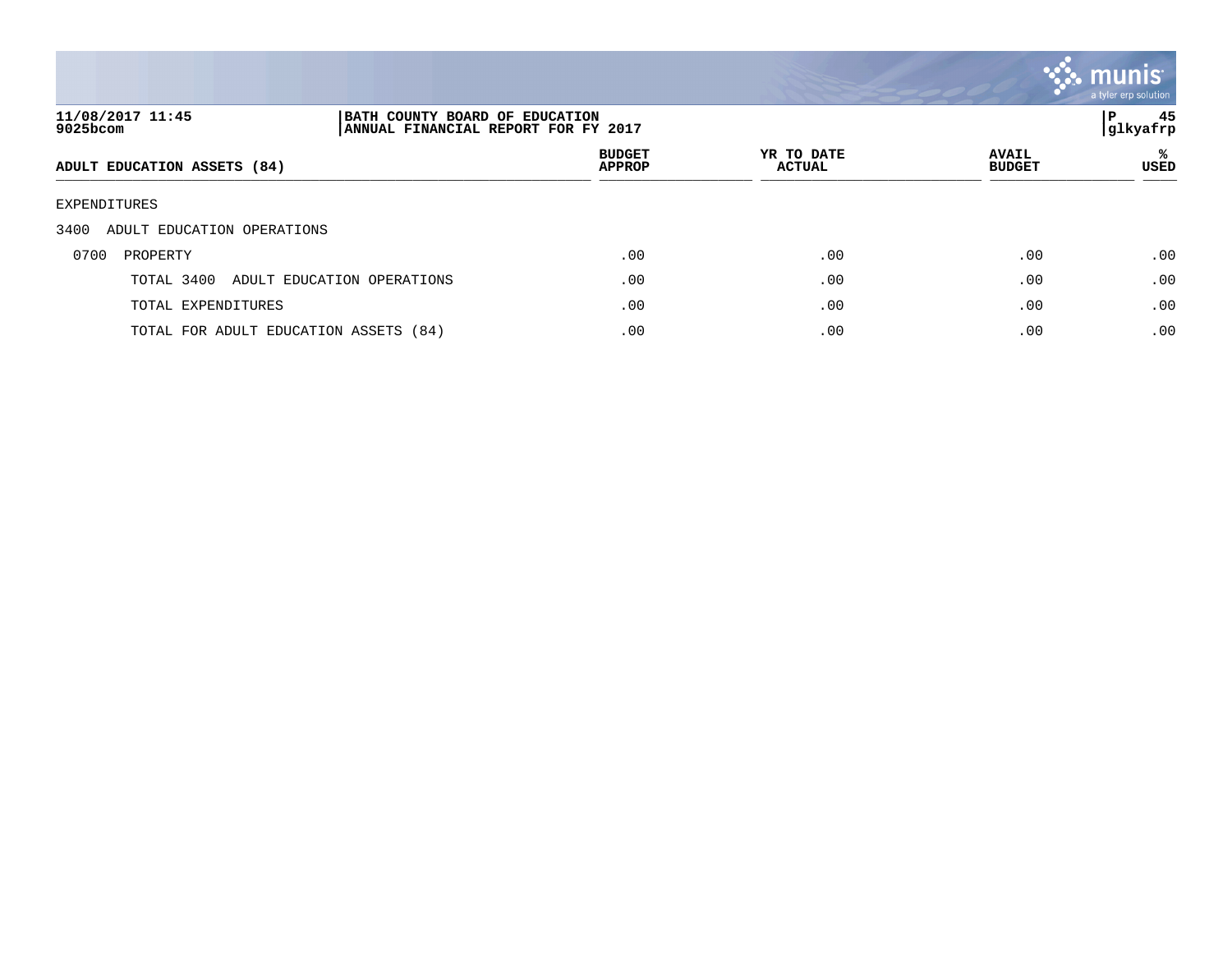

## **11/08/2017 11:45 |BATH COUNTY BOARD OF EDUCATION |P 46**

| 9025bcom                        | ANNUAL FINANCIAL REPORT FOR FY 2017 |                 | glkyafrp          |             |
|---------------------------------|-------------------------------------|-----------------|-------------------|-------------|
|                                 | <b>BUDGET</b>                       | YR TO DATE      | <b>AVAIL</b>      | %ะ          |
|                                 | <b>APPROP</b>                       | <b>ACTUAL</b>   | <b>BUDGET</b>     | <b>USED</b> |
| SUMMARY PAGE                    |                                     |                 |                   |             |
| TOTAL OF REVENUES FUND 1        | 14,858,914.06                       | 19,069,545.70   | $-4, 210, 631.64$ | 128.34      |
| TOTAL OF EXPENDITURES FUND 1    | 14,858,914.06                       | 16, 297, 187.93 | $-1, 438, 273.87$ | 109.68      |
| TOTAL FOR FUND 1                | .00                                 | 2,772,357.77    | $-2,772,357.77$   | .00         |
| TOTAL OF REVENUES FUND 2        | 2,715,333.44                        | 2,885,605.76    | $-170, 272.32$    | 106.27      |
| TOTAL OF EXPENDITURES FUND 2    | 2,717,927.44                        | 2,885,605.76    | $-167,678.32$     | 106.17      |
| TOTAL FOR FUND 2                | $-2,594.00$                         | $.00 \,$        | $-2,594.00$       | .00         |
| TOTAL OF REVENUES FUND 21       | 171,056.18                          | 171,056.18      | .00               | 100.00      |
| TOTAL OF EXPENDITURES FUND 21   | 171,056.18                          | 101,967.59      | 69,088.59         | 59.61       |
| TOTAL FOR FUND 21               | .00                                 | 69,088.59       | $-69,088.59$      | .00         |
| TOTAL OF REVENUES FUND 310      | 376,440.00                          | 376,440.00      | .00               | 100.00      |
| TOTAL OF EXPENDITURES FUND 310  | 376,440.00                          | 288,294.00      | 88,146.00         | 76.58       |
| TOTAL FOR FUND 310              | .00                                 | 88,146.00       | $-88, 146.00$     | .00         |
| TOTAL OF REVENUES FUND 320      | 1,725,534.67                        | 1,729,777.67    | $-4,243.00$       | 100.25      |
| TOTAL OF EXPENDITURES FUND 320  | 1,725,534.67                        | 1,126,008.09    | 599,526.58        | 65.26       |
| TOTAL FOR FUND 320              | .00                                 | 603,769.58      | $-603, 769.58$    | .00         |
| TOTAL OF REVENUES FUND 360      | 12,768,280.00                       | 314, 277.63     | 12, 454, 002.37   | 2.46        |
| TOTAL OF EXPENDITURES FUND 360  | 12,768,280.00                       | 502,858.39      | 12, 265, 421.61   | 3.94        |
| TOTAL FOR FUND 360              | .00                                 | $-188,580.76$   | 188,580.76        | .00         |
| TOTAL OF REVENUES FUND 400      | 820,031.76                          | 8,022,923.40    | $-7, 202, 891.64$ | 978.37      |
| TOTAL OF EXPENDITURES FUND 400  | 820,031.76                          | 8,022,923.40    | $-7, 202, 891.64$ | 978.37      |
| TOTAL FOR FUND 400              | .00                                 | $.00 \,$        | .00               | .00         |
| TOTAL OF REVENUES FUND 51       | 2,159,658.63                        | 2,480,868.41    | $-321, 209.78$    | 114.87      |
| TOTAL OF EXPENDITURES FUND 51   | 2, 159, 658.63                      | 1,556,368.28    | 603,290.35        | 72.07       |
| TOTAL FOR FUND 51               | .00                                 | 924,500.13      | $-924,500.13$     | .00         |
| TOTAL OF REVENUES FUND 52       | 139,425.99                          | 165,304.89      | $-25,878.90$      | 118.56      |
| TOTAL OF EXPENDITURES FUND 52   | 139,425.99                          | 173,790.99      | $-34, 365.00$     | 124.65      |
| TOTAL FOR FUND 52               | .00                                 | $-8,486.10$     | 8,486.10          | .00         |
| TOTAL OF REVENUES FUND 53       | 28, 243.52                          | 26,681.52       | 1,562.00          | 94.47       |
| TOTAL OF EXPENDITURES FUND 53   | 28, 243.52                          | 13,595.23       | 14,648.29         | 48.14       |
| TOTAL FOR FUND 53               | .00                                 | 13,086.29       | $-13,086.29$      | .00         |
| TOTAL OF REVENUES FUND 61       | .00                                 | .00             | .00               | .00         |
| TOTAL OF EXPENDITURES FUND 61   | .00                                 | .00             | .00               | .00         |
| TOTAL FOR FUND 61               | .00                                 | .00             | .00               | .00         |
| TOTAL OF REVENUES FUND 62       | .00                                 | .00             | .00               | .00         |
| TOTAL OF EXPENDITURES FUND 62   | .00                                 | $.00 \,$        | .00               | .00         |
| TOTAL FOR FUND 62               | .00                                 | .00             | .00               | .00         |
| TOTAL OF REVENUES FUND 7000     | .00                                 | 70.14           | $-70.14$          | .00         |
| TOTAL OF EXPENDITURES FUND 7000 | .00                                 | 999.99          | $-999.99$         | .00         |
| TOTAL FOR FUND 7000             | .00                                 | $-929.85$       | 929.85            | .00         |